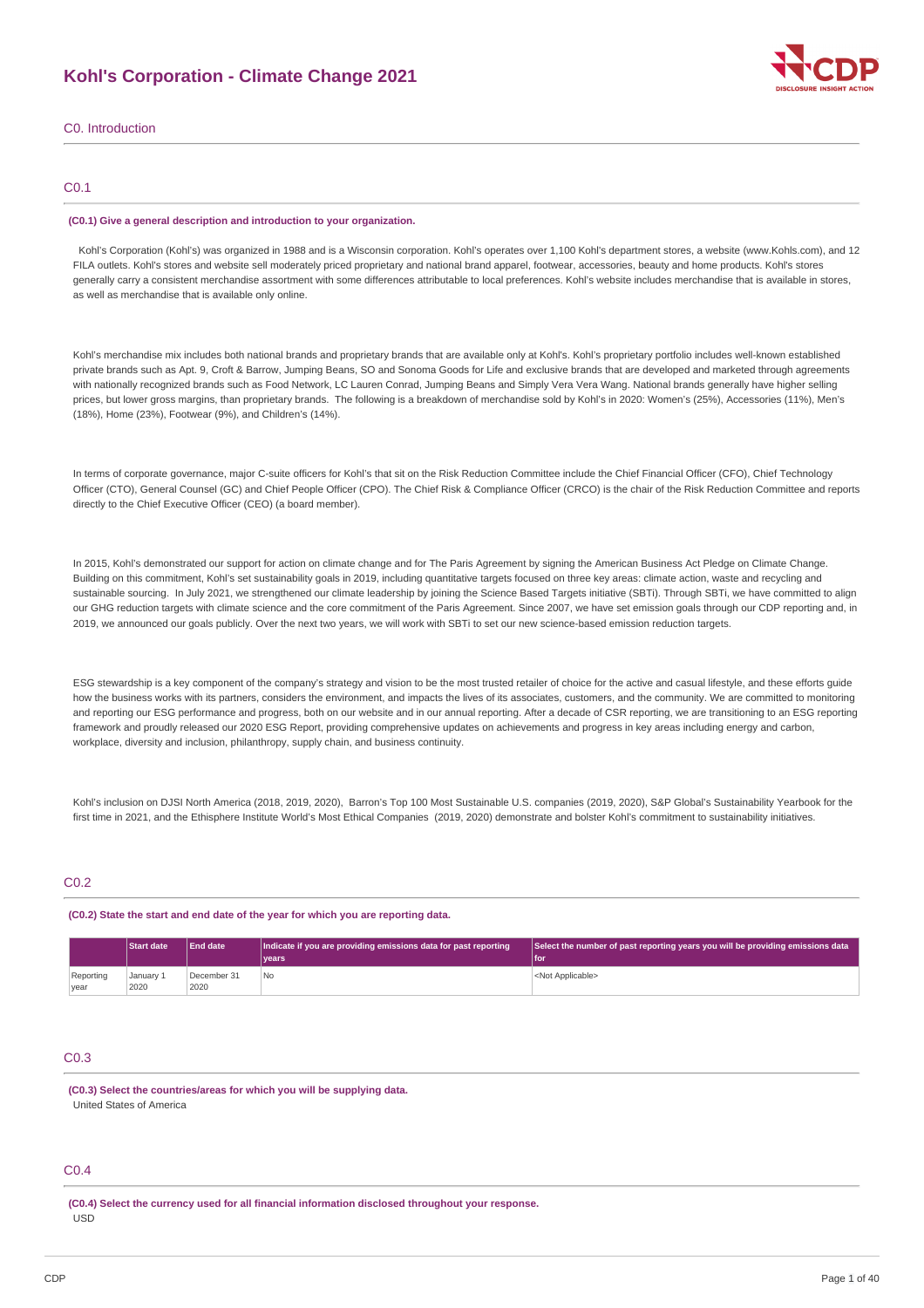# C0.5

(C0.5) Select the option that describes the reporting boundary for which climate-related impacts on your business are being reported. Note that this option should **align with your chosen approach for consolidating your GHG inventory.** Operational control

# C1. Governance

# C1.1

**(C1.1) Is there board-level oversight of climate-related issues within your organization?** Yes

# C1.1a

(C1.1a) Identify the position(s) (do not include any names) of the individual(s) on the board with responsibility for climate-related issues.

| Position of<br>individual(s)           | Please explain                                                                                                                                                                                                                                                                                                                                                                                                                                                                                                                                                                                                                                                                                                                                                                                                                                                                                                                                                                                                                                                                                                                                                                                                                                                                                                                                                                                                                                                                                                                                                                                                                                                                                                                                 |
|----------------------------------------|------------------------------------------------------------------------------------------------------------------------------------------------------------------------------------------------------------------------------------------------------------------------------------------------------------------------------------------------------------------------------------------------------------------------------------------------------------------------------------------------------------------------------------------------------------------------------------------------------------------------------------------------------------------------------------------------------------------------------------------------------------------------------------------------------------------------------------------------------------------------------------------------------------------------------------------------------------------------------------------------------------------------------------------------------------------------------------------------------------------------------------------------------------------------------------------------------------------------------------------------------------------------------------------------------------------------------------------------------------------------------------------------------------------------------------------------------------------------------------------------------------------------------------------------------------------------------------------------------------------------------------------------------------------------------------------------------------------------------------------------|
| Chief<br>Executive<br>Officer<br>(CEO) | Our Risk Reduction Committee (RRC) owns our robust Enterprise Risk Management (ERM) program. The ERM is designed to prioritize/monitor progress in managing potential impacts of regulatory,<br>operational, financial, and reputational risks across the organization & encompasses climate-related risks. For example, we consider how rising non-discretionary spending, such as rising fuel or<br>energy costs, impacts our ability to attract customers. The RRC provides the Board an update on risk profiles/activities related to the ERM. All risks are addressed at least annually, but key risks (e.g.<br>climate-related) receive periodic reviews & updates based on priority & impact. Further, our CEO-part of the Board-works w/ the RRC and our individual members to address and mitigate risks.<br>Finally, at the direction of the CEO, Kohl's formally changed its Board Nominating and Governance Committee to the Nominating and ESG Committee in 2021. The Nominating and ESG Committee<br>is responsible for direct oversight, input, and governance over climate-related issues and reviews such progress on a quarterly basis. The RRC's input on climate-related issues provides key support<br>to the Board, ensuring that climate risks are incorporated into our larger business strategy/operations, w/ needed flexibility to react quickly to address/manage current/emerging risks. At the direction<br>of the CEO, Kohl's debuted the company's 2020 Environmental, Social, and Governance (ESG) report, providing comprehensive updates on achievements and progress in key areas including<br>energy and carbon, workplace, diversity and inclusion, philanthropy, supply chain, and business continuity. |
| Board-level<br>committee               | Board oversight of our climate-related is essential to sustain the long-term interests of all stakeholders. In 2021, Kohl's updated our Nominating and Governance Committee to address the board's<br>oversight responsibilities related to the management and performance of climate-related issues. In addition to changing the committee's name to Nominating and ESG Committee, corresponding<br>updates to the committee charter were also made. The Nominating and ESG Committee reviews progress on addressing climate-related issues on a quarterly basis, and the full Board of Directors<br>reviews our progress on addressing climate-related risks at least annually.                                                                                                                                                                                                                                                                                                                                                                                                                                                                                                                                                                                                                                                                                                                                                                                                                                                                                                                                                                                                                                                              |

# C1.1b

**(C1.1b) Provide further details on the board's oversight of climate-related issues.**

| <b>Frequency</b><br>with<br>which<br>climate-<br>related<br>issues are lissues are<br>a<br>scheduled<br>agenda<br><b>item</b> | mechanisms   board-<br>into which<br>climate-<br>related<br>integrated                                                                                                                                                                                                                                                                                                    | level<br>oversight        | Governance Scope of Please explain                                                                                                                                                                                                                                                                                                                                                                                                                                                                                                                                                                                                                                                                                                                                                                                                                                                                                                                                                                                                                                                                                                                                                                                                                                                                                                                                                                                                                                                                                                                                                                                                                                                                                                                                                                                                                                                                                                                                                                                                                                                                                                                                                                                                                                                                                                                                                                                                                                                                                                                                                                                                                                                                                                                                                                                                                                                                                                                                                                                                                                                                                                                       |
|-------------------------------------------------------------------------------------------------------------------------------|---------------------------------------------------------------------------------------------------------------------------------------------------------------------------------------------------------------------------------------------------------------------------------------------------------------------------------------------------------------------------|---------------------------|----------------------------------------------------------------------------------------------------------------------------------------------------------------------------------------------------------------------------------------------------------------------------------------------------------------------------------------------------------------------------------------------------------------------------------------------------------------------------------------------------------------------------------------------------------------------------------------------------------------------------------------------------------------------------------------------------------------------------------------------------------------------------------------------------------------------------------------------------------------------------------------------------------------------------------------------------------------------------------------------------------------------------------------------------------------------------------------------------------------------------------------------------------------------------------------------------------------------------------------------------------------------------------------------------------------------------------------------------------------------------------------------------------------------------------------------------------------------------------------------------------------------------------------------------------------------------------------------------------------------------------------------------------------------------------------------------------------------------------------------------------------------------------------------------------------------------------------------------------------------------------------------------------------------------------------------------------------------------------------------------------------------------------------------------------------------------------------------------------------------------------------------------------------------------------------------------------------------------------------------------------------------------------------------------------------------------------------------------------------------------------------------------------------------------------------------------------------------------------------------------------------------------------------------------------------------------------------------------------------------------------------------------------------------------------------------------------------------------------------------------------------------------------------------------------------------------------------------------------------------------------------------------------------------------------------------------------------------------------------------------------------------------------------------------------------------------------------------------------------------------------------------------------|
| Scheduled   Reviewing<br>– all<br>meetings                                                                                    | and quiding<br>strategy<br>Reviewing<br>and guiding<br>major plans<br>of action<br>Reviewing<br>and guiding<br>risk<br>management<br>policies<br>Overseeing<br>major capital<br>expenditures.<br>acquisitions<br>and<br>divestitures<br>Monitoring<br>and<br>overseeing<br>progress<br>against goals<br>and targets<br>for<br>addressing<br>climate-<br>related<br>issues | $<$ Not<br>Applicabl<br>e | The Nominating and ESG Committee provides quarterly Board oversight of climate-related issues. To address the Board's oversight responsibilities related to climate-related<br>issues, Kohl's changed our Nominating and Governance Committee to the Nominating and ESG Committee and updated the committee charter in 2021. The Nominating and<br>ESG Committee reviews progress on climate-related issues on a quarterly basis, and the full Board reviews our progress on climate-related risks at least annually. RRC also<br>supports the full Board (that oversees our larger business strategy/operations) and allows them to address/manage key current/emerging risks, e.g. climate-related. RRC<br>consists of senior leadership including the CFO, CTO, CPO, GC, CRCO, and reports regularly to the CEO (a Board member). Annually, the RRC reports to the full Board with<br>key/priority risks discussed more frequently w/ the Audit Committee & Board. This enables all members of the Board to understand Kohl's overall risk profile & efforts being<br>made to reduce/mitigate/eliminate each risk. To ensure communication lines on pertinent environmental risks, the CRCO's role reports directly to the CEO. The ERM is used<br>to identify current/emerging risks via cross collaboration & used to connect with leaders to manage actions & report on risk status. The ERM has two tiers of priority. climate-<br>related & other environmental risks fall under Tier 1 risks (e.g. current and highest risk). The ERM covers all types & sources of impact and was designed to monitor Kohl's<br>ongoing progress in managing the potential impact of risks in the near & long-term horizons. Kohl's ERM uses materiality assessments to identify key issues for Kohl's long-<br>term value creation of at least ten years into the future. Elaborated further in C1.2, RRC/managers/risks owners have compiled a comprehensive list of enterprise risks<br>identified through this process. These risks are then prioritized based upon the potential financial & reputational damage associated with each risk. Kohl's leverages a number<br>of different means to monitor/manage risks, strategies & target progress. For example, Kohl's has implemented a robust Environmental Management System (EMS). We also<br>utilize Engie to record & maintain our energy use & GHG emissions that feeds into the ENERGY STAR Portfolio Manager, to reduce human error associated with calculations.<br>& streamline audit & subsequent ESG reporting processes. Data analytics is continuously evolving for Kohl's. For example, relevant teams use an energy management<br>system diagnostic tool, a proprietary web-based portal, to assist with analytics. Data provided by the ENERGY STAR Portfolio Manager allows Kohl's to easily identify energy<br>saving opportunities. The team is alerted when a store's score is negatively trending & an investigation begins to determine the specific reason for the change in score. Once<br>an issue is found, the team reviews to determine if & how the issue can be resolved. |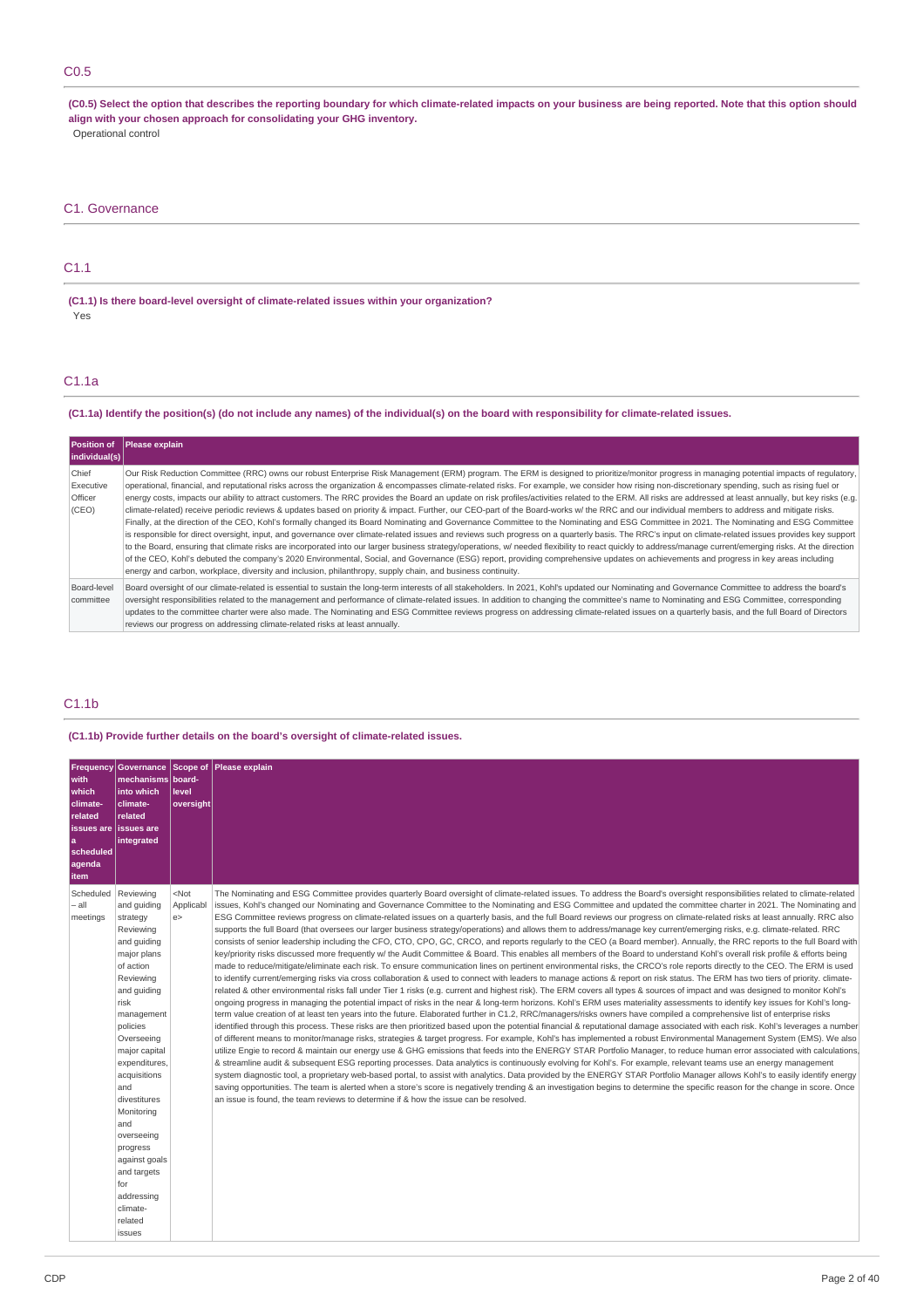#### **(C1.2) Provide the highest management-level position(s) or committee(s) with responsibility for climate-related issues.**

| Name of the position(s) and/or<br>committee(s) |                        | Reporting line Responsibility                                          | Coverage of<br>responsibility | Frequency of reporting to the board on climate-related<br>lissues |
|------------------------------------------------|------------------------|------------------------------------------------------------------------|-------------------------------|-------------------------------------------------------------------|
| Chief Risks Officer (CRO)                      | $<$ Not<br>Applicable> | Both assessing and managing climate-related risks and<br>opportunities | <not applicable=""></not>     | More frequently than quarterly                                    |

# C1.2a

#### (C1.2a) Describe where in the organizational structure this/these position(s) and/or committees lie, what their associated responsibilities are, and how climate**related issues are monitored (do not include the names of individuals).**

Identified risks are within the overall purview and responsibility of our Chief Risk & Compliance Officer (CRCO) who is Kohl's dedicated operational risks management personnel. Kohl's CRCO is part of the RRC and reports directly to the CEO. While the CRCO/RRC maintain and manage the ERM, individual risks owners who report to the CRCO/RRC and lead relevant departments have overall day-to-day responsibility of managing and tracking their respective risks. The CRCO's knowledge of Kohl's operational risks alongside the reporting structure (direct to CEO), regular meetings within the RRC and with risk owners, makes this individual ideally placed to manage the ERM and oversee Kohl's climate-related issues.

The ERM establishes a procedure and protocol for any financially material risks that Kohl's may encounter. The ERM both prioritizes risks based on type of causal issues (e.g. operational efficiencies, customer traffic) and provides a separate assessment of the potential cost of the impact (magnitude). Kohl's minimum threshold for financial materiality is an impact that affects earnings per share (EPS) by 1 cent.

Risks are identified through Kohl's Executives' insight/knowledge, known industry specific risks, monitoring the regulatory environment, macro considerations, and brand and reputation considerations. We also utilize 3rd-party consultancies (Engie/Arcadis) for technical expertise. Kohl's risks are generally prioritized using a two-tiered system, with Tier 1 considered customer traffic and operational excellence. Operational excellence is comprised of many topics—including 1) building performance (e.g. GHG & energy) and 2) supply chain/business continuity—that are two key aspects impacting Kohl's.

This comprehensive list of enterprise risks is compiled & then prioritized based on potential financial and reputational damage posed by each risk. For each risk, action plans to mitigate or eliminate the specific risk are developed and deployed through risk owners, who meet with the RRC/CRCO to update them on progress, monitoring KPIs (key & secondary metrics) & measurement of impacts. Risk owners are also responsible for identifying potential barriers and obstacles that could inhibit progress and have the overall day-to-day responsibility over their risks.

For environmental and sustainability related risks, including those that are climate-related, the Environmental Sustainability & Compliance (ESC) Team & Senior Manager for ESC have oversight & daily responsibility, including Kohl's sustainability strategy and proactive efforts to reduce energy, carbon & waste. Energy-related risks are also overseen by the Energy Team that works closely with ESC, Property Development, and Facilities teams to tackle regulatory compliance, sustainability strategy and implementation, reductions, renewable energy opportunities & other environmental topics. Related to climate issues, these teams work together to develop energy use & GHG reduction targets, alignments & means to achieve targets with our Facilities Team.

Risks deemed most material, such as climate-related risks, are discussed w/in the RRC on a quarterly basis. For other risks, reporting may be requested for any reason by the committee; this allows the RRC members to understand identification, management & mitigation strategies & allows the RRC to provide regular feedback & general direction to management. Following each of these updates, the RRC may generate reports to the full Board via either designated committee reports or as requested/needed. The ERM program is used to identify current & emerging risks through cross department collaborative risk reduction quarterly committee meetings, connect with leaders to develop actions & report on risk status. The ERM program is integrated with our business strategy, allowing Kohl's to proactively address risks & opportunities. The Nominating and ESG Board Committee then provides climate-related issues on a quarterly oversight.

Kohl's leverages a number of different means to monitor & manage our environmental footprint, risks, strategies & target progress. For example, Kohl's has implemented a robust EMS. We also use Engie to record & maintain our energy use & GHG emissions that feeds into the ENERGY STAR Portfolio Manager. We use this approach to reduce human error associated with calculations & streamline the records and receipts process for audit and environmental reporting purposes. Data analytics is continuously evolving for Kohl's. For example, relevant teams use an energy management system diagnostic tool, a proprietary web-based portal, to assist with analytics. Data provided by the ENERGY STAR Portfolio Manager allows Kohl's to easily identify energy saving opportunities. The team is alerted when a store's score is negatively trending & an investigation begins to determine the specific reason for the change in score. Once an issue is found, the team reviews to determine if & how the issue can be resolved.

# C1.3

(C1.3) Do you provide incentives for the management of climate-related issues, including the attainment of targets?

|       | $\mid$ Provide incentives for the management of climate-related issues $\mid$ | <b>Comment</b> |
|-------|-------------------------------------------------------------------------------|----------------|
| Row 1 | Yes                                                                           |                |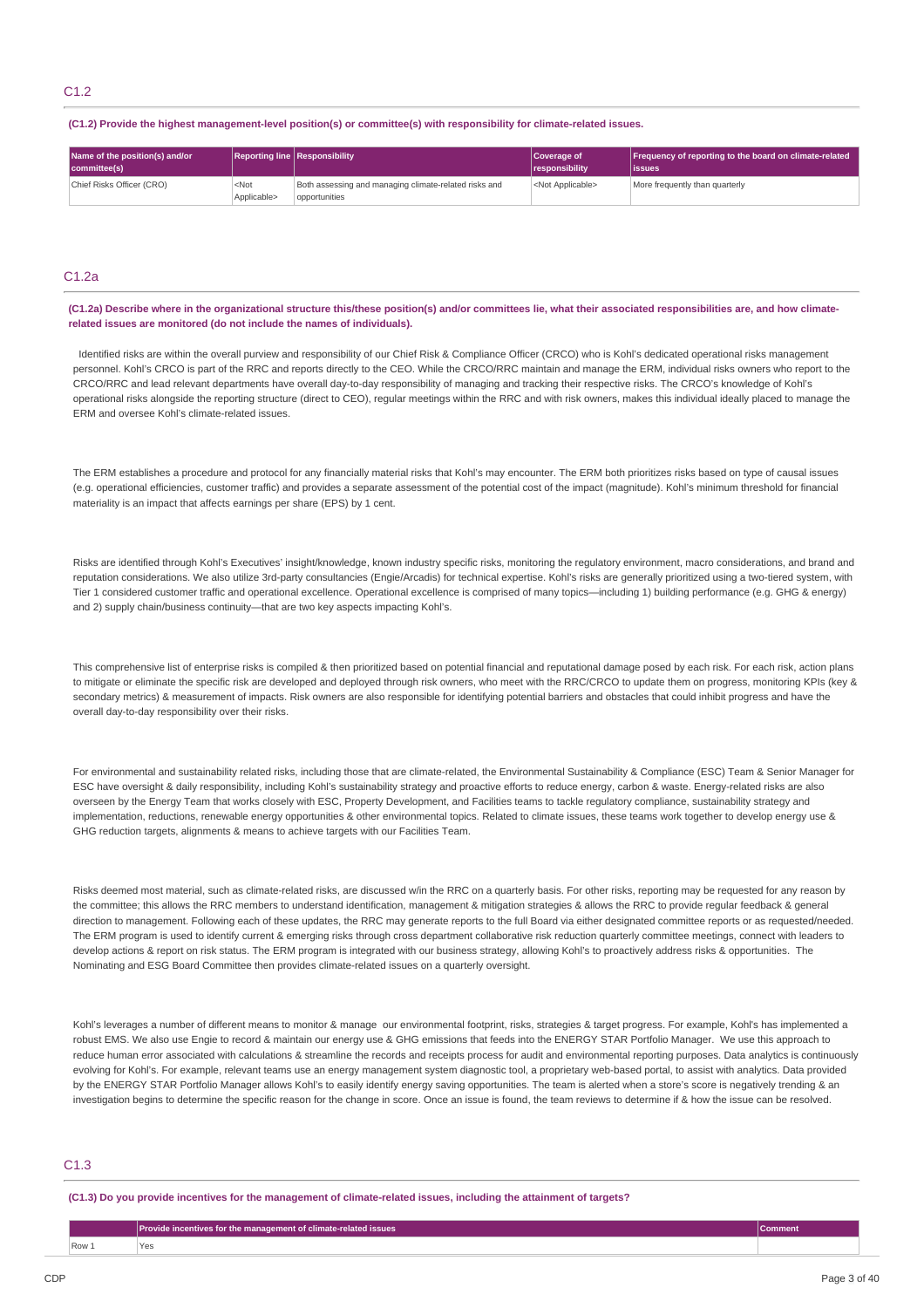# (C1.3a) Provide further details on the incentives provided for the management of climate-related issues (do not include the names of individuals).

| <b>Entitled to</b><br><b>Incentive</b>  | Type of            | Activity<br>incentive inventivized                                    | <b>Comment</b>                                                                                                                                                                                                                                                                                                                                                                                                                                                                                                                                                                                                                                                                                                                                                                                                                                                                                                                                                                                                                                                                                                                                                                                                                                                                                                                                                                                                                                                                                                                                                                                                                                                                                                                                                                                                                                                                                                                                                                                                                                                                                                                                             |
|-----------------------------------------|--------------------|-----------------------------------------------------------------------|------------------------------------------------------------------------------------------------------------------------------------------------------------------------------------------------------------------------------------------------------------------------------------------------------------------------------------------------------------------------------------------------------------------------------------------------------------------------------------------------------------------------------------------------------------------------------------------------------------------------------------------------------------------------------------------------------------------------------------------------------------------------------------------------------------------------------------------------------------------------------------------------------------------------------------------------------------------------------------------------------------------------------------------------------------------------------------------------------------------------------------------------------------------------------------------------------------------------------------------------------------------------------------------------------------------------------------------------------------------------------------------------------------------------------------------------------------------------------------------------------------------------------------------------------------------------------------------------------------------------------------------------------------------------------------------------------------------------------------------------------------------------------------------------------------------------------------------------------------------------------------------------------------------------------------------------------------------------------------------------------------------------------------------------------------------------------------------------------------------------------------------------------------|
| Board/Executive   Monetary<br>board     | reward             | Emissions<br>reduction<br>project<br>Emissions<br>reduction<br>target | Kohl's Annual Incentive Plan is to provide eligible executives, including the NEOs, with a financial incentive that encourages them to perform in a manner which will enable<br>Kohl's to meet or exceed our financial plans each fiscal year. The Compensation Committee directly ties the amount of such awards to various financial performance<br>levels, providing incentives to our executives to maximize long-term shareholder value; however, amounts awarded are also linked to driving environmental efficiencies<br>and social sustainability initiatives that help mitigate risks. This committee considers the top tier risks a significant and meaningful challenge to the management team to<br>increase Kohl's earnings. Our executive's salary, short-term (annual) and long-term incentives are evaluated for performance, which includes driving revenues and<br>operational efficiencies—which take the form of energy reduction activities and projects.                                                                                                                                                                                                                                                                                                                                                                                                                                                                                                                                                                                                                                                                                                                                                                                                                                                                                                                                                                                                                                                                                                                                                                             |
| <b>Chief Executive</b><br>Officer (CEO) | Monetary<br>reward | Emissions<br>reduction<br>project<br>Energy<br>reduction<br>target    | If we are not successful in managing and mitigating these risks (including regulations, energy and other environmental costs, consumer spending, etc.), they could have<br>a negative impact on our sales, gross margin, expenses, and/or operating results. These risks are described in our 10-K (http://corporate.kohls.com/investors/financial-<br>information), and indicate links to our sales, gross margin, expenses and operating results. Our Annual Incentive Plan provides eligible executives, including the CEO, with<br>a financial incentive that encourages them to perform in a manner which enables our organization to meet or exceed our financial plans each fiscal year through<br>increasing revenues (increasing foot traffic) and reducing costs (operational efficiencies). These incentives include a short-term incentive (annual incentive), and a long-<br>term incentive, which are evaluated on various performance criteria, including managerial aspects that extend into operational efficiencies such as programs to reduce<br>energy consumption and energy cost efficiency. For example, in 2020, we implemented efficiency measures including LED lighting retrofits and upgrades to HVAC<br>systems. These projects reduced our Scope 1 + 2 emissions by 4,818 MT CO2e and improved operational performance at these facilities. This performance was<br>assessed as part of our CEO's annual incentive plan. When conducting performance evaluations, the Compensation Committee directly ties the amount of such awards to<br>various financial performance levels, providing incentives to our executives to maximize long-term shareholder value; however, the amount awarded is also linked to each<br>individual's success in driving environmental efficiencies and social sustainability initiatives, which work to help mitigate risks. The Committee considers the top tier risks a<br>significant and meaningful challenge to the management team to increase our earnings. For example, a reduction in operational energy use is linked to our operational<br>performance and cost reduction efforts. |
| <b>Business unit</b><br>manager         | Monetary<br>reward | Emissions<br>reduction<br>project<br>Energy<br>reduction<br>target    | Kohl's has incentives such as a "team" bonus program, in which all levels of management participate, based on overall company financial performance which includes but<br>is not limited to operational efficiencies; e.g. reduced energy costs, an increase of solar, wind, recycling and other operational and material controls that result in resource<br>conservation and footprint reduction while at the same time enhance shareholder value. For example, in 2020, we implemented efficiency measures including LED<br>lighting retrofits and upgrades to HVAC systems. These projects reduced our Scope 1 + 2 emissions by 4,818 MT CO2e and improved operational performance at these<br>facilities.                                                                                                                                                                                                                                                                                                                                                                                                                                                                                                                                                                                                                                                                                                                                                                                                                                                                                                                                                                                                                                                                                                                                                                                                                                                                                                                                                                                                                                             |

# C2. Risks and opportunities

# C2.1

(C2.1) Does your organization have a process for identifying, assessing, and responding to climate-related risks and opportunities? Yes

# C2.1a

# **(C2.1a) How does your organization define short-, medium- and long-term time horizons?**

|             | From (years) | To (years) | <b>Comment</b> |
|-------------|--------------|------------|----------------|
| Short-term  |              |            |                |
| Medium-term |              |            |                |
| Long-term   |              | 20         |                |

# C2.1b

**(C2.1b) How does your organization define substantive financial or strategic impact on your business?**

Any activity that may impact earnings per share (EPS) by more than one cent USD

# C2.2

**(C2.2) Describe your process(es) for identifying, assessing and responding to climate-related risks and opportunities.**

**Value chain stage(s) covered** Direct operations

**Risk management process**

Integrated into multi-disciplinary company-wide risk management process

**Frequency of assessment**

More than once a year

**Time horizon(s) covered** Short-term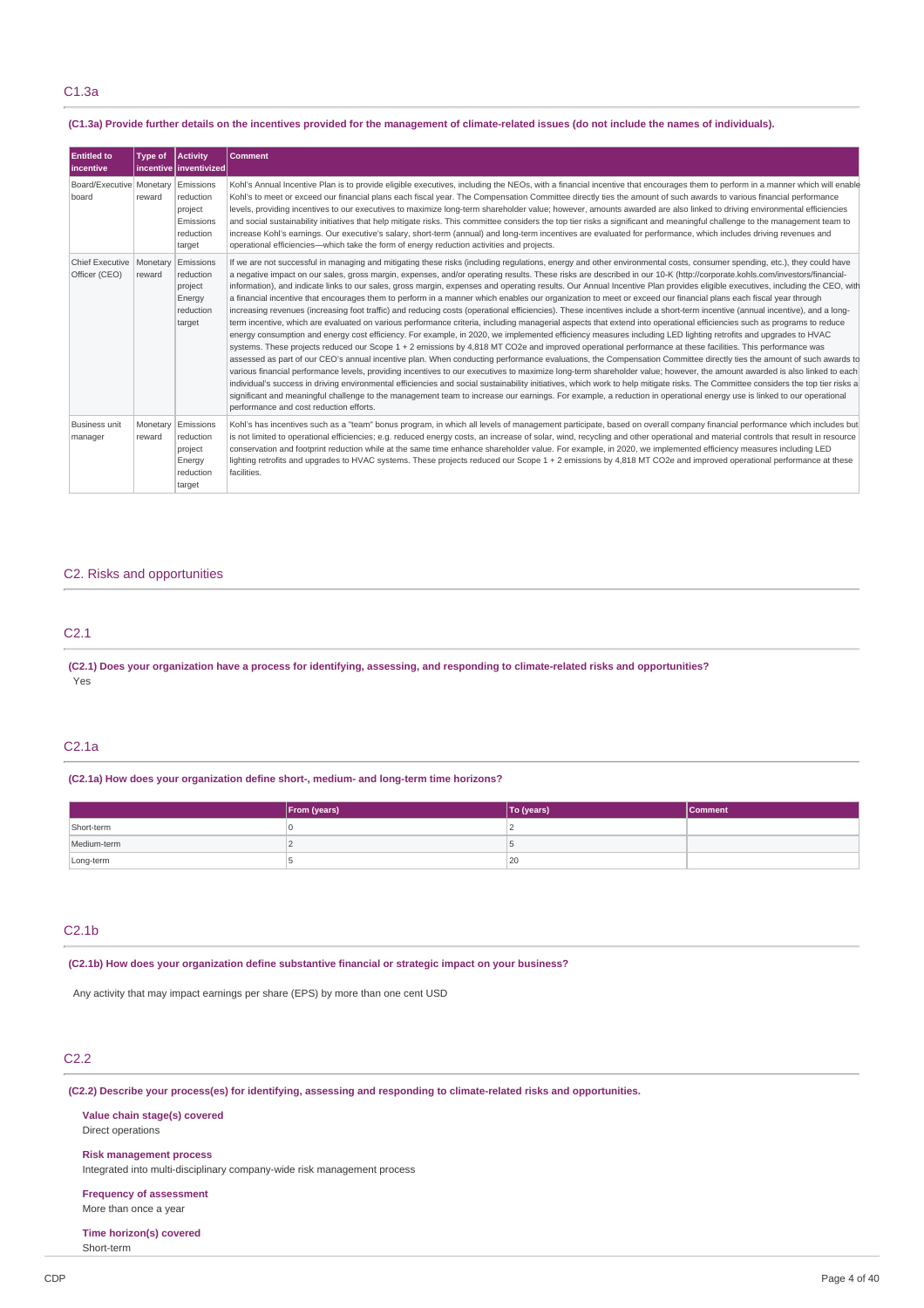## **Description of process**

Risks and opportunities are identified via Executives' knowledge & regulatory/market/industry/brand/reputation considerations and centralized through our ERM. ERM gives a procedure/protocol for any financial material risk/opp that we may encounter over the current to long-term (10 years) & prioritizes them by type of causal issues and a separate assessment of potential cost of impact/magnitude as well as increased foot-traffic/earnings. Our minimum threshold for financial materiality as an impact that affects EPS by 1 cent. We prioritize risks via a 2-tiered system: Tier 1 is Customer Traffic & Operational Excellence. Operational Excellence includes building performance (e.g. GHG & energy) & supply chain/business continuity, both linked to climate. Action plans to mitigate risks are developed & deployed via risk owners & report to CRCO. CRCO is a part of the RRC & there are quarterly progress discussions, monitoring KPIs & measurement of impacts. RRC reports to the full Board at least annually to ensure that climate-related risks are addressed in business strategy/operations. In general, Kohl's risk assessment process has identified more substantive non-US climate-related physical risks; however, a greater proportion of the enterprise is located in the US. Kohl's ERM program strives to balance the intensity of a risk vs the scope of impact when determining the significance and magnitude of impact. Kohl's considers short- (0-2 years), medium (2-5 years), and long-term (5-20 years, focused on ten-year) risks for our direct value chain. Incorporated risks reported to the RRC and discussed within on a quarterly basis. Full Board reporting occurs at least annually, but more reporting may be requested for any reason by any Board member. Risk reports are created by the appropriate risk owner to enable the full Board to understand identification. management, and mitigation strategies, and to allow them to provide regular feedback/direction of the ERM/key risks as they emerge to the RRC/CRCO/responsible owners. Our ERM is coupled with a couple tools to ensure that our direct risks are fully addressed, such as our EMS and use of the ENERGY STAR Portfolio Manager. Transitional Risk Management of energy and GHG footprint (operational efficiency) is especially relevant when it comes to transitional risks for a low-carbon economy. Our company leverages a number of different means to monitor/manage our environmental footprint, risks, strategies & target progress (e.g. Kohl's has implemented a robust EMS through 3rd-party consultancy, Arcadis). The EMS accounts for our environmental, health & safety information and monitors environmental matters including climate related issues and severe weather events at store locations. This system includes data collection methodologies and management tools to track environmental metrics, health & safety, logistics, regulatory compliance and consistency between stores. Relevant employees are trained on how to complete and measure EMS tasks/data, and records are kept of data, visual inspections & online assessments. For GHG, Kohl's uses 3rd-party consultants to help in developing and fine-tuning specific programs, such as carbon emissions and health & safety. For example, Kohl's EMS and other environmental data tracking systems helped reduce energy usage by 3% in 2019 by verifying projects that yielded the best reduction activities for the cost. In CY2018, we reached our energy reduction target of 20% by 2020 from a base year of 2008, two years early, due in part to strategic initiatives to reduce energy use (e.g. by implementing LED lighting retrofit and updating HVAC systems. We expanded these projects in CY2020 to include LED upgrades at 45 stores and HVAC upgrades at 73 stores. Kohl's lighting systems are seen as the biggest energy contributor to energy/Scope 2 emissions. Since we have achieved our energy reduction goal, an additional target of 10% energy reduction was released in 2019, which is discussed in full in the targets section. Physical Risk Kohl's also utilizes a 3rd-party consultancy, Engie, to record and maintain our energy use and resulting GHG footprint, which feeds directly into the ENERGY STAR Portfolio Manager. Kohl's chose this approach to reduce human error associated with calculations and to streamline the records and receipts process for purposes of audit as well as for subsequent ESG reporting, etc. Data provided by ENERGY STAR allows Kohl's to easily identify energy saving opportunities. The Energy Team is alerted when a store's ENERGY STAR score negatively trends, which is also how we can document increases in HDD/CDD (climate-related chronic physical risk). An investigation determines the specific reason for the change and once identified will determine how the issue can be resolved and prevented. At enterprise and asset-levels, Kohl's uses the ENERGY STAR Portfolio Manager for our energy reduction program, including yearly trends, analyzing locations that are eligible for ENERGY STAR certification, reviewing stores by performance to determine regional outliers, and determining which stores are trending lower than expected energy use. For example, in 2018, our Scope 1 footprint increased 22% in part from an increased number of CDD/HDD incidents (16 and 12% respectively). We continue to address this through improving our HVAC systems at 73 more stores. Kohl's is committed to providing healthy & engaging environments for our customers & associates. We seek sustainable solutions to minimize our environmental footprint & action on physical risks. As a retailer, we see first-hand how climate change affects our business & our communities, as we operate in our customers' neighborhoods. Climate-related risks can also cause physical damage to our properties/continuity. For physical risks, Kohl's assesses risks from both the enterprise & asset-levels. For assets, we examine our store's location or facility location, building performance. Kohl's most valuable physical assets are our stores, e-commerce fulfilment centers, distribution centers & offices, and may be harmed by adverse & irregular weather patterns & impact our business continuity on online platforms. While we can be impacted from increases in indirect costs from increased HDD, our asset level risk assessments are particularly pronounced in our business continuity assessments as any multiple store closure can have adverse effects on our operational results.

#### **Value chain stage(s) covered** Upstream

**Risk management process**

Integrated into multi-disciplinary company-wide risk management process

**Frequency of assessment** More than once a year

# **Time horizon(s) covered**

Short-term Medium-term Long-term

#### **Description of process**

Risks and opportunities are identified via Executives' knowledge & regulatory/market/industry/brand/reputation considerations. ERM gives a procedure/protocol for any financial material risk/opp that we may encounter over the current to long-term (10 years) & prioritizes them by type of causal issues and a separate assessment of potential cost of impact/magnitude as well as increased foot-traffic/earnings. Our minimum threshold for financial materiality as an impact that affects EPS by 1 cent. We prioritize risks via a 2-tiered system: Tier 1 is Customer Traffic & Operational Excellence. Operational Excellence includes building performance (e.g. GHG & energy) & supply chain/business continuity, both linked to climate. Action plans to mitigate risks are developed & deployed via risk owners & report to CRCO. CRCO is a part of the RRC & there are quarterly progress discussions, monitoring KPIs & measurement of impacts. RRC reports to the full Board at least annually to ensure that climate-related risks are addressed in business strategy/operations. Our upstream impacts are linked mostly to our suppliers that often operate outside the US. Kohl's direct operations are limited to the US, but we purchase products, including private label brands, from suppliers and vendors globally (e.g. Asia, Europe, South America). Kohl's recognizes that climate risks may be impacted differently across different regions of the world and within the US. In general, Kohl's risk assessment process has identified more substantive non-US climate-related physical risks; however, the greater proportion of the enterprise is located in the US. Kohl's ERM program strives to balance the intensity of a risk vs the scope of impact when determining the significance and magnitude of impact. Kohl's considers short- (0 -2 years), medium- (2-5 years), and long-term (5-20 years, focused on ten-year) risks for our upstream value chain. Incorporated risks reported to the RRC and discussed on a quarterly basis. Full Board reporting occurs at least annually, but more reporting may be requested for any reason by any Board member. Risk reports are created by the appropriate risk owner to enable the full Board to understand identification, management and mitigation strategies, and to allow them to provide regular feedback/direction of the ERM/key risks as they emerge to the RRC/CRCO/responsible owners. Physical Risk The bulk of our upstream risks and opportunities lies with our supply chain (Tier 1 and indirect) and related logistics, both of which are evaluated for ESG factors and issues, including climate-related risks and opportunities. Supply chain is considered a Tier 1 risk for Kohl's, which may be particularly impacted by climate-related physical risks, such as disruption of raw good availability, to interruption of business continuity to our supply chain operations in water-scarce regions, particularly in the short- to mid-term. In terms of physical risks related to our supply chain, Kohl's is diversifying its raw goods sourcing to ensure that there are reduced disruptions of raw good availability. We have assessed an opportunity with supporting environmentally-friendly raw goods and sustainable suppliers and created a series of mid-term targets. Kohl's set a goal to source 100% of our proprietary brand cotton from sustainable sources by 2025. We expect that sustainable cotton will be more resilient to physical risks, but also more appealing to the growing consumer subset aware and proactive to purchase from brands and retailers that are legitimately addressing climate-related risks. Similarly, Kohl's is also looking to improve sourcing of polyester for our proprietary brands from recycled materials (50% by 2025) which reduces our upstream environmental footprint and diversifies raw goods inputs, thereby mitigating physical impacts to raw goods/extraction. Finally, Kohl's is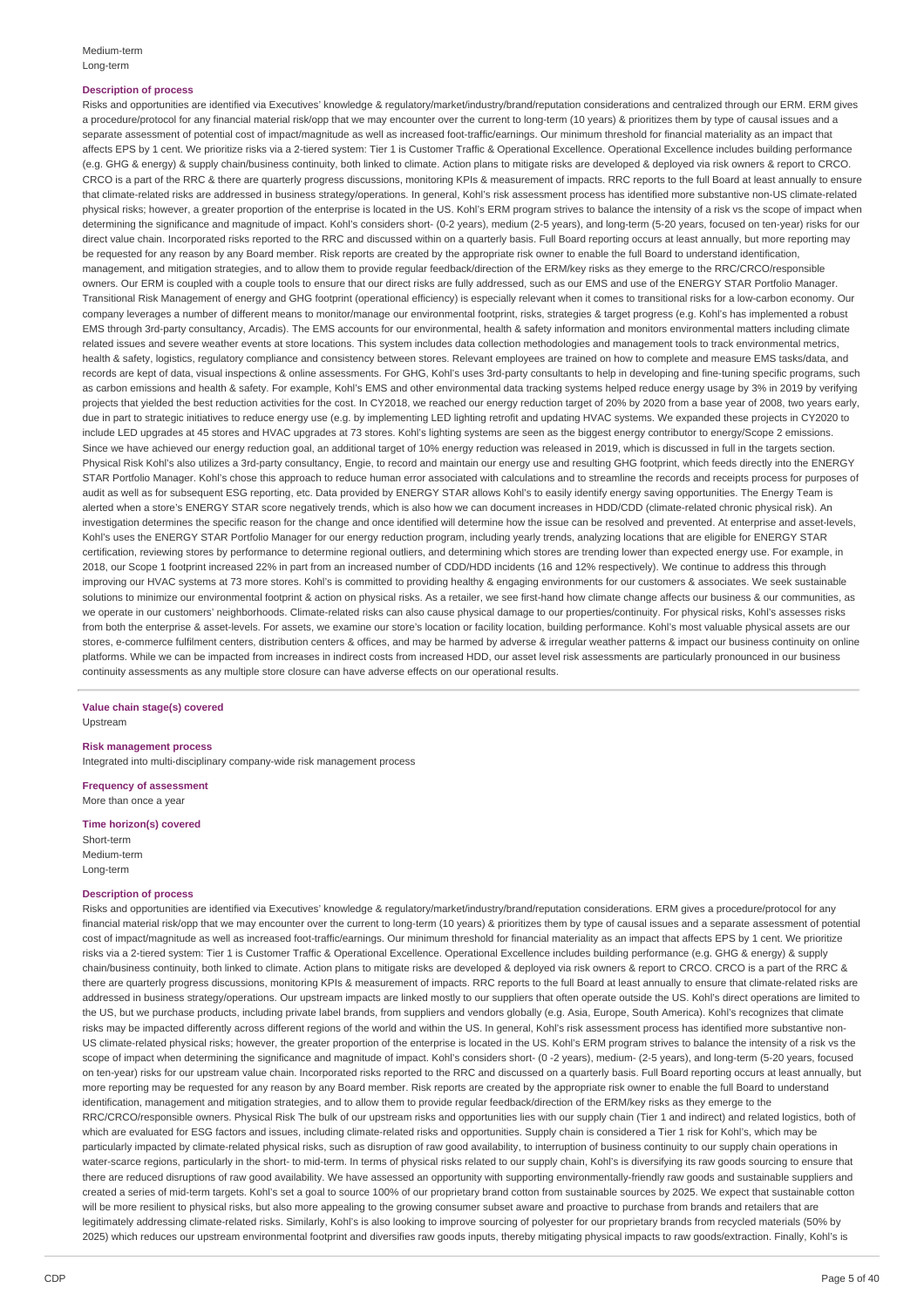requiring all approved facilities producing Kohl's private and exclusive-branded products to complete the Higg Index Environmental Module by 2025, with 80% of our suppliers completing the questionnaire as of CY2020. Use of the Higg Index has allowed Kohl's to substantially drive down water usage of its proprietary labels. Transitional Risk Kohl's has taken measures to curb environmental impacts and address potential transitional risks through participation in programs such as Clean Cargo. More than 97% of Kohl's cargo travels on a Clean Cargo ship and the consortium provides up-to-date emissions data in order to gain deeper understanding of Kohl's supply chain footprint. Clean Cargo's 2019 emissions factors report indicates carriers have reduced carbon emissions per TEU-km by 35% since 2009, which helps Kohl's in potential transitional related risks such as international legislation related to carbon tax/cap and trade that may eventually impact our supply chain logistics and related costs.

#### **Value chain stage(s) covered** Downstream

**Risk management process** Integrated into multi-disciplinary company-wide risk management process

**Frequency of assessment** More than once a year

#### **Time horizon(s) covered**

Short-term Medium-term Long-term

## **Description of process**

Risks and opportunities are identified via Executives' knowledge & regulatory/market/industry/brand/reputation considerations. ERM gives a procedure/protocol for any financial material risk/opp that we may encounter over the current to long-term (10 years) & prioritizes them by type of causal issues and a separate assessment of potential cost of impact/magnitude as well as increased foot-traffic/earnings. Our minimum threshold for financial materiality as an impact that affects EPS by 1 cent. We prioritize risks via a 2-tiered system: Tier 1 is Customer Traffic & Operational Excellence. Operational Excellence includes building performance (e.g. GHG & energy) & supply chain/business continuity, both linked to climate. Action plans to mitigate risks are developed & deployed via risk owners & report to CRCO. CRCO is a part of the RRC & there are quarterly progress discussions, monitoring KPIs & measurement of impacts. RRC reports to the full Board at least annually to ensure that climate-related risks are addressed in business strategy/operations. Kohl's direct operations are limited to the US, but we purchase products, including private label brands, from suppliers and vendors globally (e.g. Asia, Europe, South America). In general, Kohl's risk assessment process has identified more substantive non-US climate-related physical risks; however, the greater proportion of the enterprise is located in the US. Kohl's ERM program strives to balance the intensity of a risk vs the scope of impact when determining the significance and magnitude of impact. Kohl's considers short- (0 -2 years), medium- (2-5 years), and long-term (5-20 years, focused on ten-year) risks. The ERM was designed to monitor Kohl's ongoing progress in managing the potential impact of key risks across the organization as they emerge in various timelines. These risks are then prioritized using a 2-tiered system based upon the potential financial and reputational damage associated with each risk, and Kohl's considers environmental and climate related risks to be Tier 1. Incorporated risks reported to the RRC and discussed within on a quarterly basis. Full Board reporting occurs at least annually, but more reporting may be requested for any reason by any Board member. Risk reports are created by the appropriate risk owner to enable the full Board to understand identification, management and mitigation strategies, and to allow them to provide regular feedback/direction of the ERM/key risks as they emerge to the RRC/CRCO/responsible owners. Transitional risk and opportunity To address transitional risk and create an opportunity for our company, Kohl's has implemented programs to address their energy and GHG footprint via our EV charging stations and broadly addresses the transitional risks and needed infrastructure in a low-carbon future. For Kohl's currently this presents an opportunity to appeal to and address the needs of sustainable consumers, which we believe is a rapidly growing subset of consumers. Our EV program expanded in CY2020 to more than 100 store locations, offering our customers the ability to charge their vehicles while shopping at Kohl's. In 2020, over 36,500 charging sessions were provided at these stations, estimated as over 275,000 miles driven and 12,000 gallons of gas saved. Such programs help Kohl's meet dual needs of increasing foot-traffic and reducing its environmental footprint. Kohl's will continue to think strategically on opportunities and risks in the short-, mid- and long-term. Physical Risk Kohl's is committed to providing healthy & engaging environments for our customers & associates. We seek sustainable solutions to minimize our environmental footprint & action on physical risks. As a retailer, we see first hand how climate change affects our business & our communities, as we operate in our customers' neighborhoods. Climate-related risks can also cause physical damage to our properties/continuity. For physical risks, Kohl's assesses risks from both the enterprise & asset-levels. For assets, we examine our store's location or facility location, building performance. Kohl's most valuable physical assets are our stores, e-commerce fulfillment centers, distribution centers & offices, and may be harmed by adverse & irregular weather patterns & impact our business continuity on online platforms. Asset level risk assessments are particularly pronounced in our business continuity assessments as any multiple store closure can have adverse effects on our operational results. In 2020, we had stores in 16 states closed for up to 19 days from tornadoes, hurricanes, and tropical storms due to flooding and dangerous conditions. During the event we deployed our emergency SOPs to keep our staff & customers safe. Following, Kohl's supported the local communities & associates through these steps: distribution of goods, philanthropic donations for relief efforts, in-store discounts to customers & associates, & financial assistance to local associates. In 2020, we were fortunate to not face as significant climate-related physical impacts, as in 2018 where four locations in Florida were impacted by Hurricane Michael. Our Panama City location was closed to customers for nearly six months. Hurricane Michael impacted thousands of Kohl's associates & customers. During the event we deployed our emergency SOPs to keep our staff & customers safe. Following, Kohl's supported the local communities & associates through these steps: distribution of goods, philanthropic donations for relief efforts, in-store discounts to customers & associates, & financial assistance to local associates. Since 2010, we have donated more than \$6.5 million to support the American Red Cross with disaster relief efforts across the country. We continue to annually train our associates on Emergency Preparedness & have local leaders who facilitate additional coursework to help keep downstream operations (e.g. our customers) safe and impacts minimized.

# C2.2a

#### **(C2.2a) Which risk types are considered in your organization's climate-related risk assessments?**

|                       | 8<br><b>inclusion</b>           | <b>Relevance Please explain</b>                                                                                                                                                                                                                                                                                                                                                                                                                                                                                                                                                                                                                                                                                                                                                                                                                                                                                                                                                                                                                                                                                                                                                                                                                                                                                                                                                                                                                                                                                                                                                                                                                                                                                                                                                                                                                                                                                                                                                                                                                                                                                                                                                                                         |
|-----------------------|---------------------------------|-------------------------------------------------------------------------------------------------------------------------------------------------------------------------------------------------------------------------------------------------------------------------------------------------------------------------------------------------------------------------------------------------------------------------------------------------------------------------------------------------------------------------------------------------------------------------------------------------------------------------------------------------------------------------------------------------------------------------------------------------------------------------------------------------------------------------------------------------------------------------------------------------------------------------------------------------------------------------------------------------------------------------------------------------------------------------------------------------------------------------------------------------------------------------------------------------------------------------------------------------------------------------------------------------------------------------------------------------------------------------------------------------------------------------------------------------------------------------------------------------------------------------------------------------------------------------------------------------------------------------------------------------------------------------------------------------------------------------------------------------------------------------------------------------------------------------------------------------------------------------------------------------------------------------------------------------------------------------------------------------------------------------------------------------------------------------------------------------------------------------------------------------------------------------------------------------------------------------|
| Current<br>regulation | Relevant.<br>always<br>included | Kohl's risks and opportunities are identified in the ERM, which is overseen by the RRC who monitors and assesses short/medium/long-term risk. Daily responsibility over specific risks are<br>delegated to individual risk owners. Climate-related risks and opportunities are managed by several departments including Finance, Energy, and Environmental Sustainability &<br>Compliance (ESC). Risk owners develop action plans to leverage and mitigate opportunities and risks. Climate risk is discussed with senior leadership at least quarterly. Kohl's operational<br>footprint is limited to the United States. Carbon tax mechanisms, if imposed, are seen as a potentially financially material impact to revenue, operational costs, and competitive position;<br>however, currently there is no federal, state or local legislation that imposes carbon taxation materially affecting Kohl's net earnings or competitive position. Kohl's notes, however, in the<br>United States several states participate in cap-and-trade programs which may indirectly impact Kohl's (e.g. energy price increase). For example, the Regional Greenhouse Gas Initiative<br>(RGGI), operates in nine states in the Mid-Atlantic/Northeast (ME, VT, NH, MA, CT, RI, NY, MD, DE and upcoming member VA), and California implemented its own cap-and-trade<br>program in 2013. These cap-and-trade programs indirectly impact Kohl's purchase of electricity operations in 179 stores and 3 distribution centers, leading to increases in operational costs<br>or increased capital expenditures required to reduce Kohl's carbon footprint. However, regionalized state programs, such as RGGI, have not thus far materially affected, and are not<br>expected to materially affect, net earnings or competitive position. If a risk owner/RRC/CRCO determines an activity would exceed Kohl's definition of substantive financial impact, that is,<br>any activity that may impact EPS by more than one cent USD, the risk owner would inform the CRCO who would ensure its inclusion in the enterprise-wide ERM program. The RRC would<br>also communicate this material risk or opportunity efficiently to the Board. |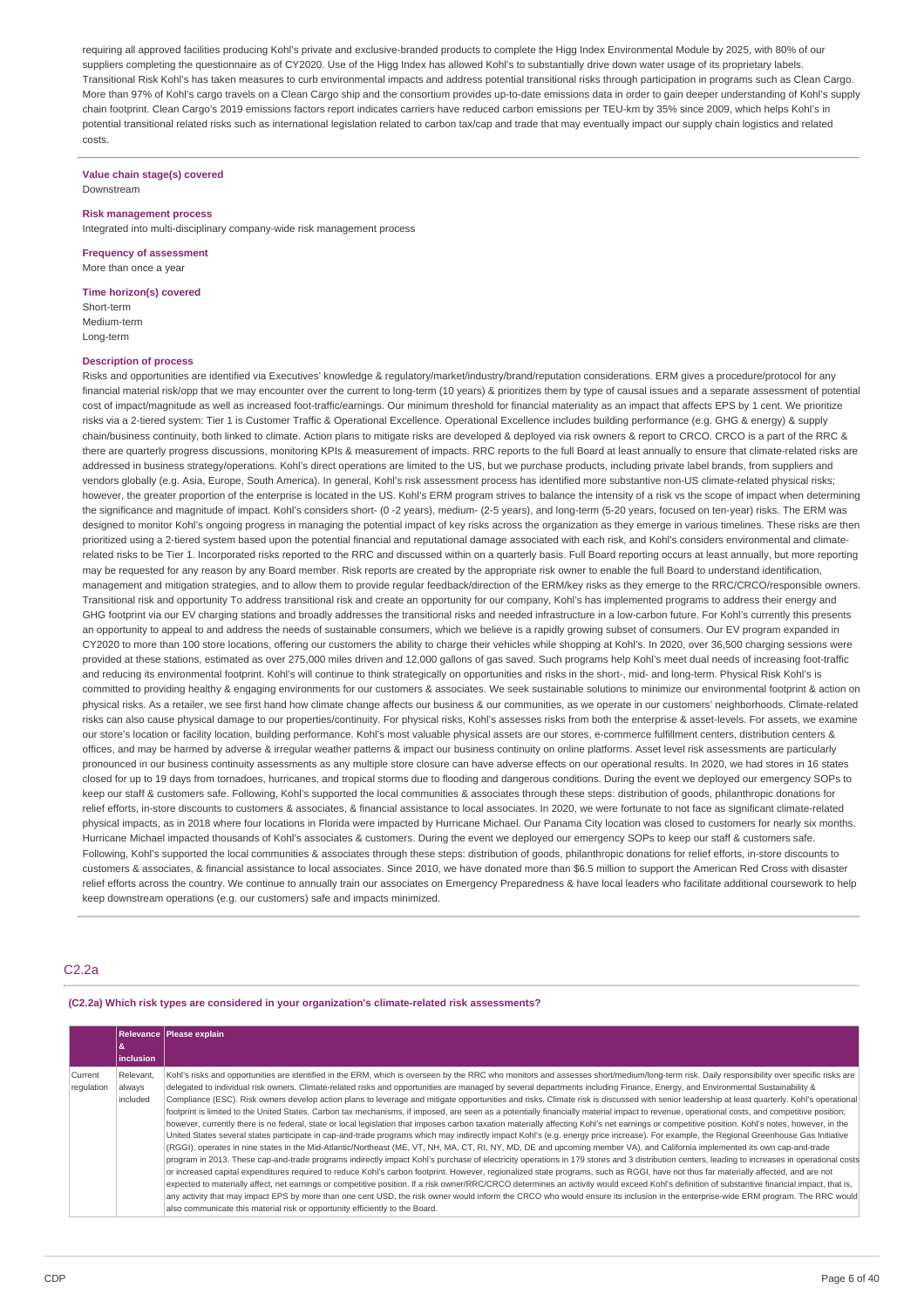|                        |                                             | Relevance   Please explain                                                                                                                                                                                                                                                                                                                                                                                                                                                                                                                                                                                                                                                                                                                                                                                                                                                                                                                                                                                                                                                                                                                                                                                                                                                                                                                                                                                                                                                                                                                                                                                                                                                                                                                                                                                                                                                                                                                                                                                                                                                                                                                                                                                                                                                                                                                                                                                                                                                                                                                                                                     |
|------------------------|---------------------------------------------|------------------------------------------------------------------------------------------------------------------------------------------------------------------------------------------------------------------------------------------------------------------------------------------------------------------------------------------------------------------------------------------------------------------------------------------------------------------------------------------------------------------------------------------------------------------------------------------------------------------------------------------------------------------------------------------------------------------------------------------------------------------------------------------------------------------------------------------------------------------------------------------------------------------------------------------------------------------------------------------------------------------------------------------------------------------------------------------------------------------------------------------------------------------------------------------------------------------------------------------------------------------------------------------------------------------------------------------------------------------------------------------------------------------------------------------------------------------------------------------------------------------------------------------------------------------------------------------------------------------------------------------------------------------------------------------------------------------------------------------------------------------------------------------------------------------------------------------------------------------------------------------------------------------------------------------------------------------------------------------------------------------------------------------------------------------------------------------------------------------------------------------------------------------------------------------------------------------------------------------------------------------------------------------------------------------------------------------------------------------------------------------------------------------------------------------------------------------------------------------------------------------------------------------------------------------------------------------------|
|                        | &<br>inclusion                              |                                                                                                                                                                                                                                                                                                                                                                                                                                                                                                                                                                                                                                                                                                                                                                                                                                                                                                                                                                                                                                                                                                                                                                                                                                                                                                                                                                                                                                                                                                                                                                                                                                                                                                                                                                                                                                                                                                                                                                                                                                                                                                                                                                                                                                                                                                                                                                                                                                                                                                                                                                                                |
| Emerging<br>regulation | Relevant,<br>always<br>included             | Kohl's risks and opportunities are identified in the ERM, which is overseen by the RRC who monitors and assesses short/medium/long-term risk. Daily responsibility over specific risks are<br>delegated to individual risk owners. Climate-related risks and opportunities are managed by several departments including Finance, Energy, and ESC. Risk owners develop action plans to<br>leverage and mitigate opportunities and risks. Climate risk is discussed with senior leadership at least quarterly. Kohl's operational footprint is limited to the United States. Carbon tax<br>mechanisms, used to limit & reduce greenhouse gas emissions, are seen as a potentially financially material impact to revenue, operational costs, and competitive position and are viewed<br>by Kohl's as potential emerging regulation risks, which it monitors through the Legal, ESC, & Investor Relations Teams; Kohl's memberships with leading trade associations (e.g. Retail<br>Industry Leaders Associations) & various non-profit, & use of expert consultancy groups (e.g. BSR). In November 2018, the US Congress introduced a bipartisan effort on carbon tax to be<br>imposed on utilities at a rate of \$15/mton CO2e, increasing by \$10 per each year after. Although this legislation did not pass, Kohl's enterprise-wide Scope 1 emissions were 45,866 metric<br>tons of CO2e in 2020, which if attributed to Kohl's direct energy usage would be approximately \$687,990. Carbon tax mechanisms are considered to be a low risk in the United States due<br>to the low probability of passage at the federal level, & if passed, are unlikely to take effect until the mid or long-term (e.g. 5 years or more, & require phased implementation). Cap/trade<br>programs, used as a legislated tool to curb carbon emissions, are in effect in several states of the US & in 2021 RGGI will welcome VA as a new member. This emerging regulation would<br>impact a further 31 stores & 1 distribution center if these programs are not successfully managed by the utilities in a cost-effective manner. If a risk owner/RRC/CRCO determines an<br>activity would exceed Kohl's definition of substantive financial impact, that is, any activity that may impact EPS by more than 1 cent, the risk owner would inform the CRCO/RRC who<br>would ensure its inclusion in the enterprise-wide ERM program. The RRC would also communicate this material risk or opportunity efficiently to the Board.                                                                               |
| Technology             | Not<br>relevant,<br>explanation<br>provided | Kohl's risks and opportunities are identified in the ERM, which is overseen by the RRC/CRCO who monitor and assess enterprise-wide short, medium, and long-term risk. Daily<br>responsibility over specific risks are delegated to individual risk owners. Climate-related risks and opportunities are managed by several departments including Finance, Energy, and<br>Environmental Compliance & Sustainability. Risk owners develop action plans to leverage and mitigate opportunities and risks. Risks are communicated by the RRC to the overall Board<br>on a regular basis. This risk is deemed not relevant to Kohl's because we do not develop or produce technology that supports a lower-carbon or more resource efficient economy. Kohl's<br>purchases (for our own usage) and sells related technologies to customers that could be impacted by this risk; however, it is not deemed financially material, meaning it does not impact<br>EPS by more than one cent USD.                                                                                                                                                                                                                                                                                                                                                                                                                                                                                                                                                                                                                                                                                                                                                                                                                                                                                                                                                                                                                                                                                                                                                                                                                                                                                                                                                                                                                                                                                                                                                                                                          |
| Legal                  | Not<br>relevant,<br>included                | Kohl's risks and opportunities are identified in the ERM, which is overseen by the RRC/CRCO who monitor and assess enterprise-wide short, medium, and long-term risk. Daily<br>responsibility over specific risks are delegated to individual risk owners. Climate-related risks and opportunities are managed by several departments including Finance, Energy, and ESC.<br>Risk owners develop action plans to leverage and mitigate opportunities and risks. Climate risk is discussed with senior leadership at least quarterly. This risk is not relevant to Kohl's<br>because no legal risks associated with climate-related litigation claims have been identified. The chance of Kohl's being litigated with legal action for climate-related damages is extremely<br>low; therefore, this is not a financially material risk, meaning it does not impact EPS by more than one cent USD.                                                                                                                                                                                                                                                                                                                                                                                                                                                                                                                                                                                                                                                                                                                                                                                                                                                                                                                                                                                                                                                                                                                                                                                                                                                                                                                                                                                                                                                                                                                                                                                                                                                                                               |
| Market                 | Relevant,<br>always<br>included             | ERM, overseen by the RRC, monitors & assesses enterprise-wide short/medium/long-term risk/opps. Daily responsibility over specific risks (including climate-related risks) are delegated to<br>individual risk owners. Risk owners develop action plans to leverage & mitigate risks/opps alongside the RRC. Driving customer traffic is key to growing/maintaining sales metrics & is one<br>of Kohl's biggest priorities because it is a risk if we fail; Kohl's deployed an aggressive strategy on the market. When customers shop in-store they are immersed in Kohl's culture & brand<br>and values. Climate issues may impact macroeconomic conditions e.g. consumer traffic/spending patterns. Kohl's monitors various factors, via the ERM, such as the price of<br>merchandise, continuity of business delivery (e.g. logistics disruptions due to adverse weather conditions), raw materials (e.g. costs & availability), fuel, labor, & labor availability, both<br>internally & along our supply chain, that could adversely affect consumer traffic & demand for the products we offer. Kohl's looks at climate issues synergistically with store/brand<br>experience & consistency, including efforts to install lighting systems that are visually stimulating & energy/financially efficient. Finally, an example to reduce Scope 1 & 2 GHG footprints<br>& help drive customer traffic is "rightsizing". Kohl's has integrated partnerships with organizations like Aldi & Planet Fitness to help create a one-stop shop retail experience that helps<br>generate customer traffic. Kohl's has been operating a portion of stores differently through a standard to small initiative. While the footprint remains the same, these stores have been<br>optimized with new interior layouts, becoming operationally efficient by balancing inventory & adjusting fixtures to enhance store profitability & improve customer experience. Today, there<br>are 509 standard to small stores, & this strategy is key to Kohl's overall reduction of operational footprints such as energy & water consumption. If a risk owner/RRC/CRCO determines an<br>activity would exceed the definition of substantive financial impact (activity that may impact EPS by more than one cent USD) the risk owner would inform the RRC for its inclusion in the<br>enterprise-wide ERM program. The RRC would also communicate this material risk or opportunity efficiently to the Board.                                                                                                      |
| Reputation             | Relevant,<br>always<br>included             | Kohl's risks and opportunities are identified in the ERM, which is overseen by the RRC/CRCO who monitor and assess enterprise-wide short, medium, and long-term risk. Daily<br>responsibility over specific risks are delegated to individual risk owners. Climate-related risks and opportunities are managed by several departments including Finance, Energy, & ESC.<br>Risk owners develop action plans to leverage and mitigate opportunities and risks alongside the RRC. While Kohl's operational footprint and efficiency is needed for us to remain a<br>competitive business, Kohl's must be active in engaging an increasing number of investors, associates and customers who rely on Kohl's reputation as a good corporate citizen. Today,<br>an increasing number of these stakeholders are asking Kohl's to do what is right environmentally. The company and brand are an essential part of the communities that Kohl's operates in,<br>and we have taken steps to create this experience. Kohl's not only delivers affordable, quality products, but acts as a responsible corporate citizen to encourage the associates, customers<br>& communities we serve to lead fulfilled lives. Kohl's new brand positioning, Rewarding the Everyday, strengthens the connection between our purpose - to inspire and empower families to<br>lead fulfilled lives. Kohl's has an extensive, strategic annual internal communication plan to educate and engage our associates on the company's brand values and expectations<br>regarding sustainability. Yearly training on topics like disposal, recycling, energy and emissions reduction, as well as topics on health and well-being and community engagement, are<br>integral to Kohl's business strategy and operational performance. Company sustainability goals are clearly laid out and workload as well as projects are strategically communicated in order<br>to achieve ambitious goals and initiatives, such as those to reduce energy consumption by an additional 10%. If a risk owner/RRC/CRCO determines an activity would exceed the<br>definition of substantive financial impact, that is, any activity that may impact EPS by more than one cent USD, the risk owner would inform the CRCO/RRC who would ensure its inclusion<br>in the enterprise-wide ERM program. The RRC would also communicate this material risk or opportunity efficiently to the Board.                                                                                                                                                  |
| Acute<br>physical      | Relevant,<br>always<br>included             | RRC oversees the ERM that monitors/assesses short/medium/long-term risk. Daily responsibility over specific risks are delegated to individual risk owners. Climate-related risks/opps are<br>managed by several departments e.g. Finance, Energy & ESC. Owners develop action plans to leverage & mitigate risk/opps, & this is discussed with senior leadership at least quarterly.<br>Acute physical risks are relevant to Kohl's because climate-related increased severity of extreme weather may shift consumer shopping patterns, disrupt business continuity, product<br>delivery, and have ramifications all the way up the supply chain, causing physical damage to properties & risking the safety of customers/associates. Kohl's assesses risks from an asset<br>level standpoint related to store or facility location. Kohl's most valuable physical assets are our stores, e-commerce fulfillment centers, distribution centers & offices. These assets may be<br>harmed by adverse & irregular weather patterns (snow/ice/rainstorms/floods/wildfires/hurricanes) may cause damage to properties. To mitigate this risk, Kohl's has a Business Continuity<br>Team dedicated to developing emergency management plans & also maintains Emergency Standard Operation Procedures (SOP) that are part of the online annual training program for<br>all Kohl's associates. Additionally, associates are provided information at the time of their hire & are encouraged to talk to their local leaders following the company-wide coursework. This<br>ensures employees are equipped to respond to emergency situations appropriately including severe weather. In the event of an emergency, Kohl's notifies associates of a building<br>evacuation, typically via text message and call. Associates are required to respond when they receive an emergency notification message to ensure Kohl's can account for all associates<br>after an incident. This SOP system is implemented at all of Kohl's physical assets to ensure the safety of customers and employees & restore business activity once it is safe. If a risk<br>owner/RRC/CRCO determines an activity would exceed the definition of substantive financial impact, that is, any activity that may impact EPS by more than one cent USD, the risk owner<br>would inform the CRCO who would ensure its inclusion in the enterprise-wide ERM program. The RRC would also communicate this material risk or opportunity efficiently to the Board.                                                                     |
| Chronic<br>physical    | Relevant,<br>always<br>included             | Kohl's risks and opportunities are identified in the ERM, which is overseen by the RRC/CRCO who monitor and assess enterprise-wide short, medium, and long-term risk. Daily<br>responsibility over specific risks are delegated to individual risk owners. Climate-related risks and opportunities are managed by several departments including Finance, Energy & ESC.<br>Risk owners develop action plans to leverage and mitigate opportunities and risks. Climate risk is discussed with senior leadership at least quarterly. Chronic physical risks such as<br>consistent extreme weather due to permanent changes to weather patterns are relevant to Kohl's because they can impact energy consumption. In the last year's reported data, Kohl's<br>Scope 1 GHG increased by 7% in 2019, resulting in a slowed GHG reduction and higher energy expenditures for the year. The Scope 1 increase was attributed to greater consumption of<br>natural gas and propane due to an increase by 12% and 16% for Heating and Cooling Degree Days (HDD/CDD), respectively, as compared to previous years. Energy consumption during<br>2020 was significantly lower than a typical year since COVID-19 disruptions resulted in temporary building closures and reduced occupancy for much of the year. Such trends are apparent<br>across many of Kohl's competitors and may grow worse in the coming years, although the exact nature can be unpredictable. Kohl's is taking action to reduce these exposures, as they<br>impact environmental and financial performances, by focusing on reduced energy use and by making modifications such as retrofits at Kohl's locations to reduce reliance on natural gas<br>and propane to heat and cool facilities. We currently estimate that total energy spend is less than 5% of annual revenue and that what is spent both in terms of consumption of natural<br>gas, propane and electricity, may increase without intervention. Kohl's has made efforts to reduce risks related to chronic physical incidents such as installation of more efficient HVAC. For<br>example, last year Kohl's replaced HVAC units at 73 stores for maximum efficiency. If a risk owner/RRC/CRCO determines an activity would exceed the definition of substantive financial<br>impact, that is, any activity that may impact EPS by more than one cent USD, the risk owner would inform the CRCO who would ensure its inclusion in the enterprise-wide ERM program.<br>The RRC would also communicate this material risk or opportunity efficiently to the Board. |

# C2.3

(C2.3) Have you identified any inherent climate-related risks with the potential to have a substantive financial or strategic impact on your business? Yes

# C2.3a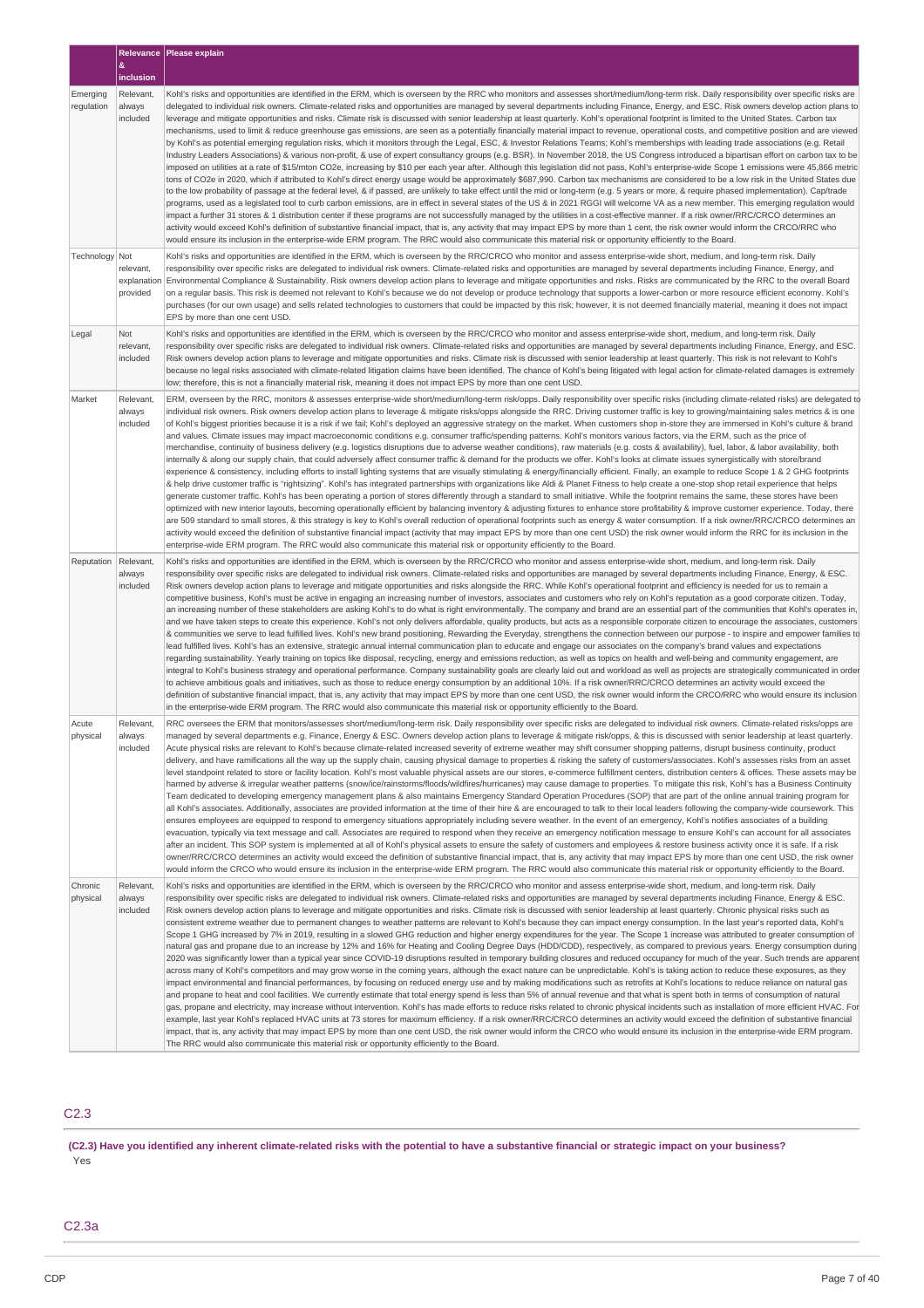#### (C2.3a) Provide details of risks identified with the potential to have a substantive financial or strategic impact on your business.

# **Identifier**

Risk 1

**Where in the value chain does the risk driver occur?** Direct operations

# **Risk type & Primary climate-related risk driver**

| 10rair<br>equiation | mecnanısms<br>, pricing<br>5.751<br>. |
|---------------------|---------------------------------------|
|                     |                                       |

## **Primary potential financial impact**

Increased indirect (operating) costs

**Climate risk type mapped to traditional financial services industry risk classification** <Not Applicable>

#### **Company-specific description**

Kohl's purchases electricity from various energy suppliers in the US to support our operations at more than 1,100 locations in 49 states. An introduction of a carbon tax, which seeks to reduce the use of fossil fuels in electricity generation, could result in increased operating costs and would therefore be a potential expense risk. The US House of Representatives introduced carbon tax legislation which would impose on utilities a fee of \$15/mton CO2e and increasing by \$10/mton CO2e each year after implementation. This policy would represent a transitional risk for indirect operations by increasing the cost for utility companies who would then pass on these costs to the energy purchasers such as Kohl's. Using Kohl's 2020 Market Based Scope 2 emissions (344,107 mton CO2e), the carbon tax for Kohl's would be almost \$5.16 million assuming the utility passes the carbon tax directly to the consumer. However, Kohl's considers the passage of the Federal carbon tax unlikely, and even, if passed would not take effect for the mid-term of at least five years and through phased implementation. States may enact legislation sooner. It is highly unlikely that this action would affect Kohl's uniquely from market competition; therefore, the potential impact is low since all businesses would be affected similarly. Additionally, these potential impacts are also mitigated by the purchase use of non-fossil fuel generated electricity and energy management programs. For example, Kohl's has solar or wind installations at 164 locations, which deliver up to 50% of those location's electricity needs. Additionally, over 90% of the Kohl's stores, including 2 additional stores, have earned a 75 or higher (out of 100) on the ENERGY STAR performance scale, indicating these buildings perform in the top 25 percent of their peers in the retail market. Furthermore, costs incurred from the potential carbon tax regulation could be passed on to the consumer through incremental increases in the prices of sold goods. As other retailers would also need to integrate the additional costs into their goods and services, the brand reputation would not be impacted.

**Time horizon** Medium-term

**Likelihood**

More likely than not

**Magnitude of impact** Medium

# **Are you able to provide a potential financial impact figure?**

Yes, an estimated range

#### **Potential financial impact figure (currency)** <Not Applicable>

**Potential financial impact figure – minimum (currency)**  $\theta$ 

#### **Potential financial impact figure – maximum (currency)** 5161600

## **Explanation of financial impact figure**

To understand the potential range of possible impacts, Kohl's has calculated the portion of Scope 2 GHG market-based emissions from the CY2020 to the previously proposed carbon tax (\$15/mton CO2e) for the first year of implementation. For our range, Kohl's has determined it is possible if any carbon tax was imposed, electricity utilities may or may not pass the additional cost to the customer, based on 344,107 mton CO2e Scope 2 market-based.

#### **Cost of response to risk**

0

# **Description of response and explanation of cost calculation**

Kohl's has an Environmental Management System (EMS) that accounts for Kohl's environmental, health and safety information and monitors environmental matters including climate-related issues. This system includes data collection methodologies and data management tools to track environmental metrics, health and safety, logistics, regulatory compliance and consistency between stores. Relevant employees are trained on how to complete and measure EMS tasks/data, and records are kept of data, visual inspections, and online assessments. Where possible, trends are analyzed to develop preventative measures for recurring risks. For carbon and greenhouse gases (GHG), Kohl's notes using third-party consultants (Engie) to help in developing and fine-tuning specific programs, such as carbon emissions and health and safety, and also to utilize the ENERGY STAR Portfolio Manager that helps track and manage energy usage. Kohl's uses third-party consultants to monitor and reduce energy use and associated GHG profiles, and to track progress on targets. The cost of the EMS and energy-specific programs is integrated into enterprise-wide expenditure and is therefore not specific to the management of the specific risk in question.

#### **Comment**

# **Identifier**

Risk 2

#### **Where in the value chain does the risk driver occur?** Direct operations

**Risk type & Primary climate-related risk driver**

Acute physical Increased severity and frequency of extreme weather events such as cyclones and floods

#### **Primary potential financial impact**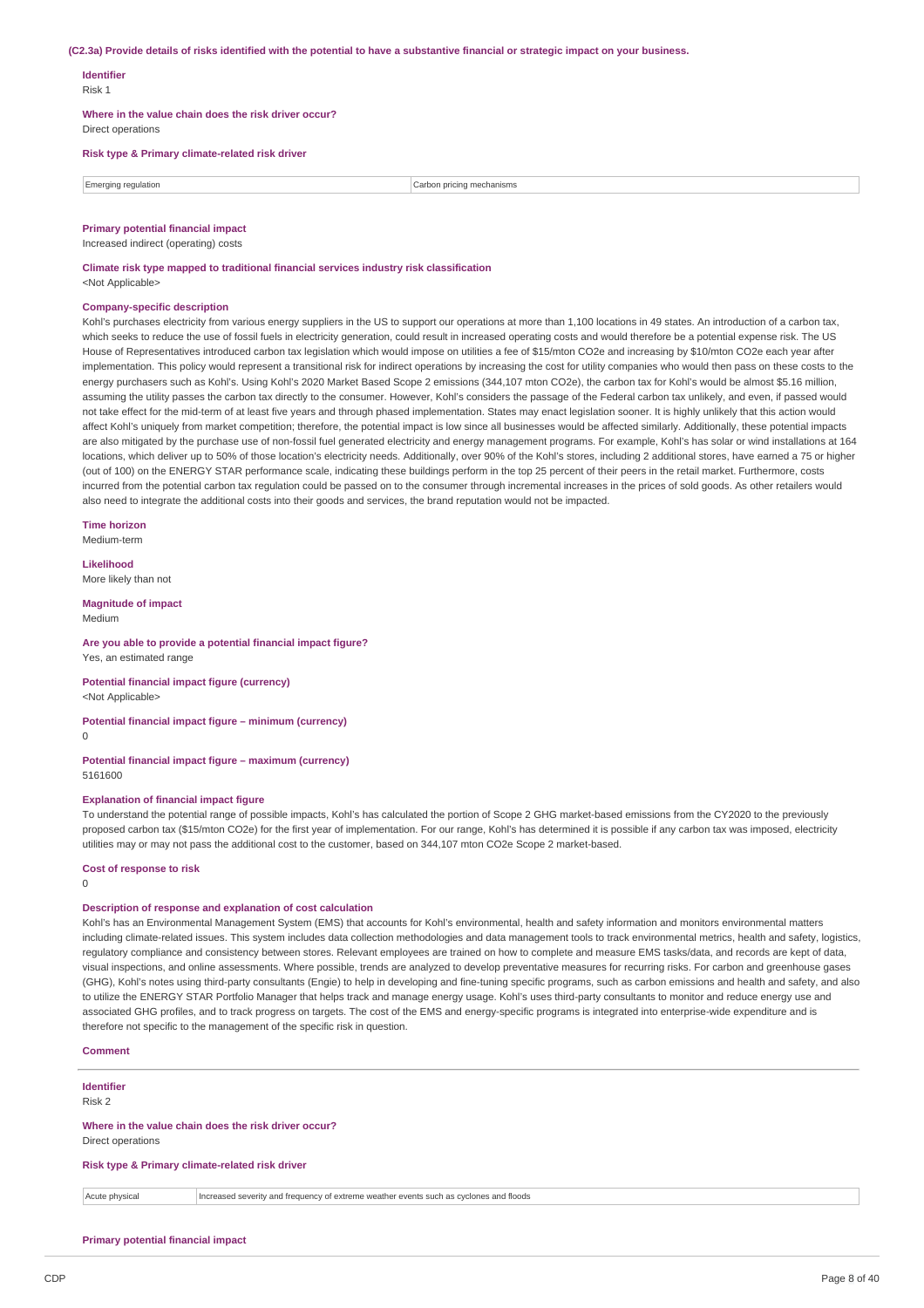#### **Climate risk type mapped to traditional financial services industry risk classification** <Not Applicable>

#### **Company-specific description**

As a retailer, Kohl's sees first hand how climate change affects our business. Frequent or unusually heavy snow, ice or rainstorms, natural disasters (e.g. earthquakes, tornadoes, floods, fires and hurricanes) may shift consumer shopping patterns, disrupting business continuity, product delivery, etc. It can also cause physical damage to properties as well as customers and associates. Kohl's assesses risks from an asset-level standpoint related to store location or facility location. Kohl's most valuable physical assets are our stores, e-commerce fulfillment centers, distribution centers and offices. These assets may be harmed by adverse and irregular weather patterns. Frequent or unusually heavy snow, ice or rainstorms, floods, wildfires and hurricanes may cause physical damage to properties. 2018 was exemplary of direct operations risks, four Kohl's locations in Florida were impacted by Hurricane Michael, and the Panama City location was closed for over half a year, which includes time and effort to repair the store after the event's damages. Hurricane Michael impacted thousands of Kohl's associates and customers. Kohl's does not publicly disclose store or state specific sales, but our internal planners do review trends before, during and after severe weather events to ensure the ability to help affected customers and associates is optimized. The cost of physical damage could reach \$6.689 billion based on the potential loss of all Kohl's property and other equipment assets in 2020. However, the acute risks from extreme weather events on an enterprise level are minimized due to the various store locations, many of which would not experience the same weather events. Therefore, Kohl's categorizes this risk as low through our enterprise-wide approach. However, from a magnitude standpoint, the business continuity planning efforts exceed the definition of substantive climate-related financial impact.

**Time horizon**

Short-term

**Likelihood** Very unlikely

#### **Magnitude of impact**

Medium-low

#### **Are you able to provide a potential financial impact figure?** Yes, an estimated range

**Potential financial impact figure (currency)** <Not Applicable>

#### **Potential financial impact figure – minimum (currency)**

 $\Omega$ 

#### **Potential financial impact figure – maximum (currency)** 7352000000

#### **Explanation of financial impact figure**

Kohl's based the financial impact figure on the current total asset portfolio, available in the company's SEC 10K filing, which includes Kohl's real estate, owned property, and other major equipment as the potential maximum risk value. Kohl's does not distinguish between the various types of assets that may be comprised and considers the entire value to be potentially at stake; however, this is very unlikely to occur. With optimal management, Kohl's could prevent the bulk of damages to property and other assets; however, with poor management it is possible that the entire value could be at risk. The minimum value was estimated through Kohl's technical advisors as \$200,000 dollars, for example, in the event a store would require measures such as raising road/sidewalk levels, creating rainwater retention pools/drainage or moving electrical equipment and plants from ground level to areas that are less prone to flooding.

#### **Cost of response to risk**

 $\Omega$ 

#### **Description of response and explanation of cost calculation**

To mitigate this risk, Kohl's has a Business Continuity Team dedicated to development and maintenance of emergency management plans and notifications. This team also maintains Emergency Standard Operation Procedures (SOP) that are part of Kohl's online annual training program for all Kohl's associates. SOP are updated annually. Additionally, associates are provided information at the time of their hire and are encouraged to talk to their local leaders following the companywide coursework. This ensures associates are equipped to respond to emergency situations appropriately including severe weather. In the event of an emergency, Kohl's notifies associates of a building evacuation, through a combination of text messages, emails and phone calls. Associates are required to respond when they receive an emergency notification message to ensure Kohl's can account for all associates after an incident. This SOP system is implemented at all stores, distribution centers, and offices to ensure the safety of customers and employees and restore business activity once it is safe.

# **Comment**

**Identifier** Risk 3

#### **Where in the value chain does the risk driver occur?** Upstream

**Risk type & Primary climate-related risk driver**

Acute physical Increased severity and frequency of extreme weather events such as cyclones and floods

# **Primary potential financial impact**

Decreased revenues due to reduced production capacity

**Climate risk type mapped to traditional financial services industry risk classification** <Not Applicable>

#### **Company-specific description**

Kohl's may face enterprise-wide risks due to climate-related disruptions but is particularly sensitive to acute physical risks in our supply chain, which operates outside of the US. Impacts may include interruption to logistics & transportation of goods/merchandise to distribution centers & stores, volatility of prices of natural resources & transportation, & availability & timely delivery of private label brands. Each of these has the potential to disrupt sales & costs; Kohl's SEC 10-K filing includes such risks in our business strategy. Risks are mitigated from the implementation of risk screening tools which our suppliers respond to. Also, supply chain assets frequently undergo risk screening. In 2017, Kohl's began implementing a new automated risk assessment tool to more effectively evaluate risk related to facilities located in other countries worldwide. Full implementation of this tool will support improved focus of audit resources in managing risk while minimizing audit fatigue by scheduling more frequent audits at facilities with higher risk & less frequent audits at facilities w/ lower risk. To address this risk, we require all approved facilities producing Kohl's private- and exclusive-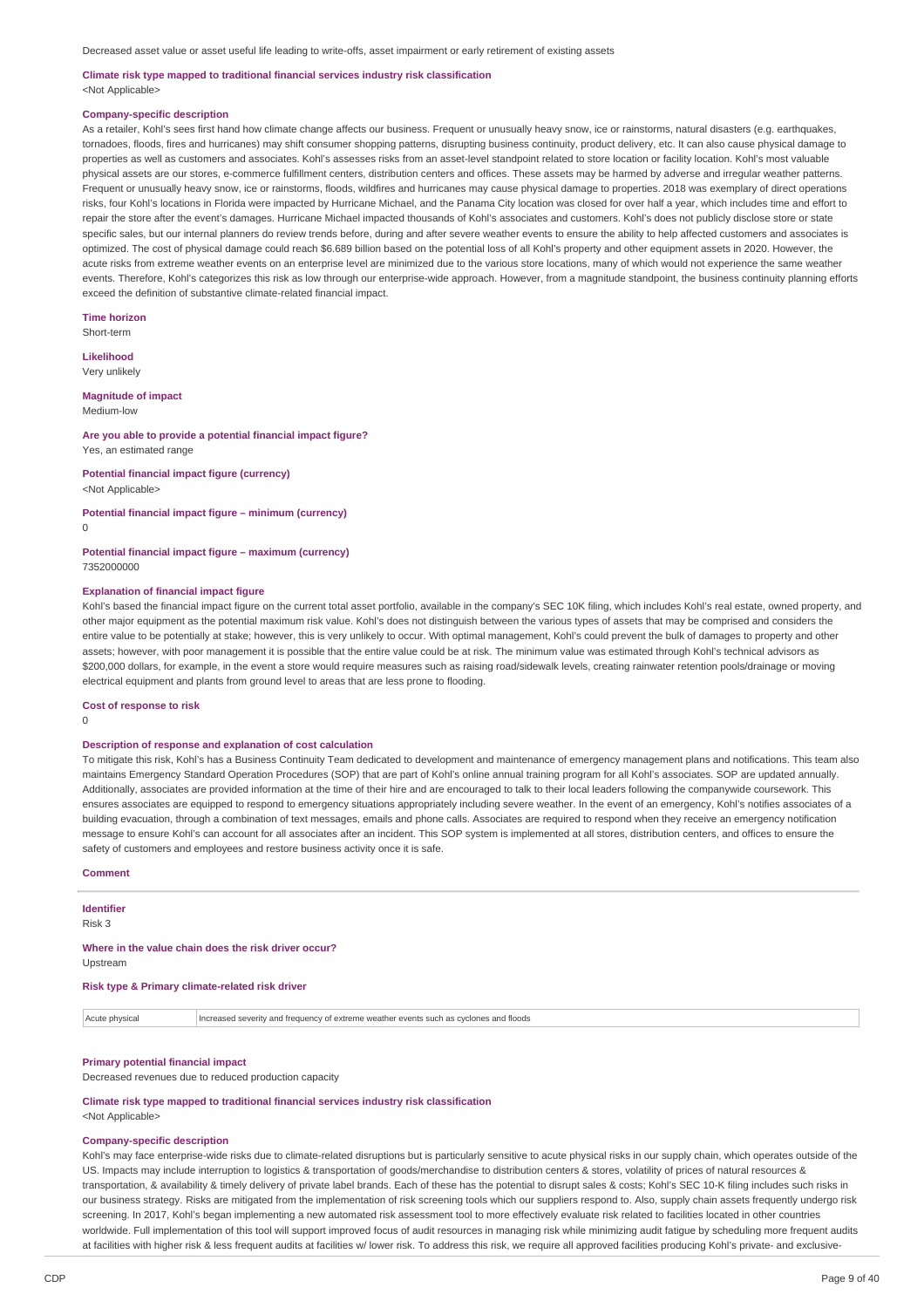branded products to complete the Higg Index Environmental Module by 2025 and in CY2020, 80% of facilities have completed the Higg Index responses. Utilizing the Higg Index, Kohl's will have our suppliers drive substantial water reduction use in the production of Kohl's-owned branded products by 2025, reducing reliance on the resource in the future and becoming more resilient, particularly in water scarce regions.

#### **Time horizon**

Long-term

**Likelihood** Unlikely

**Magnitude of impact**

High

#### **Are you able to provide a potential financial impact figure?** Yes, an estimated range

**Potential financial impact figure (currency)** <Not Applicable>

#### **Potential financial impact figure – minimum (currency)**

 $\Omega$ 

**Potential financial impact figure – maximum (currency)** 15031000000

#### **Explanation of financial impact figure**

Kohl's continuously evaluates our supply chain vendors' performance for any number of risks and factors, including human rights, pricing, product availability and demand, environmental factors, etc., and as such we see the minimum cost as \$0; given enough time Kohl's could secure new suppliers for our proprietary brands. On the other hand, if climate-related risks were significant, severe and impacted the entire supply chain, it would have the potential to impact Kohl's entire net sales, which is provided as the upper end of our impact figure.

**Cost of response to risk**

 $\Omega$ 

## **Description of response and explanation of cost calculation**

Kohl's top vendors must complete an annual scored sustainability assessment that is based on the Higg Index as part of Kohl's membership to the Sustainable Apparel Coalition. As part of Kohl's engagement with our vendors, Higg Index responses are collected & used to partially influence supplier selection decisions. The Higg Index requests information such as energy, waste & greenhouse gas data, & other parameters like air quality kept by Kohl's Factory Compliance Team. In 2020, 80% of our tier 1 suppliers completed the Higg Index environmental module, which helps us assess or most at-risk suppliers (performance and vulnerability) and determine appropriate strategies on sourcing. Kohl's strategy is to engage with our vendors & private brand contractors that make up 90% of receipts at Kohl's, ~300 suppliers. This sustainability score is shared with vendors as part of their monthly supply chain scorecard. Risk assessment is based on factory management's commitment to sustainability, historical audit results of vendor partner & factory, open-source information/public media reports etc. Kohl's has a formalized policy for our supply chain, or "Terms of Engagement," that all suppliers must abide by. To further identify & manage international risks, Kohl's also implemented the BSI Supply Chain Risk Exposure Evaluation Network (SCREEN), a web-based global supply chain intelligence system, in 2017 to support identification & assessment of risk & to support our audit strategy. Asia is at risk to business continuity issues resulting from potential natural disasters & extreme weather events (BSI 2019). Kohl's has Asian manufacturing suppliers in countries such as Vietnam, Indonesia & Bangladesh.

#### **Comment**

Kohl's inclusion on DJSI North America (2018, 2019, 2020), Barron's Top 100 Most Sustainable U.S. companies (2019, 2020), S&P Global's Sustainability Yearbook for the first time in 2021, and the Ethisphere Institute World's Most Ethical Companies (2019, 2020) demonstrate and bolster Kohl's commitment to sustainability throughout its supply chain.

# C2.4

(C2.4) Have you identified any climate-related opportunities with the potential to have a substantive financial or strategic impact on your business? Yes

## C2.4a

(C2.4a) Provide details of opportunities identified with the potential to have a substantive financial or strategic impact on your business.

# **Identifier**

Opp1

**Where in the value chain does the opportunity occur?** Direct operations

#### **Opportunity type**

Products and services

# **Primary climate-related opportunity driver**

Development and/or expansion of low emission goods and services

#### **Primary potential financial impact**

Increased revenues resulting from increased demand for products and services

#### **Company-specific description**

Kohl's company and brand are an essential part of our communities, and Kohl's has taken steps to create this experience. Kohl's not only delivers affordable, quality products but acts as a responsible corporate citizen. Kohl's company purpose and values extend to our customers, associates, and the communities we serve. Kohl's new brand positioning, Rewarding the Everyday, strengthens the connection between our purpose - to inspire and empower families to lead fulfilled lives. To this end, Kohl's has the potential opportunity to meet or exceed customer expectations regarding our environmental reputation, which may positively enhance sales performance. As part of Kohl's brand value and reputational element, the company has established a sustainability program with associated KPIs and targets. Kohl's has committed to reducing our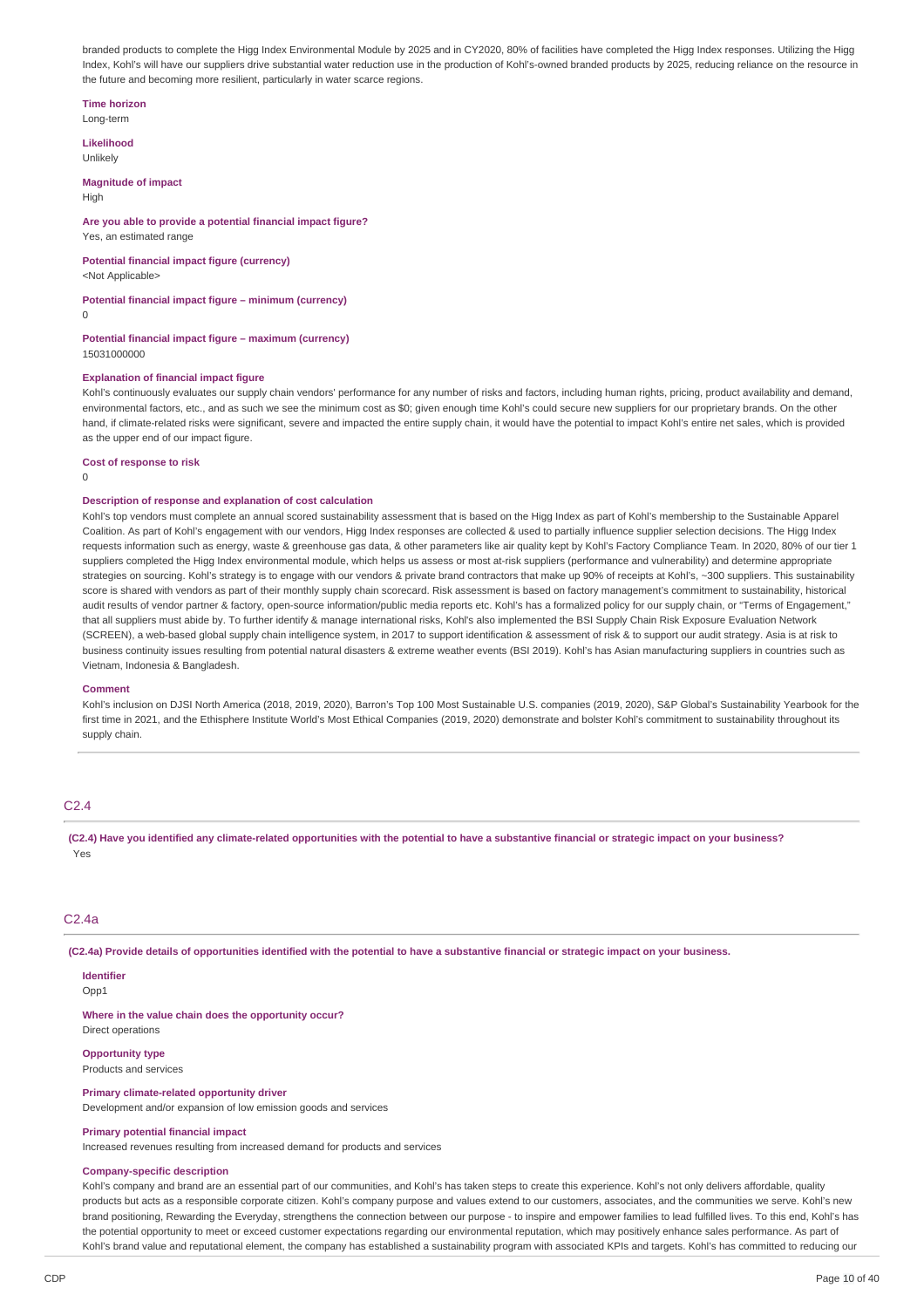Scope 1 & 2 GHG emissions by 50% by 2025 from a base year of 2014. This represents a yearly reduction of ~4.55%, which more ambitious than with SBTi's 1.5DC target. These values align with an increasing number of investors and customers, who seek to invest and align with like-minded companies. The enhanced competitive position to reflect the shifting consumer preference will result in increased revenues, which based on the total revenue in 2020, could be \$16 billion. Kohl's has a wide variety of opportunities to exceed our customer expectations including installation of electric vehicle charging stations, renewable energy purchasing, and application of energy efficiency programs. For example, Kohl's was selected as a 2019 and 2020 ENERGY STAR Partner of the Year - Sustained Excellence award winner. Budget for this longterm opportunity will be made available from Kohl's marketing budget, which was approximately \$788 million in 2020.

#### **Time horizon**

Short-term

**Likelihood** About as likely as not

#### **Magnitude of impact** Medium

**Are you able to provide a potential financial impact figure?** Yes, an estimated range

**Potential financial impact figure (currency)** <Not Applicable>

**Potential financial impact figure – minimum (currency)**

 $\Omega$ 

**Potential financial impact figure – maximum (currency)** 15955000000

## **Explanation of financial impact figure**

It is difficult to ascertain the exact financial impacts of these initiatives. Kohl's assumes that with poor sustainability programs or an inability to connect with consumers, the company has the potential to not gain additional revenue. However, if Kohl's climate-related image is seen as both credible and progressive, the company has the opportunity to increase revenues, which we have arbitrarily doubled for the purposes of this exercise and other climate-related assessments. In addition, Kohl's inclusion on DJSI North America (2018, 2019, 2020), Barron's Top 100 Most Sustainable U.S. companies (2019, 2020), S&P Global's Sustainability Yearbook for the first time in 2021, and the Ethisphere Institute World's Most Ethical Companies (2019, 2020) demonstrate our commitment to climate issues to our customers and bolsters our environmental reputation. As a company, we strive to continue to participate and rank in these indices as a demonstration of our environmental performance.

# **Cost to realize opportunity**

500000

## **Strategy to realize opportunity and explanation of cost calculation**

Kohl's must conduct a variety of efforts to technically achieve success on climate-related opportunities while creating awareness on our journey and progress. To this end, Kohl's first monitors and manages environmental data, which requires in-house staff and the use of consultant groups. Kohl's estimates its total annual cost to be approximately \$500,000.

#### **Comment**

# **Identifier**

Opp<sub>2</sub>

**Where in the value chain does the opportunity occur?** Upstream

**Opportunity type** Resource efficiency

#### **Primary climate-related opportunity driver** Use of more efficient modes of transport

**Primary potential financial impact**

Returns on investment in low-emission technology

## **Company-specific description**

Kohl's relies on international shipping from overseas suppliers. Marine fuels/diesel are understood to be highly polluting, and it is possible to reduce Scope 3 carbon emissions through more efficient partners and routes. Kohl's is committed to working on the reduction of our Scope 3 logistics footprint through our membership in the Business for Social Responsibility (BSR) costing approximately \$10,000 for participation in this specific program. More than 97% of Kohl's cargo travels on a BSR ship, and Clean Cargo provides up-to-date emissions data in order to gain deeper understanding of Kohl's supply chain footprint. Clean Cargo's annual emissions factors report indicates carriers have reduced CO2 emissions per TEU-km by 35 percent since 2009. Kohl's carriers belong to environmental programs that benchmark sustainability goals. Kohl's is proud to partner with carrier brands that actively promote sustainability efforts and voluntarily choose to be members in associations whose missions reflect the care we have toward the environment. For example, Kohl's partners with the following organizations: (1) Expeditors: Expeditors are a group of carriers who share a concern for transparency, freight transportation efficiency and the mitigation of harmful greenhouse gases from Kohl's business. This group belongs to SmartWay, Transporte, Limpio, Clean Cargo Working Group and Washington Business for Climate Action. (2) Orient Overseas Container Line (OOCL): OOCL provides an online carbon calculator to assist Kohl's in measuring carbon dioxide emissions. New vessels on this line have the distinction of being 45% less than the International Maritime Bureau baseline for the Energy Efficiency Design Index and operate 20% more fuel efficiently than similar size vessels. OOCL maintains membership in World Wildlife Fund, Climate Change Business Forum, and Clean Cargo Working Group, which were all voluntarily joined. They also hold Qualship 21 certification from the U.S. Coast Guard, the most rigid safety and environmental standards in the world for non-U.S. flagged vessels. Kohl's sees opportunity through increasingly fuel and time-efficient routes. Kohl's will be able to save money through increasingly cost competitive vendors and also reduce our Scope 3 footprint related to supply chain logistics.

**Time horizon**

Short-term

**Likelihood** Very likely

**Magnitude of impact** Medium

**Are you able to provide a potential financial impact figure?** Yes, a single figure estimate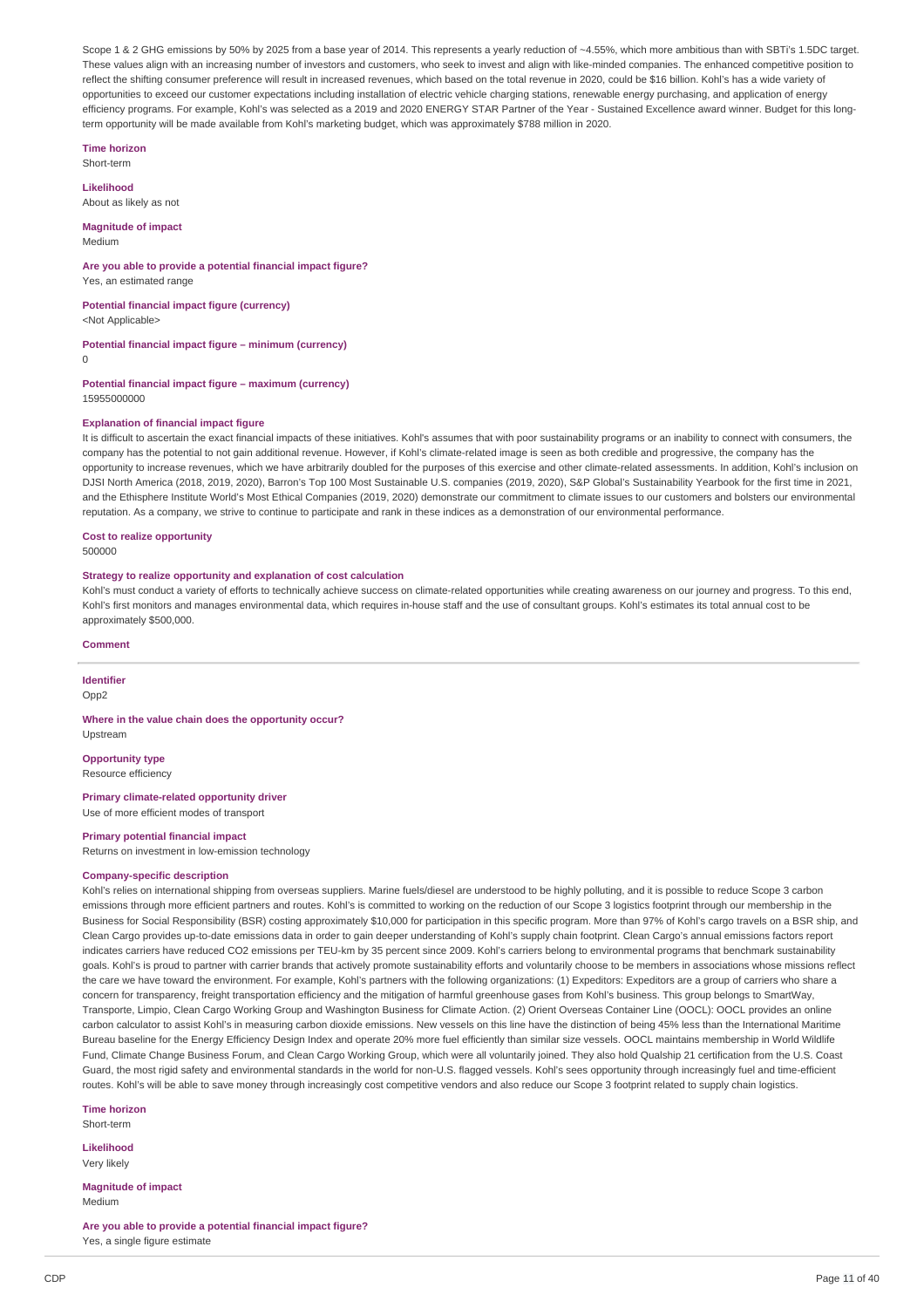$\Omega$ 

#### **Potential financial impact figure – minimum (currency)** <Not Applicable>

# **Potential financial impact figure – maximum (currency)**

<Not Applicable>

## **Explanation of financial impact figure**

Kohl's financial impact for supply chain logistics and climate-related opportunities is at this time minimal, and therefore accounted as 0. Kohl's does not anticipate savings that our logistics vendors would then pass to their customers; however, it is difficult at this time to ascertain an estimated amount. At this time, Kohl's sees this financial benefit as more of a null financial figure and improvement in reputation and on-time delivery of products.

#### **Cost to realize opportunity**

10000

#### **Strategy to realize opportunity and explanation of cost calculation**

Kohl's strategy to realize this opportunity is by working with logistics partners who seek to operationally improve and by reporting on environmental/sustainability and climate-related goals and progress against these goals. Kohl's Ocean Carriers are engaged through membership in the Business for Social Responsibility (BSR) Clean Cargo Working Group, which has helped improve the overall global shipping industry. Kohl's financial figure is estimated on membership fees which include participation in a program such as the Clean Cargo Working Group.

#### **Comment**

#### **Identifier**

Opp3

#### **Where in the value chain does the opportunity occur?** Direct operations

**Opportunity type** Resource efficiency

#### **Primary climate-related opportunity driver**

Move to more efficient buildings

**Primary potential financial impact**

# Reduced indirect (operating) costs

# **Company-specific description**

Kohl's is committed to sustainable solutions for a healthy future by seeking to reduce our carbon footprint that helps manage our operating costs. At the center of Kohl's operational strategy is the goal of reducing our energy use. Our target is to reduce an additional 10% of our energy consumption at Kohl's facilities by 2025, building off of the company's previous 20% reduction against 2008 baseline. Kohl's progress on this target is regularly reported to investors via Kohl's annual ESG report and other sustainability press releases throughout the year. The primary drivers for this goal are the recognition of the risks posed to Kohl's by increasing energy costs and the belief that increased efficiency and reduced carbon footprint will generate value for the company, investors and customers. Kohl's continually assesses opportunities to improve energy efficiency through projects that typically have a 2 - 5 year payback on investment, such as lighting retrofits in stores, upgrades to lighting fixtures at distribution centers, and outdoor lighting.

# **Time horizon**

Short-term

**Likelihood** Very likely

#### **Magnitude of impact** Medium

# **Are you able to provide a potential financial impact figure?**

Yes, a single figure estimate

## **Potential financial impact figure (currency)** 55000

#### **Potential financial impact figure – minimum (currency)** <Not Applicable>

# **Potential financial impact figure – maximum (currency)**

<Not Applicable>

# **Explanation of financial impact figure**

Kohl's financial impact figure is based on measured reductions on energy and money savings for our LED lighting upgrades at 45 stores from 2020. These savings are expected annually.

#### **Cost to realize opportunity**

0

# **Strategy to realize opportunity and explanation of cost calculation**

Kohl's continually assesses opportunities to improve energy efficiency through projects that typically have no more than 2 to 5 year payback on investment, such as lighting retrofits in stores, upgrades to lighting fixtures at distribution centers, and outdoor lighting. For example, Kohl's replaced aging parking lot lights and poles with outdoor LED lighting which reduced both maintenance and energy costs associated with maintaining exterior pole lighting. Replacing exterior lighting to LED provides additional energy and maintenance cost savings for Kohl's. That being said, Kohl's strategy to realize this opportunity has been opportunistic, employing upgrades for lighting systems that already need to be replaced which is why the cost to realize the opportunity is considered negligible.

#### **Comment**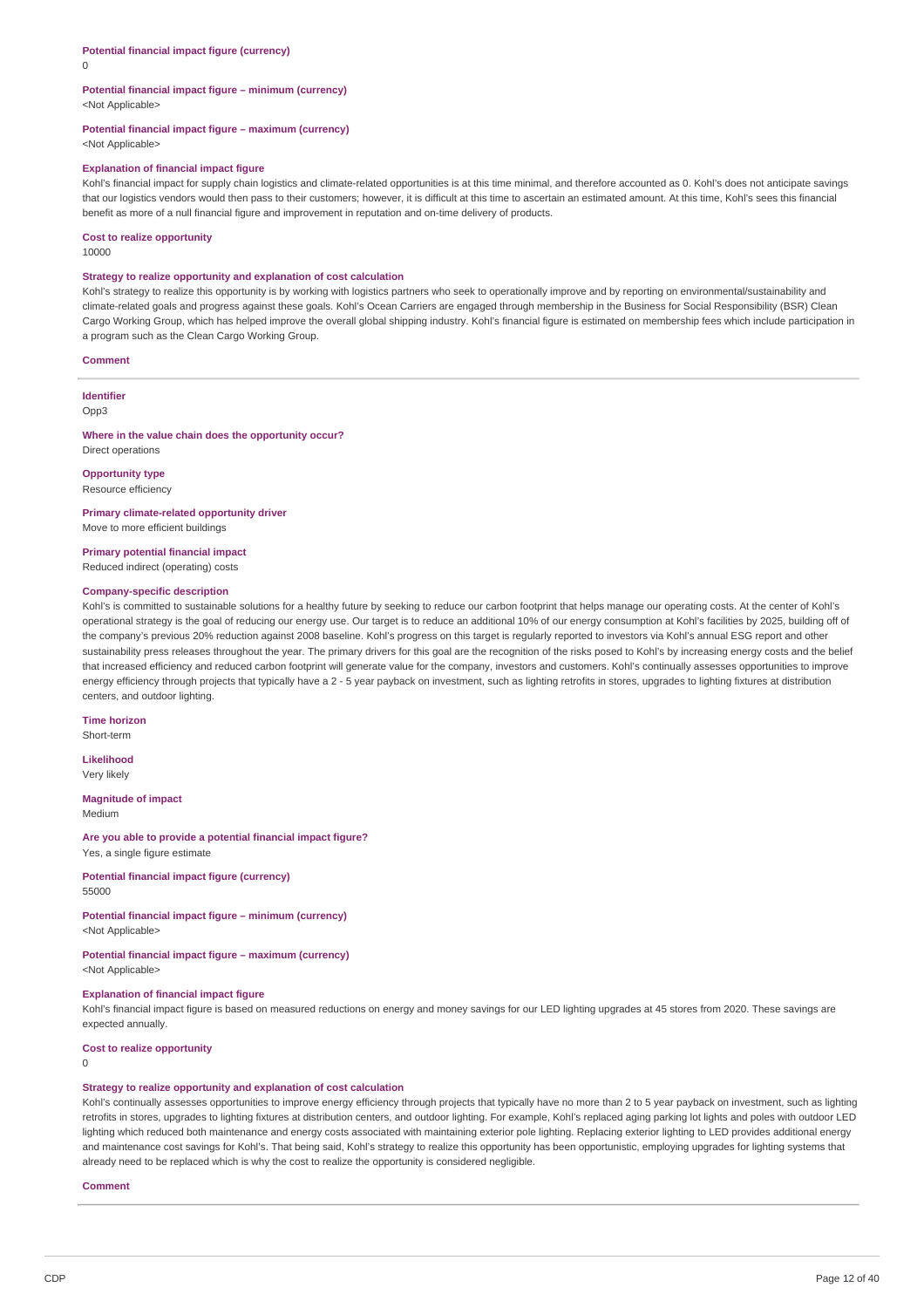# C3.1

**(C3.1) Have climate-related risks and opportunities influenced your organization's strategy and/or financial planning?** Yes, and we have developed a low-carbon transition plan

# C3.1a

# (C3.1a) Is your organization's low-carbon transition plan a scheduled resolution item at Annual General Meetings (AGMs)?

|       | U.S. your low-carbon transition plan a scheduled resolution item at AGMs?                   |  |
|-------|---------------------------------------------------------------------------------------------|--|
| Row 1 | No, and we do not intend it to become a scheduled resolution item within the next two vears |  |

# C3.2

**(C3.2) Does your organization use climate-related scenario analysis to inform its strategy?** Yes, qualitative

# C3.2a

**(C3.2a) Provide details of your organization's use of climate-related scenario analysis.**

| Climate-<br><b>related</b><br><b>scenarios</b><br>land<br>models<br>applied | <b>Details</b>                                                                                                                                                                                                                                                                                                                                                                                                                                                                                                                                                                                                                                                                                                                                                                                                                                                                                                                                                                                                                                                                                                                                                                                                                                                                                                                                                                                                                                                                                                                                                                                                                                                                                                                                                                                                                                                                                                                                                                                                                                                                                                                                                                                                                                                                                                                                                                                                                                                                                                                                                                                                                                                                                                                                                                                                                                                                                                                                                                                                                                                                                                                                                                                                                                                                                 |
|-----------------------------------------------------------------------------|------------------------------------------------------------------------------------------------------------------------------------------------------------------------------------------------------------------------------------------------------------------------------------------------------------------------------------------------------------------------------------------------------------------------------------------------------------------------------------------------------------------------------------------------------------------------------------------------------------------------------------------------------------------------------------------------------------------------------------------------------------------------------------------------------------------------------------------------------------------------------------------------------------------------------------------------------------------------------------------------------------------------------------------------------------------------------------------------------------------------------------------------------------------------------------------------------------------------------------------------------------------------------------------------------------------------------------------------------------------------------------------------------------------------------------------------------------------------------------------------------------------------------------------------------------------------------------------------------------------------------------------------------------------------------------------------------------------------------------------------------------------------------------------------------------------------------------------------------------------------------------------------------------------------------------------------------------------------------------------------------------------------------------------------------------------------------------------------------------------------------------------------------------------------------------------------------------------------------------------------------------------------------------------------------------------------------------------------------------------------------------------------------------------------------------------------------------------------------------------------------------------------------------------------------------------------------------------------------------------------------------------------------------------------------------------------------------------------------------------------------------------------------------------------------------------------------------------------------------------------------------------------------------------------------------------------------------------------------------------------------------------------------------------------------------------------------------------------------------------------------------------------------------------------------------------------------------------------------------------------------------------------------------------------|
| 2DS                                                                         | In 2019, Kohl's released a new GHG reduction target, 50% reduction in Scope 1 & 2 GHG by 2025 from a baseline of 2014, which is more ambitious than a 1.5DS target approved by SBTi. For our<br>scenario analysis, we selected the 2DS using data input (trends, historic performance, modeling) on Scope 1+2 (location-based) and Scope 3 data where it is available and reliable; Kohl's also utilize<br>additional data input which we record in our EMS such as waste, or other asset programs (e.g. onsite solar). We also make assumptions, in line with others in our industry, on economic growth,<br>consumer behavioral shifts, technological advancements, and potential requlations that may impact us. Kohl's looks at mid (5-15 years) long-term (15+) potential impacts with respect to these<br>assumptions. This year we released a new energy target with a mid-term time horizon (2025, 5 years), but still examine long-term periods (15+ years) for our targets and goals to better align with CDP's<br>prescribed time horizons, as well as align better with the assumptions of low-carbon transition impacts. Based on an examination of our Scope 3 footprints, we see our three key categories as:<br>employee commuting, upstream transportation and distribution, and end-of-life treatment of sold products, which we will examine in our strategy refresh for potential reduction opportunities. In terms of<br>our Scope 1+2 absolute performance (100% of emissions for location-based), we examined the IPCC AR5 RCP2.6 scenario and compared it against our own performance. IPCC states that the<br>minimum reduction requirement is 49% reduction by 2050 from a baseline of 2010, or a 1.23% year-on-year reduction. Based on an analysis of our own Scope 1+2 performance, we seek a yearly<br>reduction of 4.55% for our Scope 1+2 emissions. Last year, we reached a Scope 1+2 (market-based) reduction of 42%, or 37% when examining combined location-based Kohl's ERM program address<br>our key risks such as customer foot traffic and operational efficiencies, both of which will be impacted by climate-related issues, particularly in the 2DS. The outcomes of our analysis are integrated into<br>our business strategy where we see synergies between this analysis and our business strategy in areas like operational efficiencies, supply chain and natural disaster response and coordination; for<br>example, our aggressive energy reduction targets has generated cost savings, and thus appeal to many of our customers. A case study that demonstrates how Kohl's integrates climate-related<br>scenario analysis into our business strategy is our HVAC and LED upgrades done in combination with our ESC, Energy, Asset and Design teams. Since we began rolling out these programs, we have<br>reduced our grid energy used and GHG emissions, moreover the cost savings attracted the attention of our finance department. This led to a greater integration of the Finance and Energy teams in<br>2012 which has increased internal efficiency and lead to increased momentum for our operational efficiency initiatives. In 2020, we converted 45 more stores to LED, saving approximately 10,000,000<br>kWh in grid power. |

# C3.3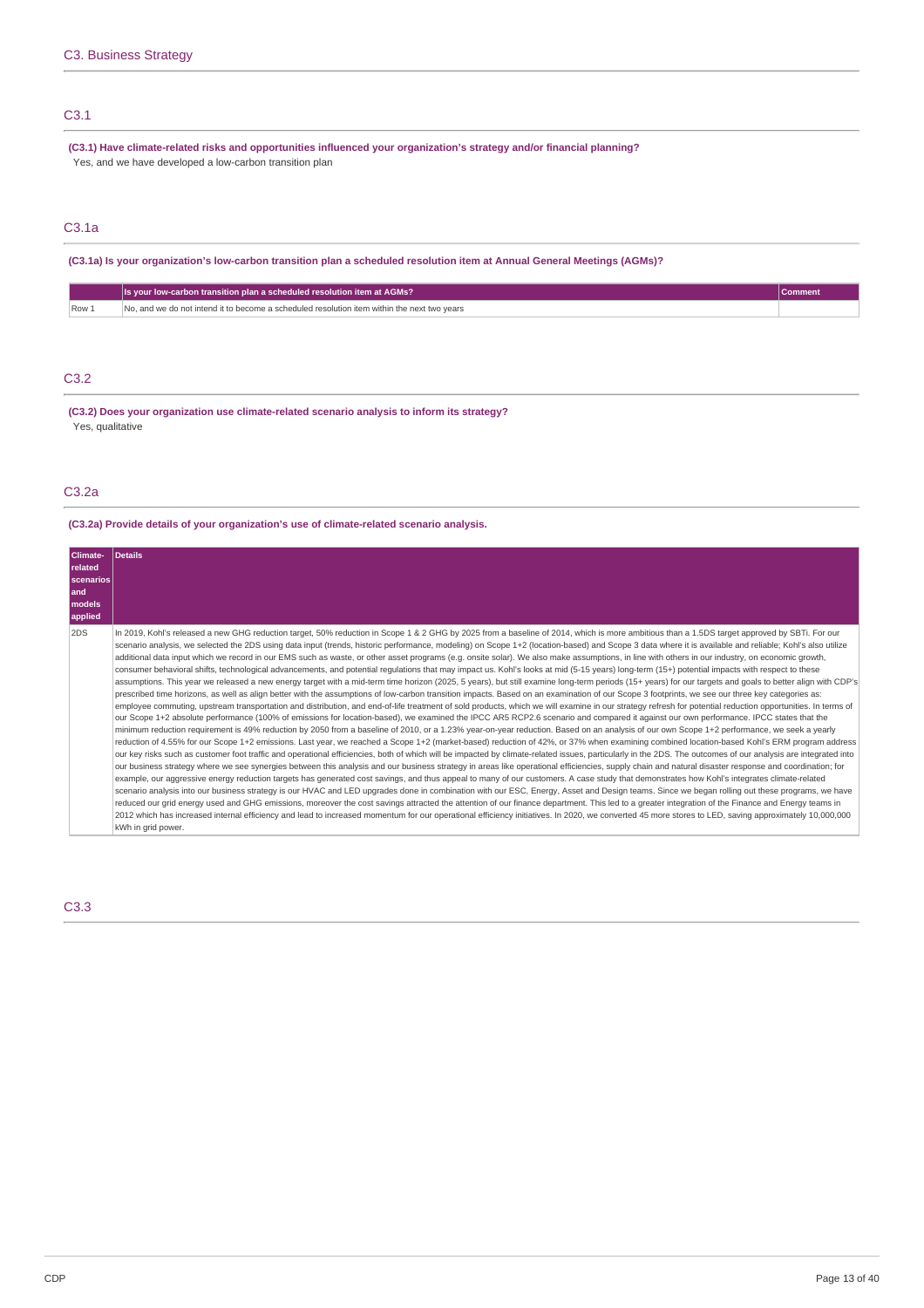# **(C3.3) Describe where and how climate-related risks and opportunities have influenced your strategy.**

|                                             |                                                                                       | Have climate- Description of influence                                                                                                                                                                                                                                                                                                                                                                                                                                                                                                                                                                                                                                                                                                                                                                                                                                                                                                                                                                                                                                                                                                                                                                                                                                                                                                                                                                                                                                                                                                                                                                                                                                                                                                                                                                                                                                                                                                                                                                                                                                                                                                                                                                                                                                                                                                                                                                                                                     |
|---------------------------------------------|---------------------------------------------------------------------------------------|------------------------------------------------------------------------------------------------------------------------------------------------------------------------------------------------------------------------------------------------------------------------------------------------------------------------------------------------------------------------------------------------------------------------------------------------------------------------------------------------------------------------------------------------------------------------------------------------------------------------------------------------------------------------------------------------------------------------------------------------------------------------------------------------------------------------------------------------------------------------------------------------------------------------------------------------------------------------------------------------------------------------------------------------------------------------------------------------------------------------------------------------------------------------------------------------------------------------------------------------------------------------------------------------------------------------------------------------------------------------------------------------------------------------------------------------------------------------------------------------------------------------------------------------------------------------------------------------------------------------------------------------------------------------------------------------------------------------------------------------------------------------------------------------------------------------------------------------------------------------------------------------------------------------------------------------------------------------------------------------------------------------------------------------------------------------------------------------------------------------------------------------------------------------------------------------------------------------------------------------------------------------------------------------------------------------------------------------------------------------------------------------------------------------------------------------------------|
|                                             | related risks<br>and<br>opportunities<br>influenced<br>your strategy<br>in this area? |                                                                                                                                                                                                                                                                                                                                                                                                                                                                                                                                                                                                                                                                                                                                                                                                                                                                                                                                                                                                                                                                                                                                                                                                                                                                                                                                                                                                                                                                                                                                                                                                                                                                                                                                                                                                                                                                                                                                                                                                                                                                                                                                                                                                                                                                                                                                                                                                                                                            |
| Products<br>and<br>services                 | Yes                                                                                   | We see our company and corporate brand as being an essential part of our communities, and we deliver to our customers the products and services that meet their needs and resonate<br>with them. We not only deliver affordable, quality products but act as a responsible corporate citizen. These are both important parts of our company's values and brand. Our new brand<br>positioning, Rewarding the Everyday, strengthens the connection between our purpose-to inspire and empower families to lead fulfilled lives, the pillars of our business strategy. Not<br>only do we provide corporate branded sustainability merchandise such as Kohl's Cares, but we participate in larger community aspects through volunteering hours and philanthropic<br>donations to hospitals, non-profits focused on family mental health and well-being, and disaster relief to help rebuild the communities in a state of emergency. Finally, we see<br>responsibility in our products, through the delivery of affordable and ethical supply chain, electric vehicle charging for customers, and promotion of our sustainable product lines. While<br>these efforts currently present a small impact on the overall business, we are monitoring new initiatives of increased complexity that may be required to meet growing consumer<br>preference for sustainable brands and could likely raise total impact on business operations. At this time we consider the impact of this risk to be medium, important.                                                                                                                                                                                                                                                                                                                                                                                                                                                                                                                                                                                                                                                                                                                                                                                                                                                                                                                                              |
| Supply<br>chain<br>and/or<br>value<br>chain | Yes                                                                                   | We purchase merchandise from numerous domestic and foreign suppliers. We seek to work with vendors that align with our values and expectations, including those on climate change<br>and in Kohl's Terms of Engagement. We provide training to vendors and regularly collaborate on our Policy/expectations. Our training sessions cover a number of topics: expectations,<br>definitions, best practice, verification methods, indicators of noncompliance, facility reporting, remediation methods, improvement, and sustainability efforts. Our Terms include provisions<br>regarding laws and regulations, employment practices, ethical standards, environmental and legal requirements, communication, monitoring/compliance, record keeping, subcontracting<br>and corrective action. We monitor actions and seek business with responsible vendors. These terms encompass climate-related issues such as severe weather and environmental<br>requlations that may be applicable to our vendors, however, extend to requirements of worker safety that may arise in climate-related events. Facilities approved to produce our<br>proprietary goods must have our Policy posted on their wall in visible locations, in the native language of the workers. We evaluate our suppliers on their performance with the<br>Sustainable Apparel Coalition's Higg Index on environmental reporting which includes an evaluation of energy, GHG and air impacts from our vendors. Since the use of this index in<br>2009, we have seen our top 300 suppliers' scores improve from an average of 39 out of 100 to 80. A third-party purchasing agent sources ~25% of the merchandise we sell. No<br>vendors individually accounted for over 10% of our net purchases in 2020. We have no significant long-term purchase commitments with any of our suppliers and believe that we are not<br>dependent on any one supplier. We believe we have good working relationships with our suppliers. While disruptions to segments of our supply chain may occur, the diversity and<br>flexibility of our supplier network allows us to adapt and respond quickly to shifts due to climate-related supply disruptions. For this reason, we do not consider climate-related supply<br>chain risks and opportunities to be a substantive financially material issue; however, if more of our suppliers are impacted by climate change, this understanding may change. |
| Investment No<br>in R&D                     |                                                                                       | Our involvement with research and development (R&D) is limited and we do not yet consider ourselves impacted since our company does not produce any products specifically.<br>Climate-related planning of financial spends may manifest in two different manners: 1) customer demand for products linked to our foot traffic, sales and revenues; and 2) methods to<br>reduce costs for our organization and act as a good corporate citizen. We sell home products (home products constituted 23% of our revenues in CY2020, but we note that we do not<br>release figures on specific product line sales) such as ENERGY STAR rated products and smart home devices; however, these home products generally do not fall under our private<br>brands. Our proprietary brands made up 34% of revenues in 2020. However, our proprietary products do not require large investments in R&D, so from a magnitude standpoint R&D<br>does not meet the criteria for a substantive financially material issue. We do, however, monitor R&D of products that may appeal to our customers and test/pilot new emerging<br>technologies for potential future deployment. We also monitor and spend on products that improve our operational performance, reducing our climate-related risks and enhancing our<br>cost efficiencies. Examples include improved HVAC systems in our assets that were previously identified as material for our climate-related risks and opportunities. Despite this, we<br>would not be investing in R&D for such equipment or technologies. A substantive financial impact for climate-related risk and opportunities is defined as any activity that may impact our<br>EPS by more than one cent USD.                                                                                                                                                                                                                                                                                                                                                                                                                                                                                                                                                                                                                                                                                                                               |
| Operations Yes                              |                                                                                       | As described in 2.2a, chronic physical risks such as increases in weather extremes (HDD/CDD) could lead to higher operational costs due to increased energy requirements to heat and<br>cool stores. We manage this risk by continuously working to reduce energy costs through improved ecoefficiency for the short/mid/long-term via our ERM and development of energy<br>and GHG targets. Our commitment to getting our assets ENERGY STAR certified takes place through investments in HVAC system upgrades and high-efficiency lighting retrofits at our<br>stores, distribution centers, and offices. We are currently working to install more efficient, programmed HVAC units. In the past four years, we have upgraded HVAC systems to more<br>efficient automated models at 330 stores and retrofitted lighting fixtures in 428 stores to more efficient LEDs. In 2020, we invested a total of \$133 million into store strategies out of our<br>total \$334 million capital expenditure. Operational efficiency improvements and strategy are part of this overall store strategies spend.                                                                                                                                                                                                                                                                                                                                                                                                                                                                                                                                                                                                                                                                                                                                                                                                                                                                                                                                                                                                                                                                                                                                                                                                                                                                                                                                                      |

# C3.4

# **(C3.4) Describe where and how climate-related risks and opportunities have influenced your financial planning.**

|              | <b>Financial</b>      | <b>Description of influence</b>                                                                                                                                                                                                                                                                                                                                                                              |
|--------------|-----------------------|--------------------------------------------------------------------------------------------------------------------------------------------------------------------------------------------------------------------------------------------------------------------------------------------------------------------------------------------------------------------------------------------------------------|
|              | planning              |                                                                                                                                                                                                                                                                                                                                                                                                              |
|              | elements<br>that have |                                                                                                                                                                                                                                                                                                                                                                                                              |
|              | been                  |                                                                                                                                                                                                                                                                                                                                                                                                              |
|              | influenced            |                                                                                                                                                                                                                                                                                                                                                                                                              |
|              | Row Revenues          | Kohl's risks & opportunities are identified in the ERM, which is overseen by our RRC who monitors & assesses short/medium/long-term risk. Daily responsibility over specific risks are delegated                                                                                                                                                                                                             |
| $\mathbf{1}$ | Indirect              | to individual risk owners. Climate-related risks/opportunities are managed by several departments including Finance, Energy, & ESC. Risk owners develop action plans to leverage and mitigate                                                                                                                                                                                                                |
|              | costs                 | opportunities and risks. Climate risk is discussed w/ senior leadership at least quarterly, including financial implications of each risk. Kohl's ensures that we analyze these financial implications                                                                                                                                                                                                       |
|              | Capital               | for our revenues, operational (indirect) costs, capital expenditures and allocation. Revenues: Kohl's describes the disruption to our supply chain, which may lead to impacts on our earnings.<br>expenditures   Impacts may include interruption to logistics and transportation of goods/merchandise to distribution centers and stores, volatility of prices of natural resources and transportation, and |
|              | Capital               | availability and timely delivery of private label brands. Each of these has the potential to disrupt sales and costs; Kohl's SEC 10-K filing includes such risks in our business strategy and financial                                                                                                                                                                                                      |
|              | allocation            | planning. Risks are mitigated by the implementation of risk screening tools. For example, supply chain assets frequently undergo risk screening, including impacts to our revenue. In 2017, Kohl's                                                                                                                                                                                                           |
|              |                       | began implementation of a new automated risk assessment tool to more effectively evaluate risk related to facilities located in other countries around the world and Kohl's established a target in                                                                                                                                                                                                          |
|              |                       | 2019, requiring all proprietary and private-label suppliers to complete the Higg Index Environmental Module. Full implementation of the SCREEN tool will support improved focus of audit                                                                                                                                                                                                                     |
|              |                       | resources in managing risk while minimizing audit fatigue by scheduling more frequent audits at facilities with higher risk and less frequent audits at facilities with lower risk. Kohl's continuously                                                                                                                                                                                                      |
|              |                       | evaluates our supply chain vendors' performance for any number of risks and factors, including human rights, pricing, product availability and demand, environmental factors, etc., and as such                                                                                                                                                                                                              |
|              |                       | we see the minimum cost as \$0, as given enough time Kohl's could secure new suppliers for our proprietary brands. On the other hand, if climate-related risks were significant, severe and                                                                                                                                                                                                                  |
|              |                       | impacted the entire supply chain, it would have the potential to impact Kohl's entire revenue stream. Kohl's has evaluated the company revenue structure and is constantly updating local                                                                                                                                                                                                                    |
|              |                       | inventory needs. We currently evaluate this risk as low; however, this is proactively addressed in our ERM, in case it is expected to change. Indirect Costs: For operating costs, we use an                                                                                                                                                                                                                 |
|              |                       | example from our grid purchase. Kohl's purchases electricity from various energy suppliers in the US to support operations at more than 1,100 locations in 49 states. An introduction of a carbon<br>tax, which seeks to reduce the use of fossil fuels in electricity generation, could result in increased operating costs and would therefore be a potential expense risk. The US House of                |
|              |                       | Representatives introduced carbon tax legislation which would impose on utilities a fee of \$15per MT CO2e and increasing each year after implementation. This policy would represent a                                                                                                                                                                                                                      |
|              |                       | transitional risk for indirect operations by increasing the cost for utility companies who would then pass on these costs to the energy purchasers such as Kohl's. Using our 2020 Market Based                                                                                                                                                                                                               |
|              |                       | Scope 2 emissions, the carbon tax would be almost \$5.1 million, assuming the utility passes the carbon tax directly to the consumer. In order to counteract, we have diversified some of our                                                                                                                                                                                                                |
|              |                       | energy sources by installing solar/wind at 164 stores, which deliver up to 50% of the store's electricity needs. Additionally, over 90% (2 stores added in 2020) of Kohl's stores have earned a 75                                                                                                                                                                                                           |
|              |                       | or higher (out of 100) on the ENERGY STAR performance scale, indicating these buildings perform in the top 25 percent of their peers in the retail market. Furthermore, costs incurred from the                                                                                                                                                                                                              |
|              |                       | potential carbon tax requlation could be passed on to the consumer through incremental increases in the prices of sold goods. As other retailers would also need to integrate the additional                                                                                                                                                                                                                 |
|              |                       | costs into their goods and services, the brand reputation would not be impacted. At Kohl's, we have evaluated our operating costs, including capital expenditures needed to reduce them. We                                                                                                                                                                                                                  |
|              |                       | currently evaluate this risk as low; however, this is proactively addressed in our ERM, in case it is expected to change. Capital Expenditures: Kohl's takes a lot of effort in our capital planning, to                                                                                                                                                                                                     |
|              |                       | ensure that our consultants and service providers provide us with exceptional value and impact. From the start, Kohl's has worked including energy efficiency measures into our reqularly                                                                                                                                                                                                                    |
|              |                       | scheduled maintenance and operations, repairs, renovations and upgrade activities that may be executed by our asset managers. In order to counteract potential increases to operating costs,<br>Kohl's has, for example, diversified some of our energy sources by installing solar arrays/wind at 164 stores, which deliver up to 50% of the store's electricity needs. Additionally, over 90% of           |
|              |                       | Kohl's stores (2 stores were added in 2020) have earned a 75 or higher (out of 100) on the ENERGY STAR performance scale, indicating these buildings perform in the top 25 percent of their                                                                                                                                                                                                                  |
|              |                       | peers in the retail market. Furthermore, costs incurred from the potential carbon tax regulation could be passed on to the consumer through incremental increases in the prices of sold goods.                                                                                                                                                                                                               |
|              |                       | As other retailers would also need to integrate the additional costs into their goods and services, the brand reputation would not be impacted. Kohl's has evaluated the company's operating                                                                                                                                                                                                                 |
|              |                       | costs, including capital expenditures needed to reduce them. We currently evaluate this risk as low; however, this is proactively addressed in our ERM, in case it is expected to change. Capital                                                                                                                                                                                                            |
|              |                       | Allocation: To counteract potential increases to operating costs, Kohl's has executed energy programs in a manner that has resulted in significant cost savings, thereby attracting the attention of                                                                                                                                                                                                         |
|              |                       | our Finance Department. This has also led to a deeper integration effort between our Energy and Finance Departments that have helped highlight the importance of energy efficiency projects                                                                                                                                                                                                                  |
|              |                       | for our organization and increased momentum for our operational efficiency initiatives and capital allocation. For example, our LED upgrades at 45 additional stores will lead to an estimated                                                                                                                                                                                                               |
|              |                       | annual reduction of 4,818 MT CO2e and savings of \$1,578,040.                                                                                                                                                                                                                                                                                                                                                |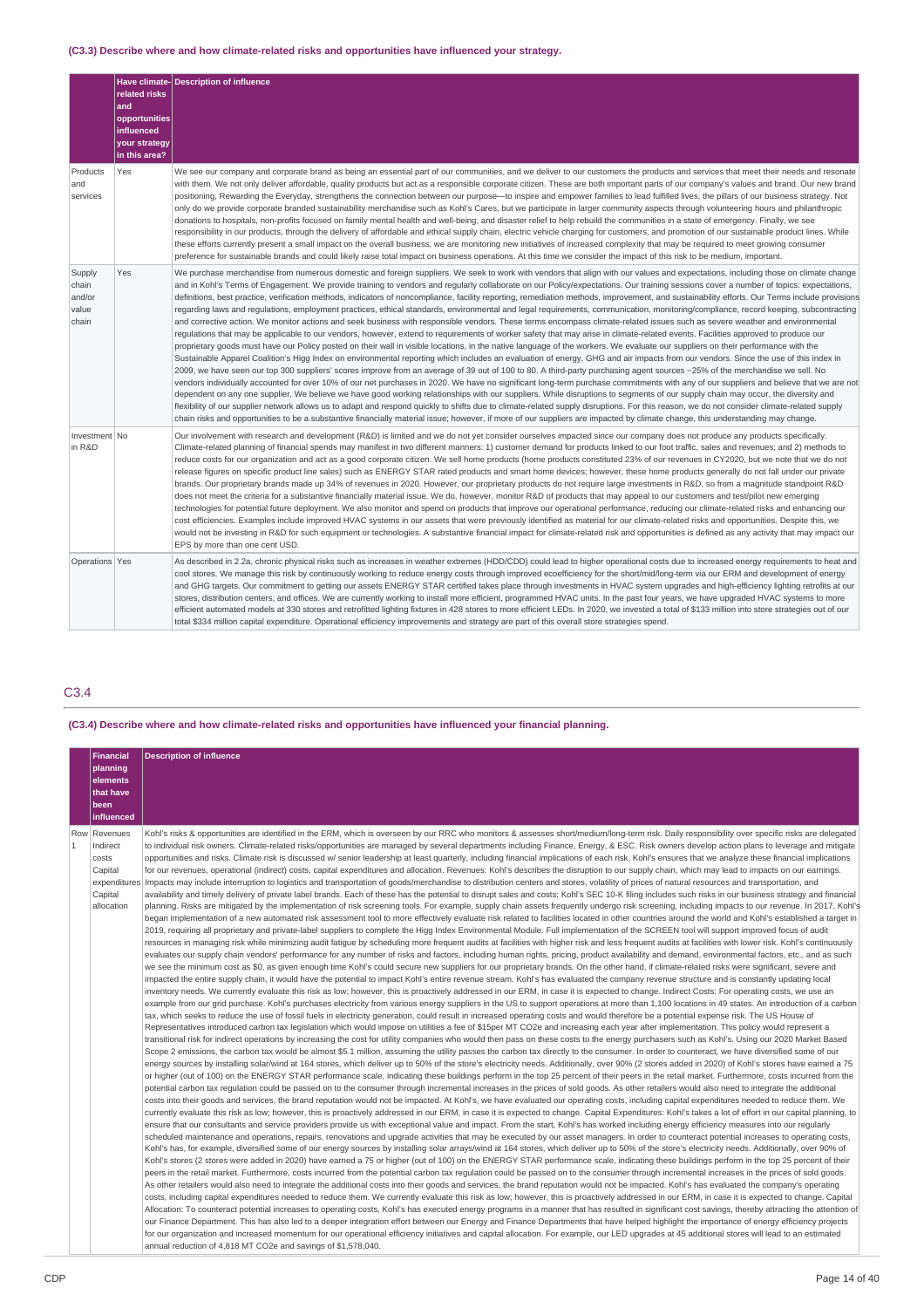# C3.4a

#### (C3.4a) Provide any additional information on how climate-related risks and opportunities have influenced your strategy and financial planning (optional).

Kohl's ERM program address our key risks such as customer foot traffic and operational efficiencies, both of which will be impacted by climate-related issues and have financial ramifications. To help Kohl's plan for the short/mid/long-term the 2DS has supported an integrated and holistic approach at our climate related risks and opportunities in the face of our business strategy and financial prosperity. The 2DS outcomes are integrated into our business strategy where we look for synergies between risks and opportunities and our business strategy in areas like operational efficiencies, supply chain and natural disaster response and coordination. For example, our aggressive energy reduction targets has generated cost savings, and thus appeal to many of our customers.

A case study that demonstrates how Kohl's integrates climate-related scenario analysis into our business strategy is our HVAC and LED upgrades done in combination with our ESC, Energy, Asset and Design teams. Since we began rolling out these programs, we have reduced our grid energy used and GHG emissions, moreover the cost savings attracted the attention of our finance department. This led to a greater integration of the Finance and Energy teams in 2012 which has increased internal efficiency and lead to increased momentum for our operational efficiency initiatives. In 2020, we converted 45 more stores to LED, saving approximately 10,000,000 kWh in grid power. Additionally, 73 stores received an HVAC system replacement to increase operational efficiency.

## C4. Targets and performance

# C4.1

**(C4.1) Did you have an emissions target that was active in the reporting year?** Absolute target

# C4.1a

**(C4.1a) Provide details of your absolute emissions target(s) and progress made against those targets.**

**Target reference number**  $A$ hs 1

**Year target was set** 2019

**Target coverage** Company-wide

**Scope(s) (or Scope 3 category)** Scope 1+2 (market-based)

**Base year** 2014

**Covered emissions in base year (metric tons CO2e)** 807164

Covered emissions in base year as % of total base year emissions in selected Scope(s) (or Scope 3 category)  $100$ 

#### **Target year** 2025

**Targeted reduction from base year (%)**

 $50$ 

**Covered emissions in target year (metric tons CO2e) [auto-calculated]** 403582

**Covered emissions in reporting year (metric tons CO2e)** 389973

**% of target achieved [auto-calculated]** 103.37205326303

**Target status in reporting year** Underway

# **Is this a science-based target?**

Yes, we consider this a science-based target, but it has not been approved by the Science-Based Targets initiative

**Target ambition**

# 1.5°C aligned

#### **Please explain (including target coverage)**

In 2008, Kohl's became the first retailer to announce a commitment to reach net zero U.S. greenhouse gas emissions, as part of the company's ongoing partnership with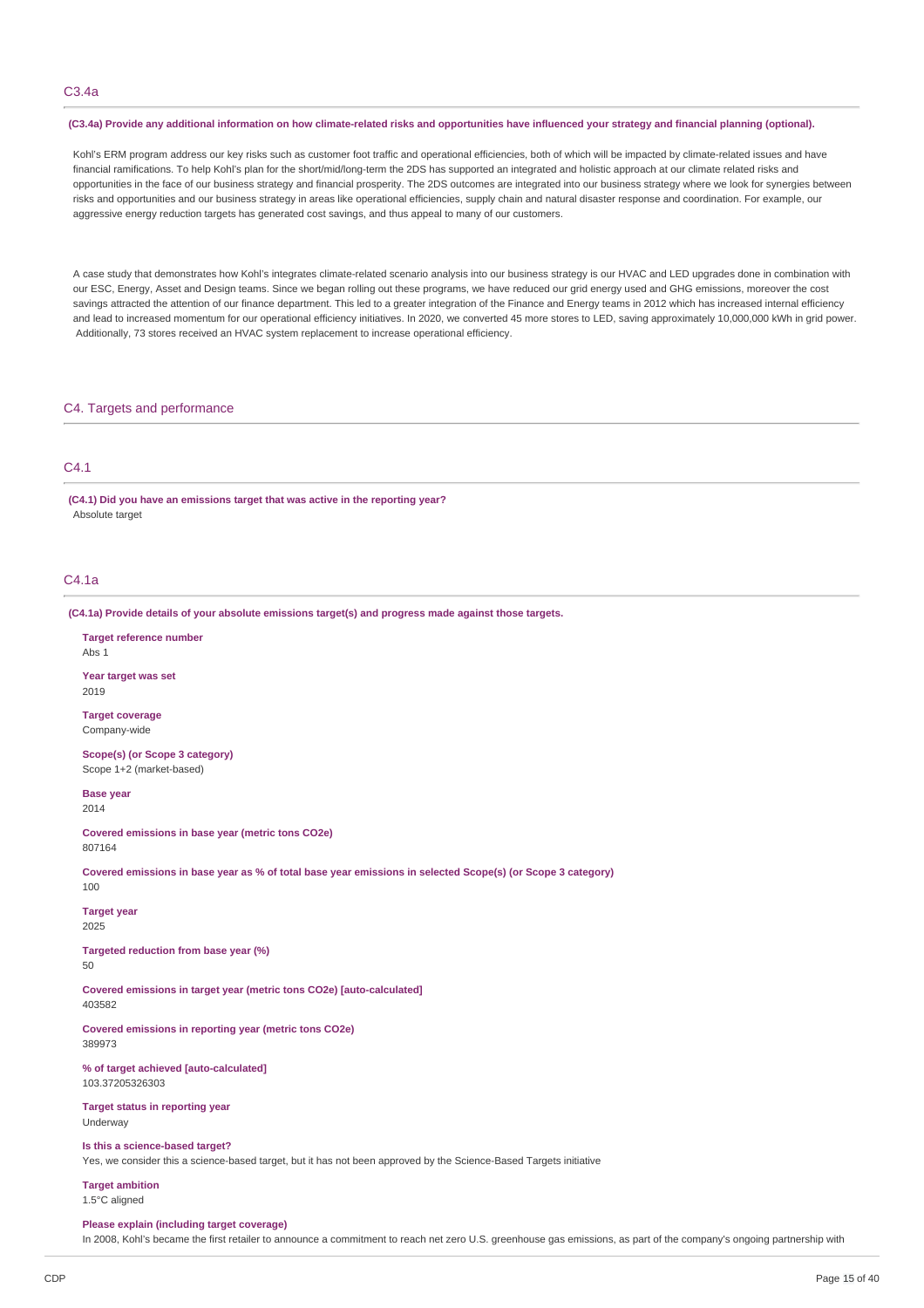the U.S. Environmental Protection Agency's (EPA's) Climate Leaders program. We initially set a target (Abs2) focused on energy efficiency and location-based means to reduce our GHG footprint by 20% for Scope 1 and 2 emissions combined by 2020 based on a 2008 base year, achieving the goal one year early in 2019 (see below). In September 2019, Kohl's announced a set of sustainability goals focused on climate action, waste and recycling, and sustainable sourcing that support the sustainable future we see for our customers and associates. The company's sustainability strategy is guided by leveraging business practices and decisions that enhance the objectives of the United Nations Sustainable Development Goals (SDGs). Our climate action goals are focused on the reduction of greenhouse emissions and increase of renewable energy use. This includes a Scope 1 and 2 combined goal of 50% reduction from 2014 levels by 2025; seeking an approximate linear decrease in emissions of 4.55% year-on-year. This linear reduction is more ambitious than SBTi's absolute contraction for 1.5DC of 4.2% year-on-year. In 2021, Kohl's has committed to setting a science-based target that will be approved by the Science-Based Targets initiative.

**Target reference number** Abs 2

**Year target was set** 2010

**Target coverage** Company-wide

**Scope(s) (or Scope 3 category)** Scope 1+2 (location-based)

**Base year** 2008

**Covered emissions in base year (metric tons CO2e)** 832128

Covered emissions in base year as % of total base year emissions in selected Scope(s) (or Scope 3 category) 100

**Target year** 2020

**Targeted reduction from base year (%)** 20

**Covered emissions in target year (metric tons CO2e) [auto-calculated]** 665702.4

**Covered emissions in reporting year (metric tons CO2e)** 393283

**% of target achieved [auto-calculated]** 263.688398900169

**Target status in reporting year** Achieved

**Is this a science-based target?** No, but we are reporting another target that is science-based

**Target ambition** <Not Applicable>

# **Please explain (including target coverage)**

Location-based Scope 1 and 2 emissions in 2017 were 567,722; therefore, Kohl's has reduced emissions by 32% from the 2008 base year. Realized emissions reductions in 2017 exceeded Kohl's 2020 goal, 20% reduction target by 60%. Location-based scope 1 and 2 emissions in 2018 were 553,933; therefore, Kohl's has now reduced emissions by 34% from the 2008 base year. In 2019, we enhanced our approach and developed a new target that is more ambitious than the 1.5DS absolute contraction goal (see previous target). This goal is part of our commitment to the White House American Business Act on Climate Pledge signed in 2015 that supports the Paris Agreement.

# C4.2

**(C4.2) Did you have any other climate-related targets that were active in the reporting year?** Other climate-related target(s)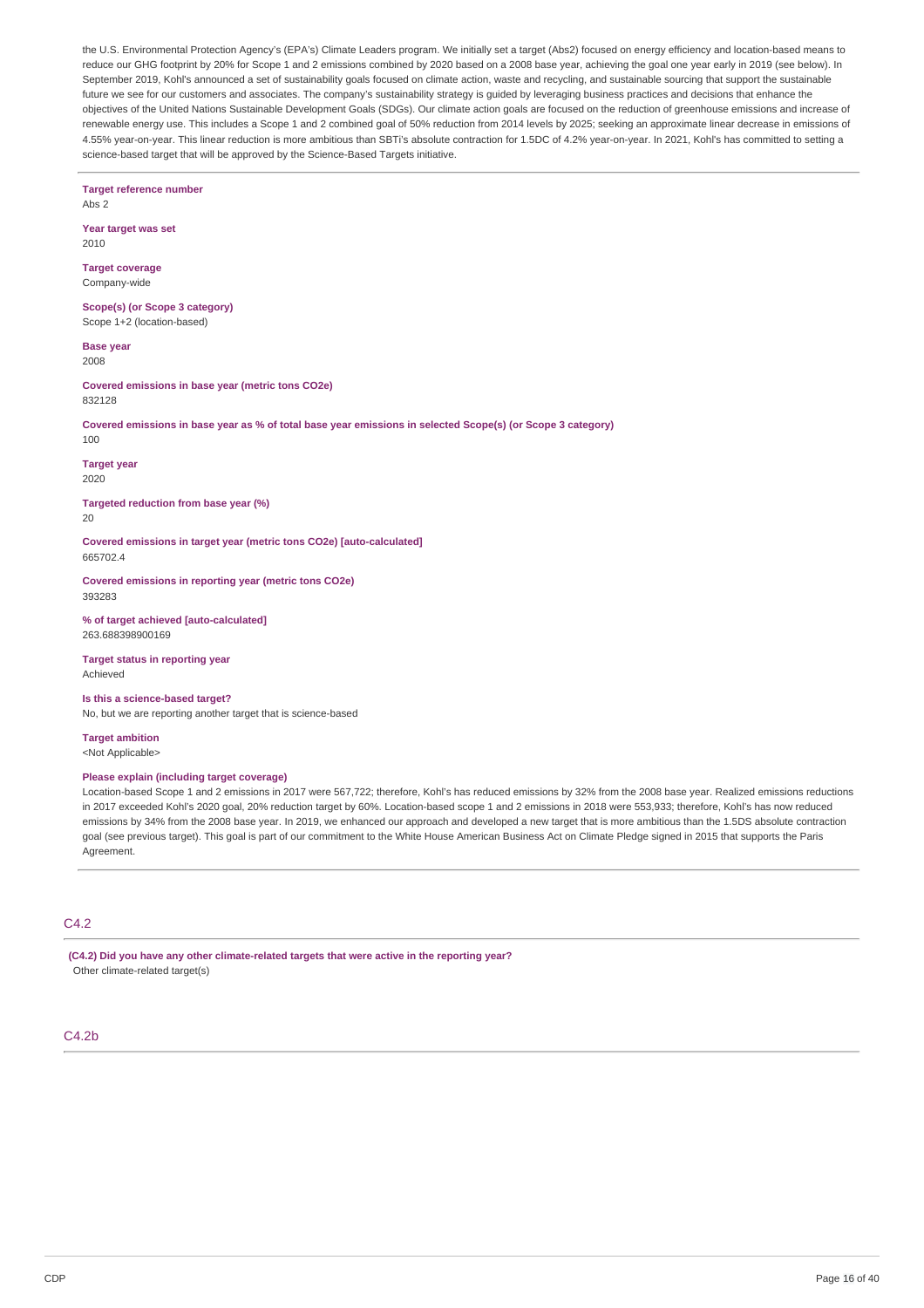#### **(C4.2b) Provide details of any other climate-related targets, including methane reduction targets.**

**Target reference number** Oth 1

**Year target was set** 2019

**Target coverage** Company-wide

#### **Target type: absolute or intensity** Intensity

**Target type: category & Metric (target numerator if reporting an intensity target)**

 $\vert$  Energy consumption or efficiency  $\vert$  Other, please specify (thousand BTU)

# **Target denominator (intensity targets only)**

square foot

# **Base year**

2008

**Figure or percentage in base year** 122

#### **Target year**

2025

#### **Figure or percentage in target year** 85.4

**Figure or percentage in reporting year** 74

**% of target achieved [auto-calculated]** 131.147540983607

**Target status in reporting year** Underway

#### **Is this target part of an emissions target?**

Yes, this goal feeds into our carbon goals, 50% reduction of Scope 1&2, Abs 1

**Is this target part of an overarching initiative?** No, it's not part of an overarching initiative

#### **Please explain (including target coverage)**

In September 2019, Kohl's announced a set of sustainability goals focused on climate action, waste and recycling, and sustainable sourcing that support the sustainable future we see for our customers and associates. The company's sustainability strategy is guided by leveraging business practices and decisions that enhance the objectives of the United Nations Sustainable Development Goals (SDG). For energy efficiency, we see we have the power to make a significant impact with the right energy solutions. As a participant in the U.S. Department of Energy's Better Building Challenge, we formally committed to 20% reduction in energy use per square foot by 2020 based on a 2008 baseline. Since achieving the 20 percent energy reduction goal in 2018, Kohl's commits to an extension of its Challenge goal to 30 percent by 2025, further reducing energy consumption by 10 percent at Kohl's facilities by 2025.

# C4.3

(C4.3) Did you have emissions reduction initiatives that were active within the reporting year? Note that this can include those in the planning and/or **implementation phases.**

Yes

## C4.3a

#### (C4.3a) Identify the total number of initiatives at each stage of development, and for those in the implementation stages, the estimated CO2e savings.

|                           | <b>Number of initiatives</b> | Total estimated annual CO2e savings in metric tonnes CO2e (only for rows marked *) |
|---------------------------|------------------------------|------------------------------------------------------------------------------------|
| Under investigation       |                              |                                                                                    |
| To be implemented*        |                              |                                                                                    |
| Implementation commenced* |                              |                                                                                    |
| Implemented*              |                              | 29705                                                                              |
| Not to be implemented     |                              |                                                                                    |

#### $C4.3<sub>b</sub>$

**(C4.3b) Provide details on the initiatives implemented in the reporting year in the table below.**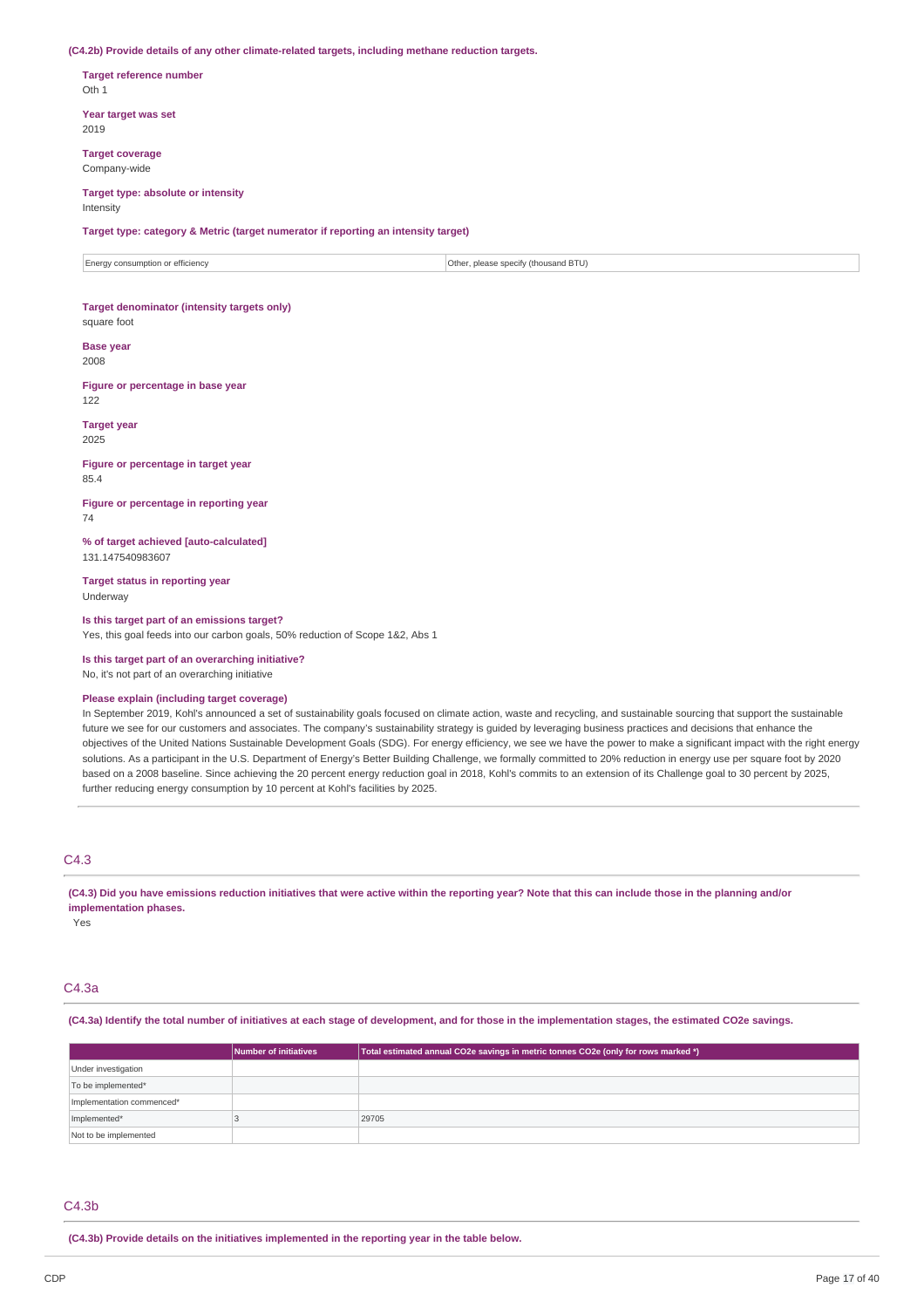Low-carbon energy generation Solar PV and the control of the state of the state of the state of the state of the state of the state of the state of the state of the state of the state of the state of the state of the state

# **Estimated annual CO2e savings (metric tonnes CO2e)**

5727

## **Scope(s)**

Scope 2 (market-based)

# **Voluntary/Mandatory**

Voluntary

# **Annual monetary savings (unit currency – as specified in C0.4)**

**Investment required (unit currency – as specified in C0.4)**

0

 $\Omega$ 

**Payback period** No payback

#### **Estimated lifetime of the initiative**

<1 year

## **Comment**

Kohl's began solar initiatives in 2007 and maintains a commitment to renewable energy use through the purchase and production of renewable energy credits (RECs). To help reduce our overall emissions, we derive a significant amount of energy from the sun, with many stores getting up to 50% of their energy from solar. We currently host 200,000 solar panels on 163 rooftops around the country at our stores, distribution centers, e-fulfillment centers, and corporate offices. We also rely on nine solar trees at two locations. In 2020, Kohl's derived energy from on-site solar panels where we retain or own the RECs. This resulted in an annual CO2e savings of 5,727 MTCO2e metric tons from Kohl's Scope 2 market-based emissions. Kohl's partnered with third parties and negotiated PPA agreements which allowed us to retain the RECs associated with the solar energy generated; therefore, there is no investment required or payback period.

#### **Initiative category & Initiative type**

| / consumptior<br>$\bigcap A$<br>hon energy.<br>⊶rarr<br>- | Wind |
|-----------------------------------------------------------|------|

**Estimated annual CO2e savings (metric tonnes CO2e)** 18997

# **Scope(s)**

Scope 2 (market-based)

# **Voluntary/Mandatory**

Voluntary

**Annual monetary savings (unit currency – as specified in C0.4)**

 $\theta$ 

# **Investment required (unit currency – as specified in C0.4)**

 $\Omega$ 

#### **Payback period** No payback

**Estimated lifetime of the initiative**

<1 year

#### **Comment**

Kohl's began renewable energy generation initiatives in 2007 and maintains a commitment to renewable energy use through the purchase and production of RECs. To help reduce our overall emissions, we derive a significant amount of energy from renewable sources. Kohl's partnered with third parties to obtain RECs associated with wind energy generation; therefore, there is no payback period.

#### **Initiative category & Initiative type**

Energy efficiency in buildings **Lighting** Lighting **Lighting** Lighting **Lighting** Lighting **Lighting** 

**Estimated annual CO2e savings (metric tonnes CO2e)** 4818

#### **Scope(s)**

Scope 2 (location-based)

#### **Voluntary/Mandatory**

Voluntary

## **Annual monetary savings (unit currency – as specified in C0.4)** 550480

**Investment required (unit currency – as specified in C0.4)**

#### $\overline{0}$

**Payback period**

# <1 year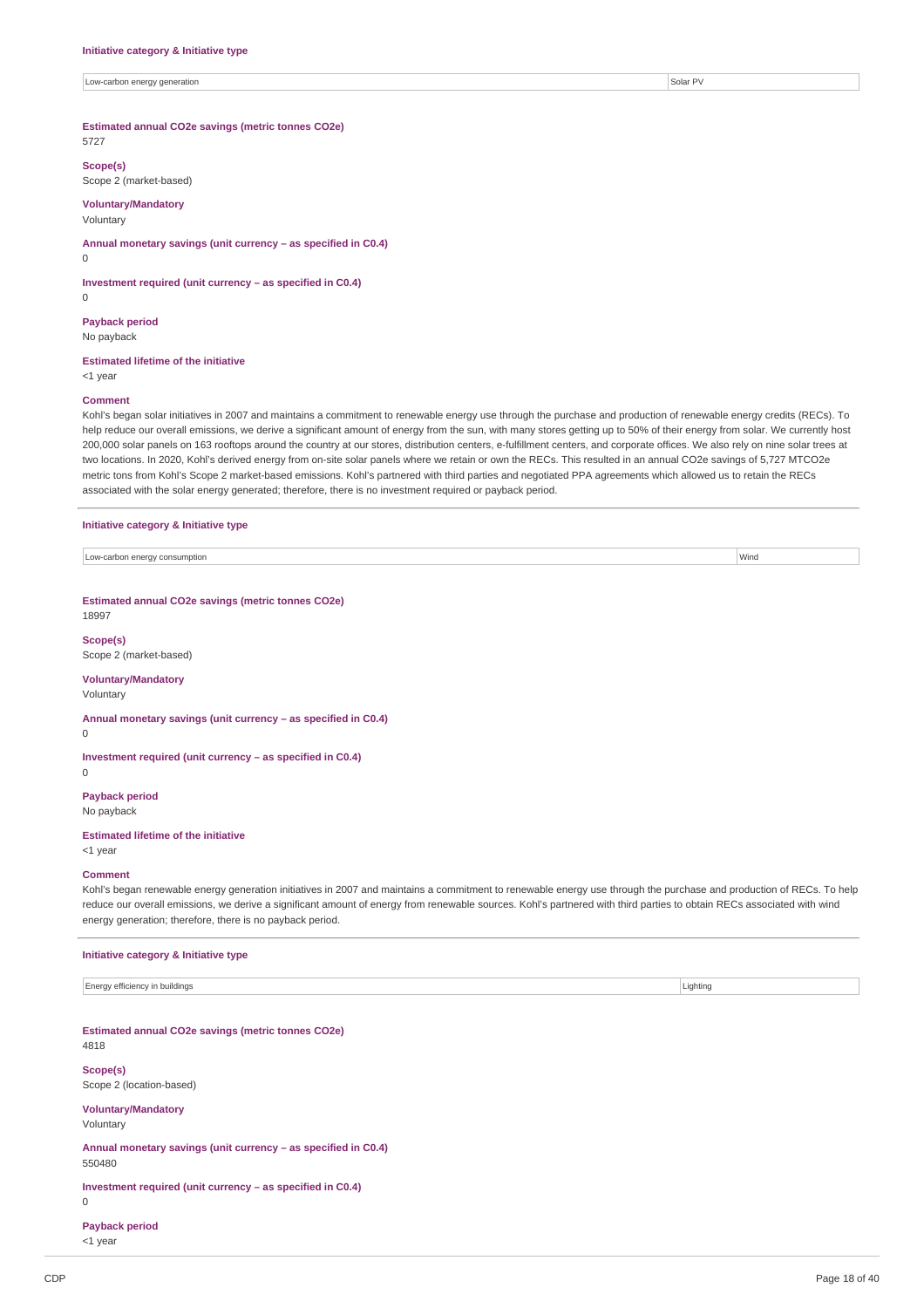# **Estimated lifetime of the initiative**

6-10 years

## **Comment**

Kohl's looks at climate issues synergistically with store/brand experience & consistency, including efforts to install lighting systems that are visually stimulating, energy efficient and financially efficient. Kohl's lighting systems are seen as the biggest energy contributor to energy/Scope 2 emissions. Scope 2 also constitute approximately 90% of our Scope 1 and 2 foot-print. Kohl's also strategically determines where there are existing upgrades and maintenance needed at stores. In 2020, we converted more than 45 stores to LED, which will save more than 10.5 million kilowatt-hours (kWh) per year. LED lightbulbs also last longer than fluorescent or incandescent bulbs. To calculate investment requirements, Kohl's has secured projects and integrates the upgrades into existing required updates with long-term service providers, thus making the investment amount negligible for our LED systems. However, for demonstrative purposes, according to the Sustainable Facilities Tool, high efficiency lighting (LED) upgrades can cost as much as \$50,000 for a 10,000 gsf building in hot, dry climates for the US.

# C4.3c

# **(C4.3c) What methods do you use to drive investment in emissions reduction activities?**

| <b>Method</b>                                                            | <b>Comment</b>                                                                                                                                                                                                                                                                                                                                                                                                                                                                                                                                                                                                                                                                                                                                                                                                                       |
|--------------------------------------------------------------------------|--------------------------------------------------------------------------------------------------------------------------------------------------------------------------------------------------------------------------------------------------------------------------------------------------------------------------------------------------------------------------------------------------------------------------------------------------------------------------------------------------------------------------------------------------------------------------------------------------------------------------------------------------------------------------------------------------------------------------------------------------------------------------------------------------------------------------------------|
| Dedicated<br>budget for<br>energy<br>efficiency                          | At the center of our operational strategy is the goal of reducing our energy use. To prioritize budgets related to energy efficiency investment, we analyze our energy use and footprints for the year and<br>determine projects or specific areas with payback periods of 2-5 years or less and high potential for GHG emissions reductions. In addition, we also look for outside funding sources such as federal or<br>state grants and incentives as part of our planning and budgeting strategy. Previous cost savings generated from the Energy Team led to interest from the Finance Department, leading to deeper<br>integration efforts between these teams that have helped highlight the importance of energy efficiency projects for our organization and increased momentum for our operational efficiency initiatives. |
| Dedicated<br>budget for<br>other<br>emissions<br>reduction<br>activities | To prioritize budgets related to emissions reductions, we analyze our emissions sources and GHG footprints for the year and determine projects with the best payback. We also allot dedicated<br>budgets for specific activities, which will impact our emission performance. These activities include things such as our annual memberships with BSR and strategic partnerships (e.g. How2Recycle,<br>etc.) that aim to reduce our Scope 3 footprint.                                                                                                                                                                                                                                                                                                                                                                               |

# C4.5

(C4.5) Do you classify any of your existing goods and/or services as low-carbon products or do they enable a third party to avoid GHG emissions? Yes

## C4.5a

(C4.5a) Provide details of your products and/or services that you classify as low-carbon products or that enable a third party to avoid GHG emissions.

**Level of aggregation** Group of products

**Description of product/Group of products**

Amazon smart home products

**Are these low-carbon product(s) or do they enable avoided emissions?** Avoided emissions

**Taxonomy, project or methodology used to classify product(s) as low-carbon or to calculate avoided emissions** Other, please specify (EPA ENERGY STAR Smart Home Energy Management Systems (SHEMS) Pilot)

**% revenue from low carbon product(s) in the reporting year**

23

**% of total portfolio value** <Not Applicable>

**Asset classes/ product types**

<Not Applicable>

# **Comment**

Smart home products: Kohl's offers a selection of smart home products to help customers save money and live more efficiently. Smart home products help customers reduce their energy use and in turn avoid GHG emissions by allowing them to pre-program their heating, cooling, and light usage as well as control these functions remotely. This 23% represents the total revenue from sales of Home products in 2020, which smart home products are a part of. Kohl's does not disclose a breakdown of revenue information for specific products beyond women's wear, men's wear, children's wear, footwear, home and accessories.

#### C5. Emissions methodology

# C5.1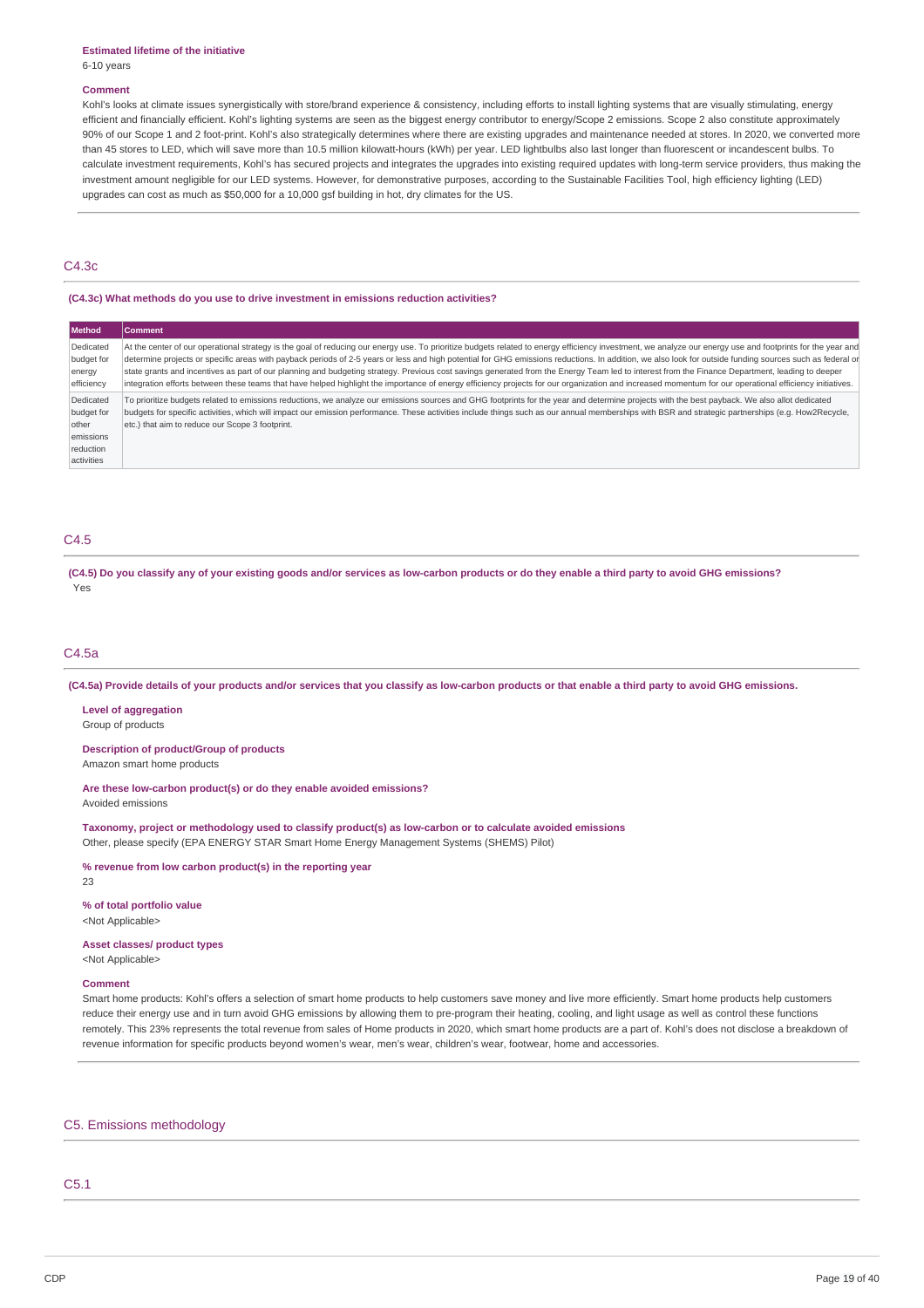#### **(C5.1) Provide your base year and base year emissions (Scopes 1 and 2).**

**Scope 1**

**Base year start**

January 1 2014

**Base year end** December 31 2014

**Base year emissions (metric tons CO2e)** 39446

#### **Comment**

In 2019, Kohl's set a new GHG reduction target with a base year of 2014 to replace a previous target spanning 2008 to 2020, which was achieved. The presented information is for our new target (Abs1). There is no difference in our Scope 2 location and market-based figures as we relied on the same emissions factors. Our previous base year of 2008 was from January 1, 2008 to December 31, 2008, Scope 1 emissions were 22,519 mtCO2e and Scope 2 (location and market are the same) 808,609, which is applicable to our Abs2 target. In 2018, Kohl's adopted AR5 GPWs for our GHG inventory. For our previous target's consistency, we recalculated our base year to include the latest GPW. Our GHG footprint uses AR5 GPW where applicable.

#### **Scope 2 (location-based)**

**Base year start** January 1 2014

#### **Base year end** December 31 2014

**Base year emissions (metric tons CO2e)** 767718

#### **Comment**

In 2019, Kohl's set a new GHG reduction target with a base year of 2014 to replace a previous target spanning 2008 to 2020, which was achieved. The presented information is for our new target (Abs1). There is no difference in our Scope 2 location and market-based figures as we relied on the same emissions factors. Our previous base year of 2008 was from January 1, 2008 to December 31, 2008, Scope 1 emissions were 22,519 mtCO2e and Scope 2 (location and market are the same) 808,609, which is applicable to our Abs2 target. In 2018, Kohl's adopted AR5 GPWs for our GHG inventory. For our previous target's consistency, we recalculated our base year to include the latest GPW. Our GHG footprint uses AR5 GPW where applicable.

## **Scope 2 (market-based)**

**Base year start** January 1 2014

#### **Base year end**

December 31 2014

**Base year emissions (metric tons CO2e)** 767718

#### **Comment**

In 2019, Kohl's set a new GHG reduction target with a base year of 2014 to replace a previous target spanning 2008 to 2020, which was achieved. The presented information is for our new target (Abs1). There is no difference in our Scope 2 location and market-based figures as we relied on the same emissions factors. Our previous base year of 2008 was from January 1, 2008 to December 31, 2008, Scope 1 emissions were 22,519 mtCO2e and Scope 2 (location and market are the same) 808,609, which is applicable to our Abs2 target. In 2018, Kohl's adopted AR5 GPWs for our GHG inventory. For our previous target's consistency, we recalculated our base year to include the latest GPW. Our GHG footprint uses AR5 GPW where applicable.

# C5.2

# (C5.2) Select the name of the standard, protocol, or methodology you have used to collect activity data and calculate emissions.

- Defra Environmental Reporting Guidelines: Including streamlined energy and carbon reporting guidance, 2019
- IPCC Guidelines for National Greenhouse Gas Inventories, 2006

The Climate Registry: General Reporting Protocol

The Greenhouse Gas Protocol: A Corporate Accounting and Reporting Standard (Revised Edition)

- US EPA Center for Corporate Climate Leadership: Indirect Emissions From Purchased Electricity
- US EPA Center for Corporate Climate Leadership: Direct Emissions from Stationary Combustion Sources

US EPA Center for Corporate Climate Leadership: Direct Emissions from Mobile Combustion Sources

US EPA Emissions & Generation Resource Integrated Database (eGRID)

# C6. Emissions data

# C6.1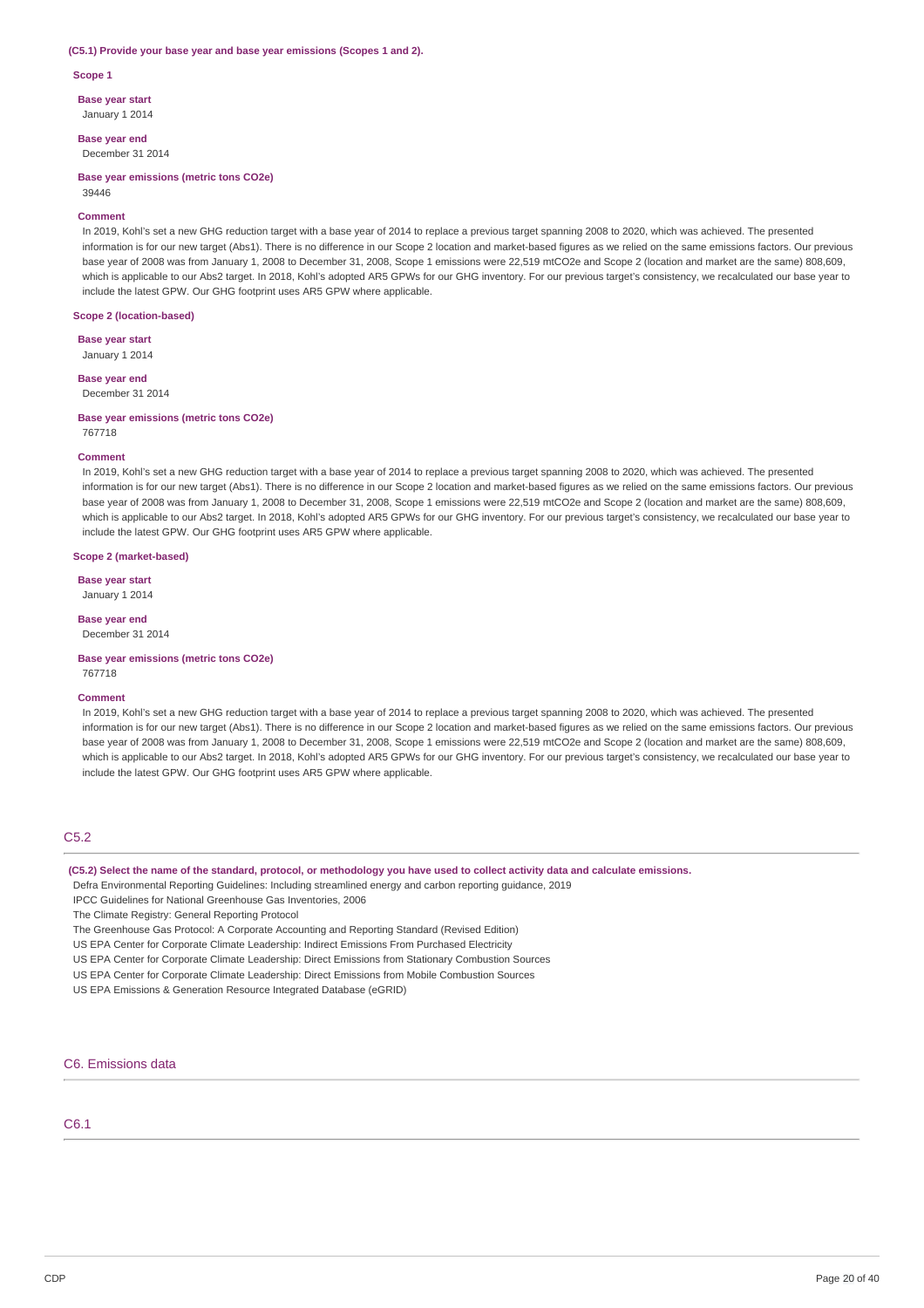# **(C6.1) What were your organization's gross global Scope 1 emissions in metric tons CO2e?**

#### **Reporting year**

**Gross global Scope 1 emissions (metric tons CO2e)** 45866

**Start date** <Not Applicable>

**End date** <Not Applicable>

**Comment**

# C6.2

**(C6.2) Describe your organization's approach to reporting Scope 2 emissions.**

**Row 1**

**Scope 2, location-based** We are reporting a Scope 2, location-based figure

**Scope 2, market-based** We are reporting a Scope 2, market-based figure

**Comment**

# C6.3

**(C6.3) What were your organization's gross global Scope 2 emissions in metric tons CO2e?**

#### **Reporting year**

**Scope 2, location-based** 347417

**Scope 2, market-based (if applicable)** 344107

**Start date** <Not Applicable>

**End date** <Not Applicable>

**Comment**

# C6.4

(C6.4) Are there any sources (e.g. facilities, specific GHGs, activities, geographies, etc.) of Scope 1 and Scope 2 emissions that are within your selected reporting **boundary which are not included in your disclosure?** No

# C6.5

**(C6.5) Account for your organization's gross global Scope 3 emissions, disclosing and explaining any exclusions.**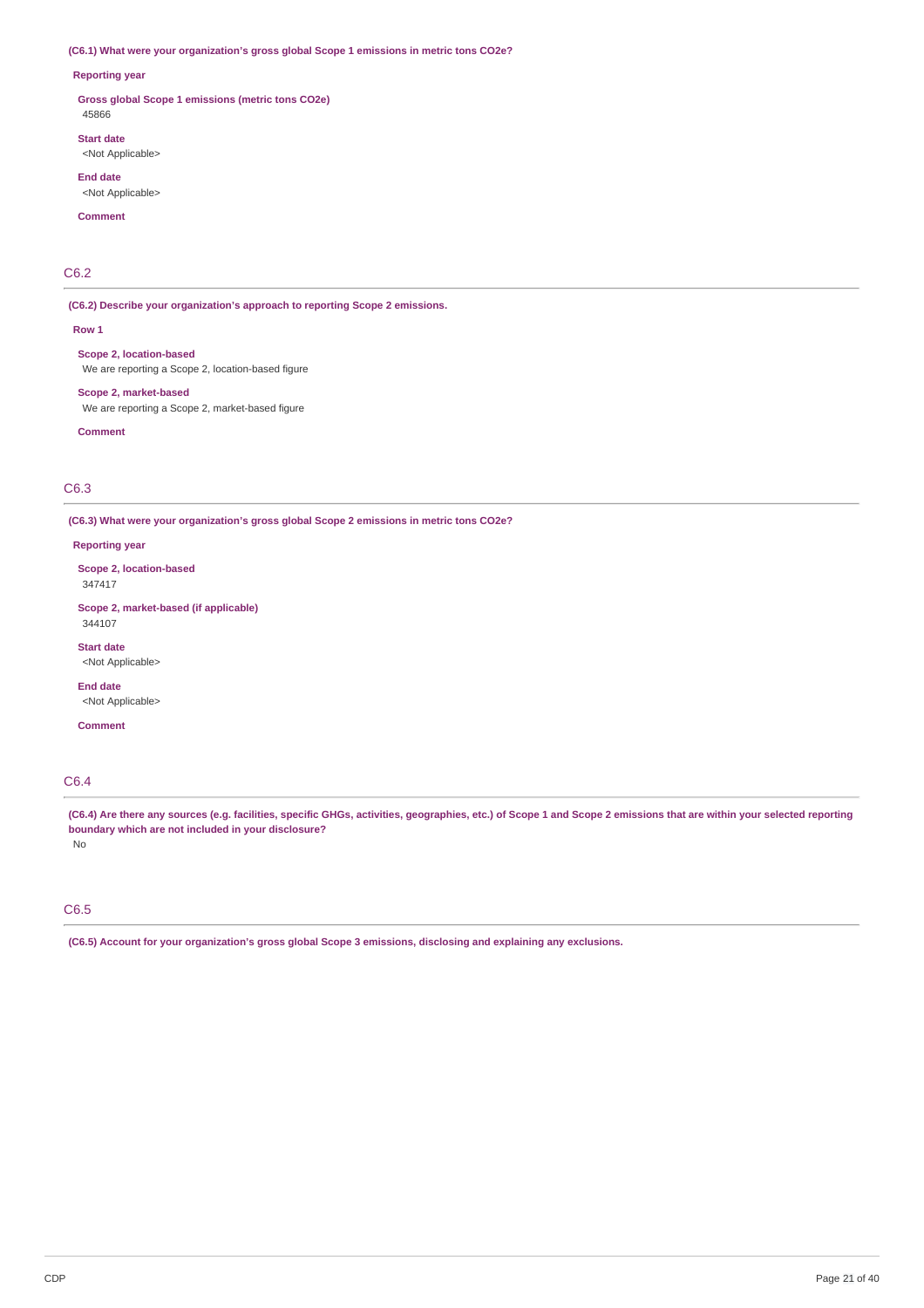**Evaluation status** Relevant, not yet calculated

**Metric tonnes CO2e** <Not Applicable>

#### **Emissions calculation methodology**

<Not Applicable>

#### **Percentage of emissions calculated using data obtained from suppliers or value chain partners**

<Not Applicable>

## **Please explain**

Kohl's Environmental Compliance & Sustainability and Facilities Energy management teams meet prior to updating the annual inventory to identify any new sources of emissions to be included in the inventory. Reported Scope 3 emissions are comprised of employee air travel, employee business rental car ground travel, employee business personal vehicle mileage reimbursements, employee commuting, upstream transportation and distribution, electricity transmission and distribution losses, downstream leased assets, end of life treatment of sold products and waste disposal, which are based on the availability and quality of data. Areas where the source is expected to contribute significantly to Kohl's Scope 3 GHG emissions have also been prioritized for obtaining accurate Scope 3 data. For Scope 3 GHG footprint calculations, we rely heavily on accurate data as well as material issues. Kohl's acknowledges the importance of our Scope 3 GHG footprint relative to purchased goods and services (including the purchase of raw and material goods that go into manufacturing products and packaging), however, we have not yet calculated this, but are working to understand our supplier environmental footprint more deeply using the Higg Index environmental module. 80% of our tier 1 suppliers responded to this in 2020. We note, however, we have taken particular effort at reducing impacts and GHG footprint relative to related packaging of purchased goods, in that we have policies related to reducing packaging from our suppliers, using recyclable materials or materials that contain recycled components, and emphasizing packaging take-back, including labeling partnerships with How2Recycle (for our customers [downstream] and Associates), and seeking a single carton bag for both hanging and folded products to both reduce workload for the stores and encouraging recycling and takeback of packaging materials from our suppliers.

# **Capital goods**

**Evaluation status** Not relevant, explanation provided

**Metric tonnes CO2e**

<Not Applicable>

# **Emissions calculation methodology**

<Not Applicable>

# **Percentage of emissions calculated using data obtained from suppliers or value chain partners**

<Not Applicable>

#### **Please explain**

For Kohl's, relevance of scope 3 categories is based on the availability and quality of data; the effort required to acquire and analyze the data; and the opportunity of managing associated emissions. Our assessment of this category indicated that our capital goods emissions would likely represent an insignificant portion percent (0-1 percent) of our total scope 3 emissions. In CY2020, Kohl's did not make significant machinery purchases and did not significantly alter our site portfolio.

#### **Fuel-and-energy-related activities (not included in Scope 1 or 2)**

**Evaluation status** Relevant, calculated

**Metric tonnes CO2e**

23340

 $\Omega$ 

## **Emissions calculation methodology**

The emissions from transmission and distribution losses were calculated under the average-data method using primary activity data from United States electricity consumption. CY2020 electricity consumption was categorized by eGRID subregion, multiplied by associated grid region loss factor (sourced from eGRID2019) and multiplied by the eGRID2019 emissions factor. AR5 100-year GWP values were applied.

#### **Percentage of emissions calculated using data obtained from suppliers or value chain partners**

**Please explain**

#### **Upstream transportation and distribution**

**Evaluation status** Relevant, calculated

**Metric tonnes CO2e** 86618

#### **Emissions calculation methodology**

Kohl's tracks the total ton-miles for each transportation mode (truck, rail) and for each carrier. The emissions were calculated using the emission factors obtained from Table 9 Upstream Transportation and Distribution and Downstream Transportation and Distribution in the EPA's Emission Factors for Greenhouse Gas Inventories (April 2019). Both the "Medium-and Heavy-Duty Truck" and "Rail" emission factors were used and AR5 100-year GWP values were applied.

**Percentage of emissions calculated using data obtained from suppliers or value chain partners**

100

# **Please explain**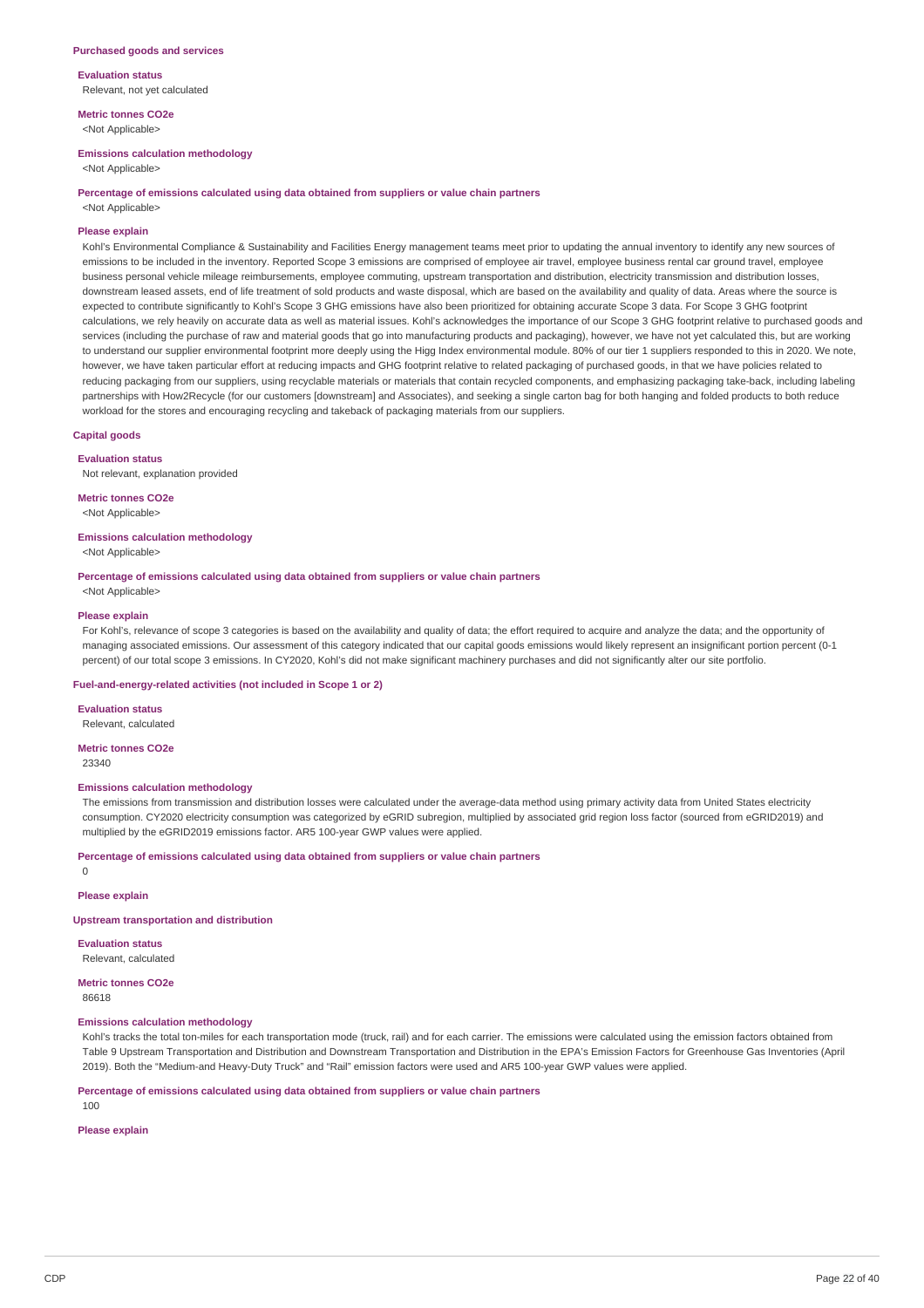# **Evaluation status**

Relevant, calculated

**Metric tonnes CO2e**

# 35230

## **Emissions calculation methodology**

Kohl's tracks waste tonnage by material type as part of our internal recycling programs. We then calculate waste emissions utilizing EPA's Emission Factors for Greenhouse Gas Inventories (April 2020). This calculates emissions based on treatment method including landfilling, recycling, and composting.

**Percentage of emissions calculated using data obtained from suppliers or value chain partners**

100

#### **Please explain**

**Business travel**

#### **Evaluation status** Relevant, calculated

#### **Metric tonnes CO2e** 6271

100

#### **Emissions calculation methodology**

Kohl's collects activity data from several means of business transportation including air, rail and rental car mileage. For air travel, emissions are calculated using DEFRA DECC (2020) business travel –air emissions factors for various seating classes and flight segment lengths. Rental car emissions are determined from actual mileage data and EPA CCCL (2019) emissions factors per mile traveled. Both calculations used AR5 100-year GWP values.

**Percentage of emissions calculated using data obtained from suppliers or value chain partners**

# **Please explain**

**Employee commuting**

**Evaluation status** Relevant, calculated

**Metric tonnes CO2e**

169496

## **Emissions calculation methodology**

Emissions calculated with the average-data method using primary activity data on number of full time and part time employees. Average commute mode shares (drive alone, carpool, public transportation) derived from the U.S. Census Bureau and U.S. Department of Transportation. Assumed a 5-days-per-week schedule for full-time employees and 3-days-per-week schedule for part-time employees. A 24 MPG assumed for vehicle efficiency and 30 miles roundtrip for distances obtained from the U.S. Census Bureau and the Brookings Institution. Emissions factors sourced from Table 8 Business Travel and Employee Commuting in EPA's Emission Factors for Greenhouse Gas Inventories (April 2020). AR5 100-year GWP values were applied.

**Percentage of emissions calculated using data obtained from suppliers or value chain partners**

 $\Omega$ 

**Please explain**

**Upstream leased assets**

#### **Evaluation status**

Not relevant, explanation provided

**Metric tonnes CO2e** <Not Applicable>

## **Emissions calculation methodology**

<Not Applicable>

**Percentage of emissions calculated using data obtained from suppliers or value chain partners**

<Not Applicable>

## **Please explain**

Kohl's does not own any upstream leased assets not already accounted for in Scopes 1 and 2.

## **Downstream transportation and distribution**

**Evaluation status** Relevant, not yet calculated

## **Metric tonnes CO2e**

<Not Applicable>

#### **Emissions calculation methodology** <Not Applicable>

**Percentage of emissions calculated using data obtained from suppliers or value chain partners** <Not Applicable>

#### **Please explain**

At this moment, our Scope 3 downstream transportation and distribution footprints related to our customers, which is difficult for us to ascertain as we do not sell intermediary products. Kohl's is in the retail industry and our customers are generally the end user of our products. In the future, we may rely on our Scope 3 shipments to our customers to estimate a portion of our Scope 3 footprints (e.g. online or store sales that are shipped to our customer's homes) . Calculating the travel required for our customers in and out of stores would include a high number of assumptions at this current time.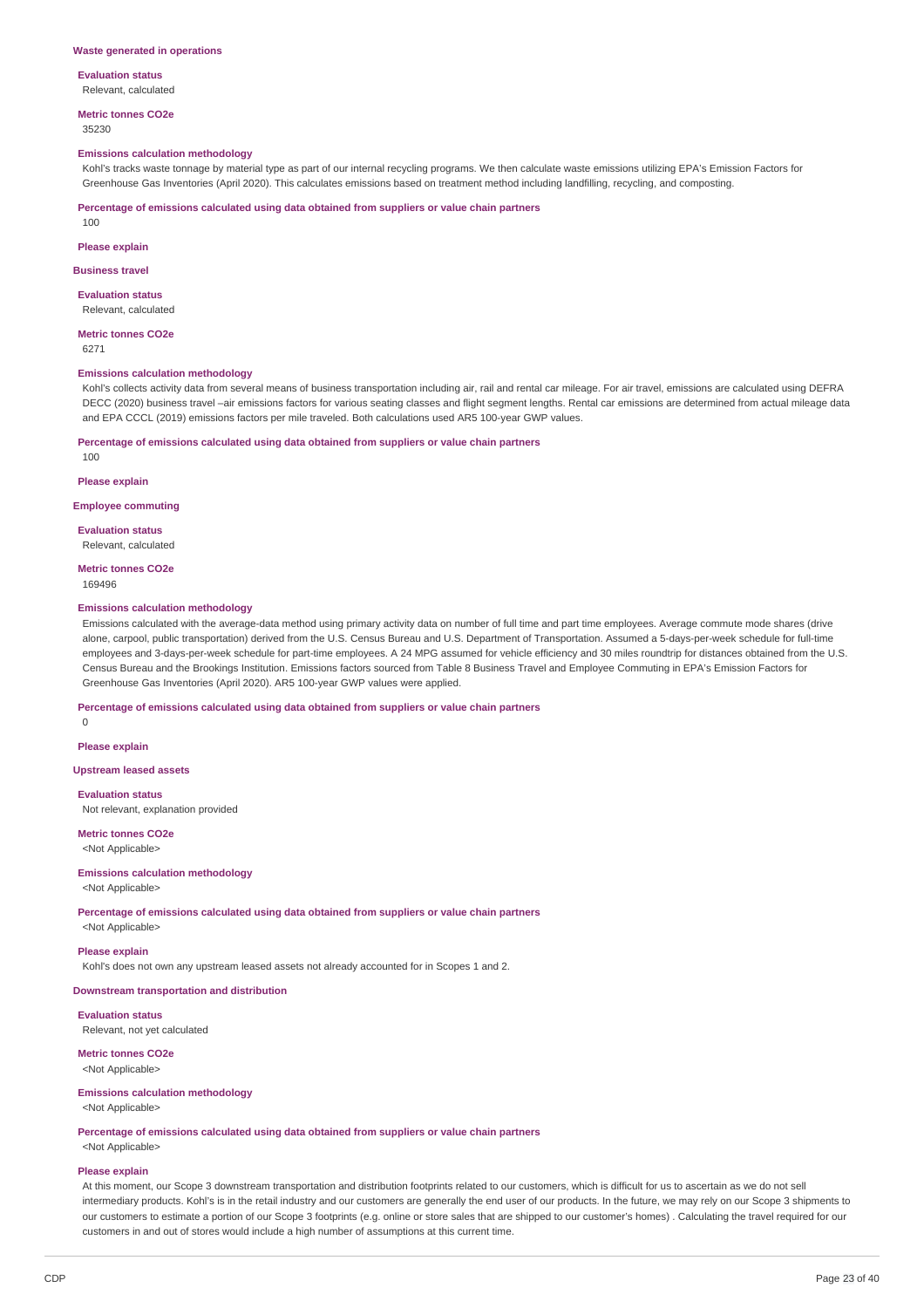#### **Processing of sold products**

**Evaluation status** Not relevant, explanation provided

**Metric tonnes CO2e** <Not Applicable>

**Emissions calculation methodology**

<Not Applicable>

#### **Percentage of emissions calculated using data obtained from suppliers or value chain partners**

<Not Applicable>

## **Please explain**

Kohl's Environmental Compliance & Sustainability and Facilities Energy management teams meet prior to updating the annual inventory to identify any new sources of emissions to be included in the inventory. Reported Scope 3 emissions are comprised of employee air travel, employee business rental car ground travel, employee business personal vehicle mileage reimbursements, employee commuting, upstream transportation and distribution, electricity transmission and distribution losses, downstream leased assets, end of life treatment of sold products and waste disposal, which are based on the availability and quality of data. Areas where the source is expected to contribute to significantly to Kohl's Scope 3 GHG emissions have also been prioritized for obtaining accurate Scope 3 data.

# **Use of sold products**

**Evaluation status**

Relevant, not yet calculated

#### **Metric tonnes CO2e**

<Not Applicable>

#### **Emissions calculation methodology**

<Not Applicable>

#### **Percentage of emissions calculated using data obtained from suppliers or value chain partners**

# <Not Applicable> **Please explain**

Kohl's Environmental Compliance & Sustainability and Facilities Energy management teams meet prior to updating the annual inventory to identify any new sources of emissions to be included in the inventory. At this moment, our Scope 3 use of products sold is related to our customers' usage patterns (e.g. home products), which is difficult for us to ascertain without a high level of assumptions in our estimations and those related to our energy consuming products. We do not currently release the percentage of home products that may produce GHG (e.g. energy-consuming), and we note that that we sell is limited in comparison to clothing, footwear and accessories sold (over 77%).

## **End of life treatment of sold products**

**Evaluation status** Relevant, calculated

#### **Metric tonnes CO2e**

180471

#### **Emissions calculation methodology**

Emissions calculated under the waste-type-specific method using estimated activity data from products sold in the United States. Clothing disposal utilizes estimated rate of 85% to landfill based on EPA data. Landfilled clothing and other products were categorized as Mixed MSW Landfilled using EPA's Emission Factors for Greenhouse Gas Inventories (April 2020). AR5 100-year GWP values were applied.

**Percentage of emissions calculated using data obtained from suppliers or value chain partners**

100

#### **Please explain**

**Downstream leased assets**

**Evaluation status** Relevant, calculated

## **Metric tonnes CO2e**

1832

# **Emissions calculation methodology**

Kohl's captures activity data for electricity and natural gas consumption at locations we sublease. Emissions are calculated based on relevant location-based emissions factors that correspond to the region of subleased locations.

## **Percentage of emissions calculated using data obtained from suppliers or value chain partners**

 $\Omega$ 

# **Please explain**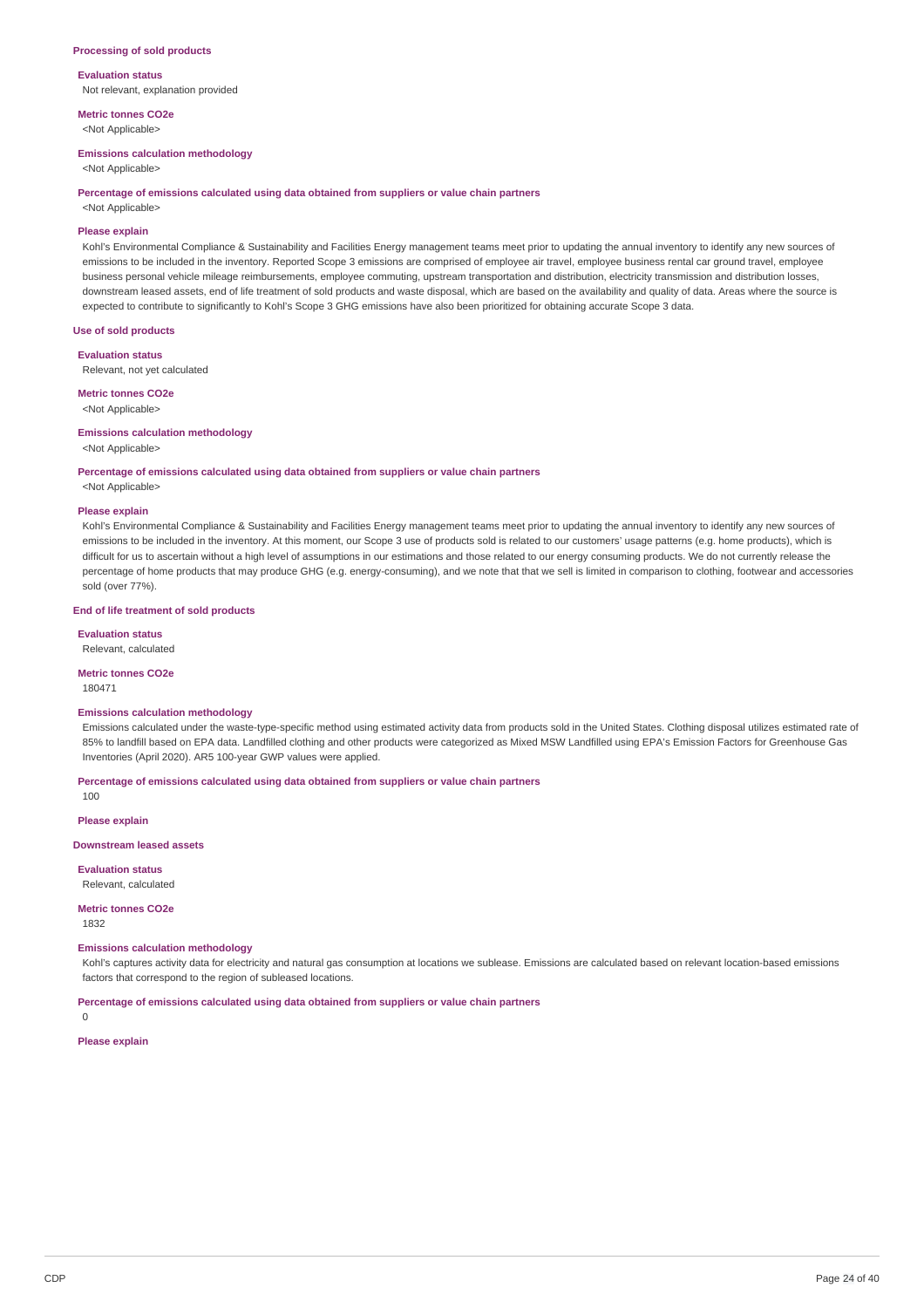#### **Franchises**

**Evaluation status** Not relevant, explanation provided

**Metric tonnes CO2e** <Not Applicable>

# **Emissions calculation methodology**

<Not Applicable>

## **Percentage of emissions calculated using data obtained from suppliers or value chain partners** <Not Applicable>

**Please explain**

Kohl's does not operate any franchises.

## **Investments**

**Evaluation status** Not relevant, explanation provided

**Metric tonnes CO2e** <Not Applicable>

# **Emissions calculation methodology**

<Not Applicable>

## **Percentage of emissions calculated using data obtained from suppliers or value chain partners** <Not Applicable>

**Please explain**

Kohl's does not engage major investment activities.

# **Other (upstream)**

**Evaluation status**

**Metric tonnes CO2e** <Not Applicable>

# **Emissions calculation methodology**

<Not Applicable>

**Percentage of emissions calculated using data obtained from suppliers or value chain partners** <Not Applicable>

## **Please explain**

#### **Other (downstream)**

**Evaluation status**

**Metric tonnes CO2e** <Not Applicable>

# **Emissions calculation methodology**

<Not Applicable>

**Percentage of emissions calculated using data obtained from suppliers or value chain partners** <Not Applicable>

## **Please explain**

# C6.7

**(C6.7) Are carbon dioxide emissions from biogenic carbon relevant to your organization?** No

# C6.10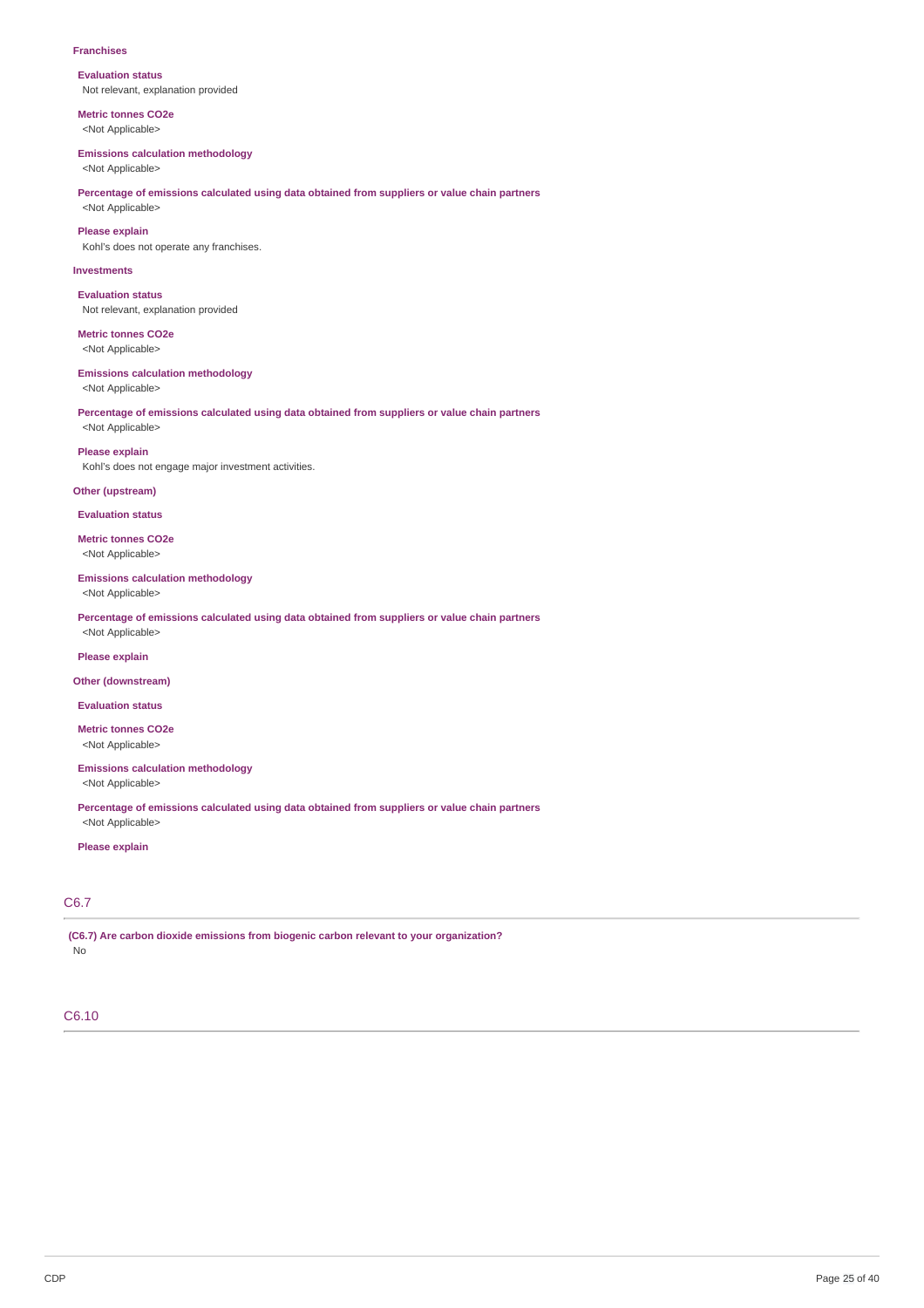(C6.10) Describe your gross global combined Scope 1 and 2 emissions for the reporting year in metric tons CO2e per unit currency total revenue and provide any **additional intensity metrics that are appropriate to your business operations.**

## **Intensity figure** 0.0000244

**Metric numerator (Gross global combined Scope 1 and 2 emissions, metric tons CO2e)** 389973

**Metric denominator** unit total revenue

**Metric denominator: Unit total** 15955000000

**Scope 2 figure used** Market-based

**% change from previous year** 1.01

**Direction of change** Decreased

# **Reason for change**

This decrease is primarily due to a reduction in total scope 1 and 2 emissions which decreased by 20% YoY and a reduction in revenue which fell 20% YoY. The emission reductions resulted from increased amount of REC procurement and emissions reductions activities including LED lighting retrofits.

# C7. Emissions breakdowns

# C7.1

**(C7.1) Does your organization break down its Scope 1 emissions by greenhouse gas type?** Yes

# C7.1a

(C7.1a) Break down your total gross global Scope 1 emissions by greenhouse gas type and provide the source of each used greenhouse warming potential **(GWP).**

| Greenhouse gas | Scope 1 emissions (metric tons of CO2e) | <b>GWP Reference</b>                          |  |
|----------------|-----------------------------------------|-----------------------------------------------|--|
| CO2            | 37216                                   | IPCC Fifth Assessment Report (AR5 - 100 year) |  |
| CH4            | 93                                      | IPCC Fifth Assessment Report (AR5 - 100 year) |  |
| N2O            | 32                                      | IPCC Fifth Assessment Report (AR5 - 100 year) |  |
| <b>HFCs</b>    | 8526                                    | IPCC Fifth Assessment Report (AR5 - 100 year) |  |

# C7.2

**(C7.2) Break down your total gross global Scope 1 emissions by country/region.**

| Country/Region           | Scope 1 emissions (metric tons CO2e) |
|--------------------------|--------------------------------------|
| United States of America |                                      |
|                          | 45866                                |

# C7.3

**(C7.3) Indicate which gross global Scope 1 emissions breakdowns you are able to provide.** By business division

# C7.3a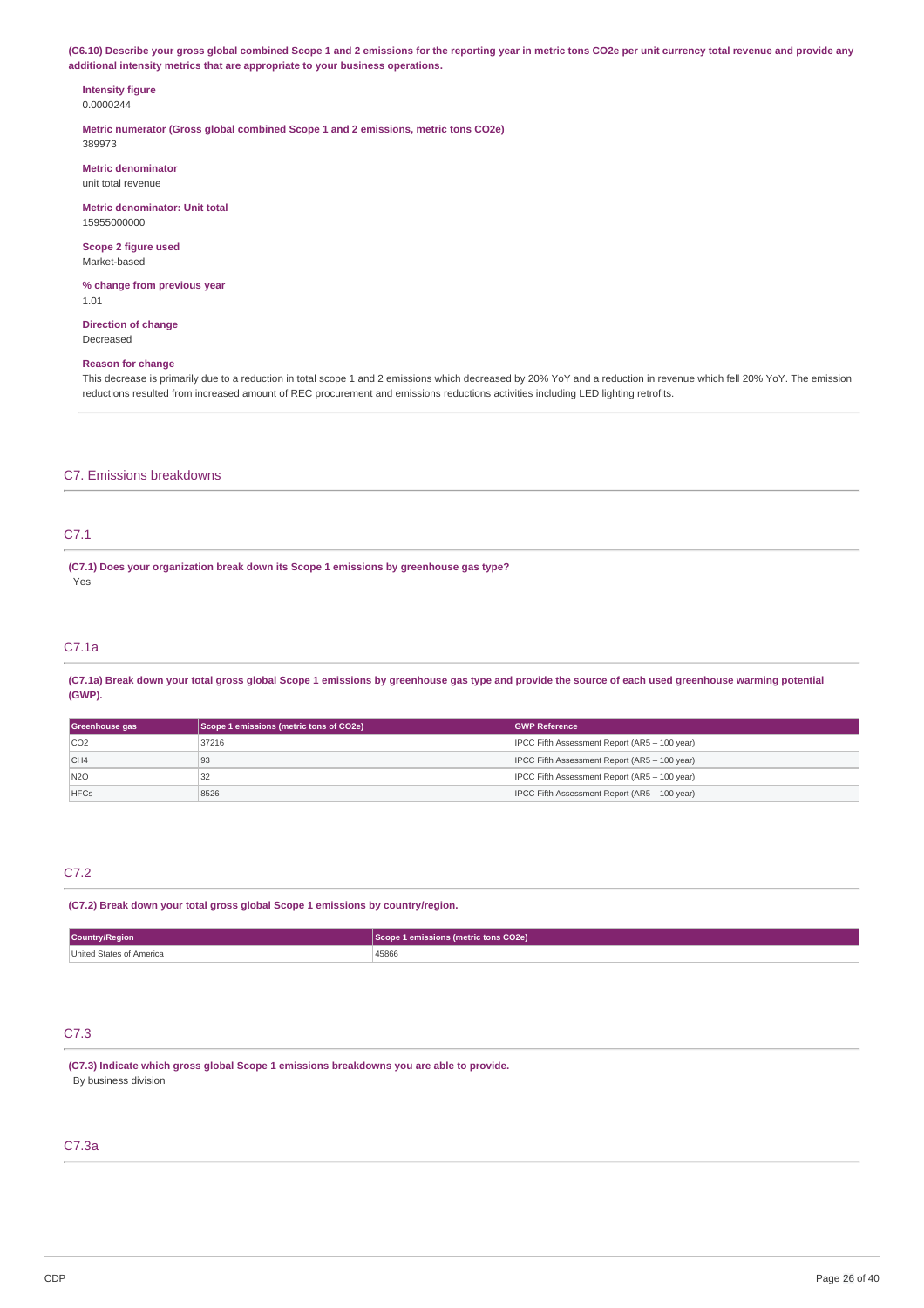# **(C7.3a) Break down your total gross global Scope 1 emissions by business division.**

| <b>Business division</b> | Scope 1 emissions (metric ton CO2e) |
|--------------------------|-------------------------------------|
| Distribution Centers     | 7949                                |
| Enterprise               | 9770                                |
| General                  | 54                                  |
| Office                   | 2040                                |
| Retail                   | 26046                               |
| Storage                  |                                     |

# C7.5

# **(C7.5) Break down your total gross global Scope 2 emissions by country/region.**

|                                    | Country/Region Scope 2, location-based    | Scope 2, market-based                     | Purchased and consumed electricity, | Purchased and consumed low-carbon electricity, heat, steam or cooling |
|------------------------------------|-------------------------------------------|-------------------------------------------|-------------------------------------|-----------------------------------------------------------------------|
|                                    | ( <i>I</i> metric tons CO <sub>2</sub> e) | ( <i>I</i> metric tons CO <sub>2</sub> e) | heat, steam or cooling (MWh)        | accounted for in Scope 2 market-based approach (MWh)                  |
| United States of 347417<br>America |                                           | 344107                                    | 873127                              | 73820                                                                 |

# C7.6

# **(C7.6) Indicate which gross global Scope 2 emissions breakdowns you are able to provide.** By business division

# C7.6a

# **(C7.6a) Break down your total gross global Scope 2 emissions by business division.**

| <b>Business division</b> | Scope 2, location-based (metric tons CO2e) | Scope 2, market-based (metric tons CO2e) |
|--------------------------|--------------------------------------------|------------------------------------------|
| Distribution Centers     | 40160                                      | 43012                                    |
| General                  | 143                                        | 159                                      |
| Office                   | 21323                                      | 23177                                    |
| Retail                   | 284800                                     | 276522                                   |
| Storage                  |                                            |                                          |
| Enterprise               | 982                                        | 1075                                     |

# C7.9

(C7.9) How do your gross global emissions (Scope 1 and 2 combined) for the reporting year compare to those of the previous reporting year? Decreased

# C7.9a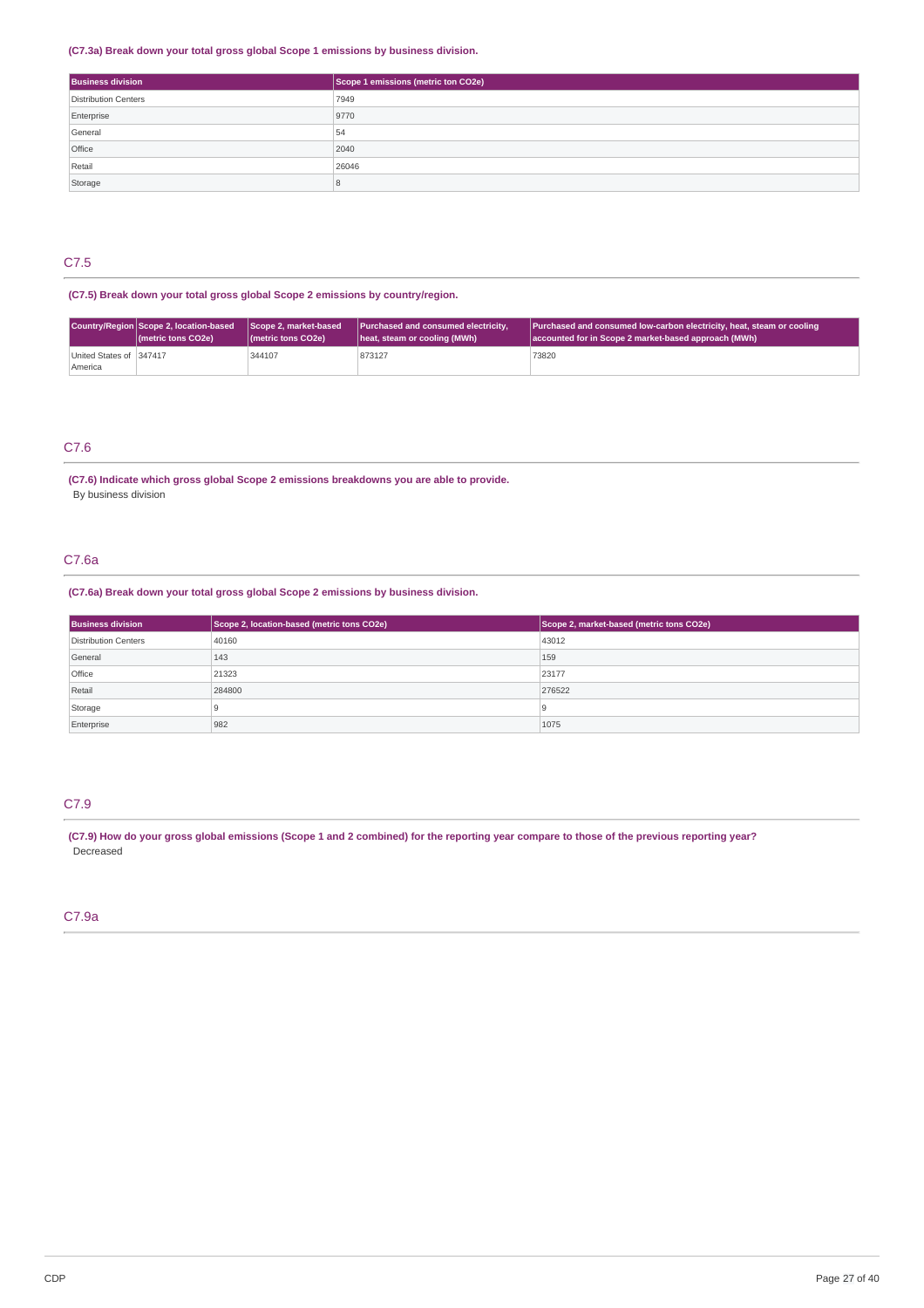## (C7.9a) Identify the reasons for any change in your gross global emissions (Scope 1 and 2 combined), and for each of them specify how your emissions compare **to the previous year.**

|                                                  | Change in Direction<br>emissions of change<br><i>(metric</i><br>tons<br>CO <sub>2e</sub> ) |                                                         | <b>Emissions</b><br>value<br>(percentage) | Please explain calculation                                                                                                                                                                                                                                                                                                                                                                                                                                                                                                                                                                                                                                                               |
|--------------------------------------------------|--------------------------------------------------------------------------------------------|---------------------------------------------------------|-------------------------------------------|------------------------------------------------------------------------------------------------------------------------------------------------------------------------------------------------------------------------------------------------------------------------------------------------------------------------------------------------------------------------------------------------------------------------------------------------------------------------------------------------------------------------------------------------------------------------------------------------------------------------------------------------------------------------------------------|
| Change in<br>renewable<br>energy<br>consumption  | 2484                                                                                       | Decreased 0.51                                          |                                           | The gross scope 1 and 2 emissions decreased due to 'a change in renewable energy consumption' implemented in the 2020 reporting year. This change<br>reflects a 10% increase in the proportion of electricity matched with RECs in 2020. This change in renewable consumption resulted in 2484 MTCO2e decrease<br>compared to the REC quantity purchased in the previous year. Total market-based scope 1 and 2 emissions in the previous year was 489,540 MTCO2e,<br>therefore we arrived at 0.51% through (2484/489540)*100=0.51%.                                                                                                                                                     |
| Other<br>emissions<br>reduction<br>activities    | 4818                                                                                       | Decreased 0.98                                          |                                           | The gross scope 1 and 2 emissions decreased due to 'other emissions reduction activities' implemented in the reporting year. Such projects include<br>improvements in building operational efficiency including LED lighting retrofits and upgrades to HVAC systems. We estimate that in 2020, 4,818 MTCO2e was<br>reduced by our emissions reduction projects. Total scope 1 and 2 emissions in the previous year was 489,540 MTCO2e, therefore we arrived at 0.98% through<br>(4818/489540)*100=0.98%.                                                                                                                                                                                 |
| Divestment                                       |                                                                                            | <not<br>Applicable<br/><math>\mathsf{L}</math></not<br> |                                           |                                                                                                                                                                                                                                                                                                                                                                                                                                                                                                                                                                                                                                                                                          |
| Acquisitions                                     |                                                                                            | $<$ Not<br>Applicable<br>$\geq$                         |                                           |                                                                                                                                                                                                                                                                                                                                                                                                                                                                                                                                                                                                                                                                                          |
| Mergers                                          |                                                                                            | <not<br>Applicable<br/>ь</not<br>                       |                                           |                                                                                                                                                                                                                                                                                                                                                                                                                                                                                                                                                                                                                                                                                          |
| Change in<br>output                              | 78812                                                                                      | Decreased 16.1                                          |                                           | In 2020, the total energy consumption from stationary, mobile, and purchased electricity emission sources have decreased due to changes in the output. One<br>of the primary drivers was the impacts from COVID-19. The impact was calculated by finding the YOY change in the emission source and the overall emissions<br>decrease attributed from changes physical operating conditions to be 78,812 MTCO2e. Total market-based scope 1 and 2 emissions in the previous year was<br>489,540 MTCO2e, therefore we arrived at 16.1% through (78812/489540)*100=16.1%.                                                                                                                   |
| Change in<br>methodology                         | 20694                                                                                      | Decreased 4.23                                          |                                           | For the 2020 inventory, a number of emissions factor updates impacted our overall Scope 1 and 2 emissions including changes in supplier-specific emissions<br>factors, residual mix factors in the United States (Green-e), and international location-based grid emission factors. Net impact was calculated by applying the<br>2019 emission factors to the 2020 activity data to isolate the difference in emissions from emission factor updates. In total, emissions factor updates decreased<br>emissions by 20,694 MTCO2e. Total market-based scope 1 and 2 emissions in the previous year was 489,540 MTCO2e, therefore we arrived at 4.23%<br>through (20694/489540)*100=4.23%. |
| Change in<br>boundary                            |                                                                                            | $<$ Not<br>Applicable<br>$\geq$                         |                                           |                                                                                                                                                                                                                                                                                                                                                                                                                                                                                                                                                                                                                                                                                          |
| Change in<br>physical<br>operating<br>conditions |                                                                                            | <not<br>Applicable<br/><math>\mathsf{I}</math></not<br> |                                           |                                                                                                                                                                                                                                                                                                                                                                                                                                                                                                                                                                                                                                                                                          |
| Unidentified                                     | 7241                                                                                       | Increased                                               | 1.48                                      | We were unable to identify the exact reasons for the remaining decrease in emissions, however, this is most likely due to variations in the number of sites, YoY<br>consumption for electricity, changes electricity emission factor (supplier-specific, residual mix and eGRID) and other miscellaneous emission sources.<br>(7241/489540)*100=1.48%.                                                                                                                                                                                                                                                                                                                                   |
| Other                                            |                                                                                            | <not<br>Applicable<br/><math>\mathsf{I}</math></not<br> |                                           |                                                                                                                                                                                                                                                                                                                                                                                                                                                                                                                                                                                                                                                                                          |

# C7.9b

(C7.9b) Are your emissions performance calculations in C7.9 and C7.9a based on a location-based Scope 2 emissions figure or a market-based Scope 2 **emissions figure?**

Market-based

# C8. Energy

# C8.1

**(C8.1) What percentage of your total operational spend in the reporting year was on energy?** More than 0% but less than or equal to 5%

# C8.2

**(C8.2) Select which energy-related activities your organization has undertaken.**

|                                                    | Indicate whether your organization undertook this energy-related activity in the reporting year |
|----------------------------------------------------|-------------------------------------------------------------------------------------------------|
| Consumption of fuel (excluding feedstocks)         | Yes                                                                                             |
| Consumption of purchased or acquired electricity   | Yes                                                                                             |
| Consumption of purchased or acquired heat          | N <sub>0</sub>                                                                                  |
| Consumption of purchased or acquired steam         | Yes                                                                                             |
| Consumption of purchased or acquired cooling       | Yes                                                                                             |
| Generation of electricity, heat, steam, or cooling | Yes                                                                                             |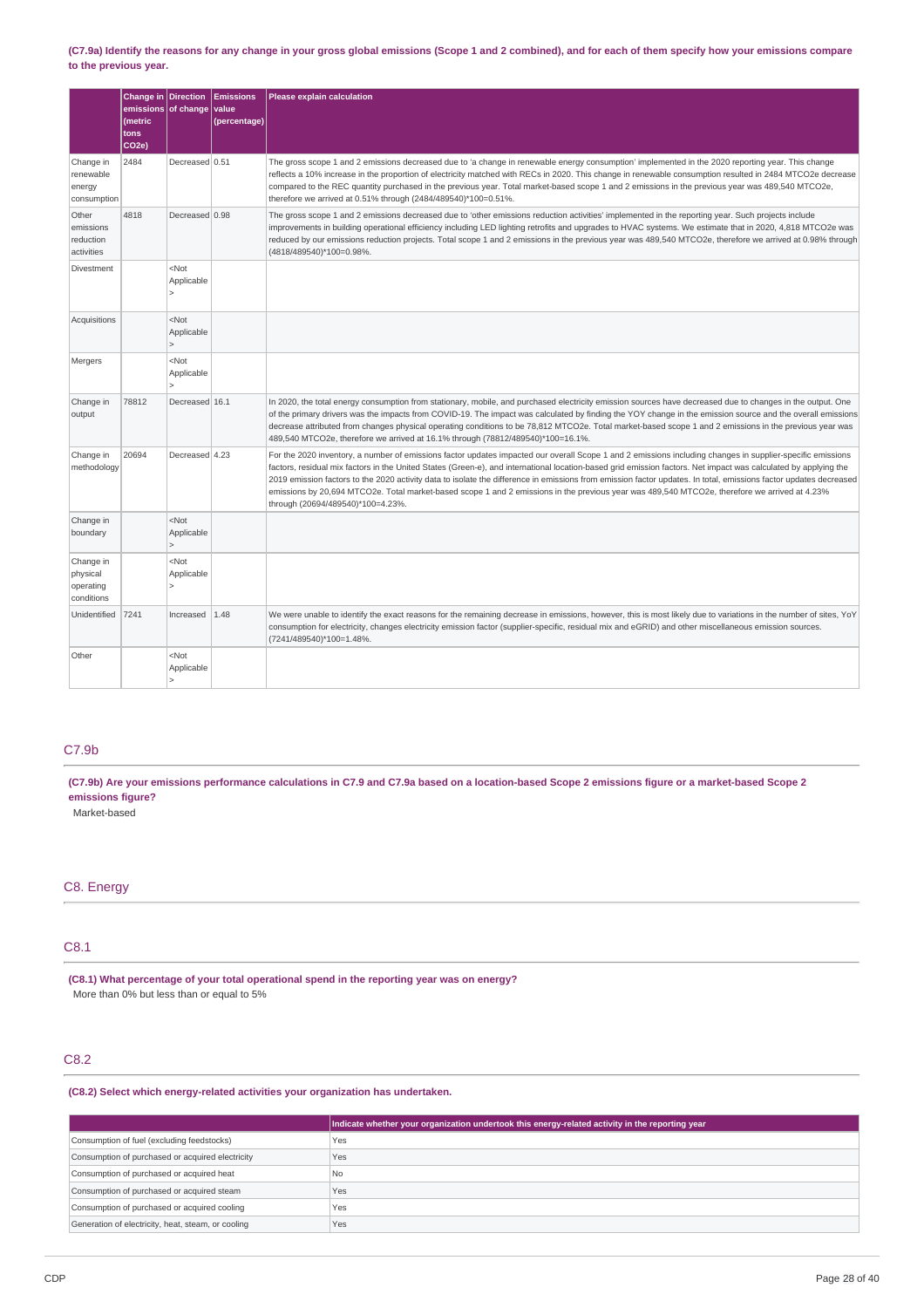# **(C8.2a) Report your organization's energy consumption totals (excluding feedstocks) in MWh.**

|                                                         | <b>Heating value</b>                   |                           |                           | MWh from renewable sources MWh from non-renewable sources Total (renewable and non-renewable) MWh |
|---------------------------------------------------------|----------------------------------------|---------------------------|---------------------------|---------------------------------------------------------------------------------------------------|
| Consumption of fuel (excluding feedstock)               | HHV (higher heating value) $ 0\rangle$ |                           | 202142                    | 202142                                                                                            |
| Consumption of purchased or acquired electricity        | <not applicable=""></not>              | 72663                     | 798523                    | 871186                                                                                            |
| Consumption of purchased or acquired heat               | <not applicable=""></not>              | <not applicable=""></not> | <not applicable=""></not> | <not applicable=""></not>                                                                         |
| Consumption of purchased or acquired steam              | <not applicable=""></not>              |                           | 261                       | 261                                                                                               |
| Consumption of purchased or acquired cooling            | <not applicable=""></not>              |                           | 523                       | 523                                                                                               |
| Consumption of self-generated non-fuel renewable energy | <not applicable=""></not>              | 1157                      | <not applicable=""></not> | 1157                                                                                              |
| Total energy consumption                                | <not applicable=""></not>              | 73820                     | 1001449                   | 1075269                                                                                           |

# C8.2b

**(C8.2b) Select the applications of your organization's consumption of fuel.**

|                                                         | Indicate whether your organization undertakes this fuel application |
|---------------------------------------------------------|---------------------------------------------------------------------|
| Consumption of fuel for the generation of electricity   | l No                                                                |
| Consumption of fuel for the generation of heat          | No                                                                  |
| Consumption of fuel for the generation of steam         | l No                                                                |
| Consumption of fuel for the generation of cooling       | No                                                                  |
| Consumption of fuel for co-generation or tri-generation | <b>No</b>                                                           |

# C8.2c

**(C8.2c) State how much fuel in MWh your organization has consumed (excluding feedstocks) by fuel type.**

#### **Fuels (excluding feedstocks)** Fuel Oil Number 2

**Heating value** HHV (higher heating value)

**Total fuel MWh consumed by the organization** 735

**MWh fuel consumed for self-generation of electricity** <Not Applicable>

**MWh fuel consumed for self-generation of heat** <Not Applicable>

**MWh fuel consumed for self-generation of steam** <Not Applicable>

**MWh fuel consumed for self-generation of cooling** <Not Applicable>

**MWh fuel consumed for self-cogeneration or self-trigeneration** <Not Applicable>

**Emission factor**

22.643

**Unit** lb CO2e per gallon

## **Emissions factor source**

2020 Climate Registry Default Emission Factors (April 2020) - Tables 1.1 & 1.10

**Comment** Fuel Oil Number 2

**Fuels (excluding feedstocks)** Motor Gasoline

**Heating value** HHV (higher heating value)

**Total fuel MWh consumed by the organization**

30

**MWh fuel consumed for self-generation of electricity** <Not Applicable>

**MWh fuel consumed for self-generation of heat**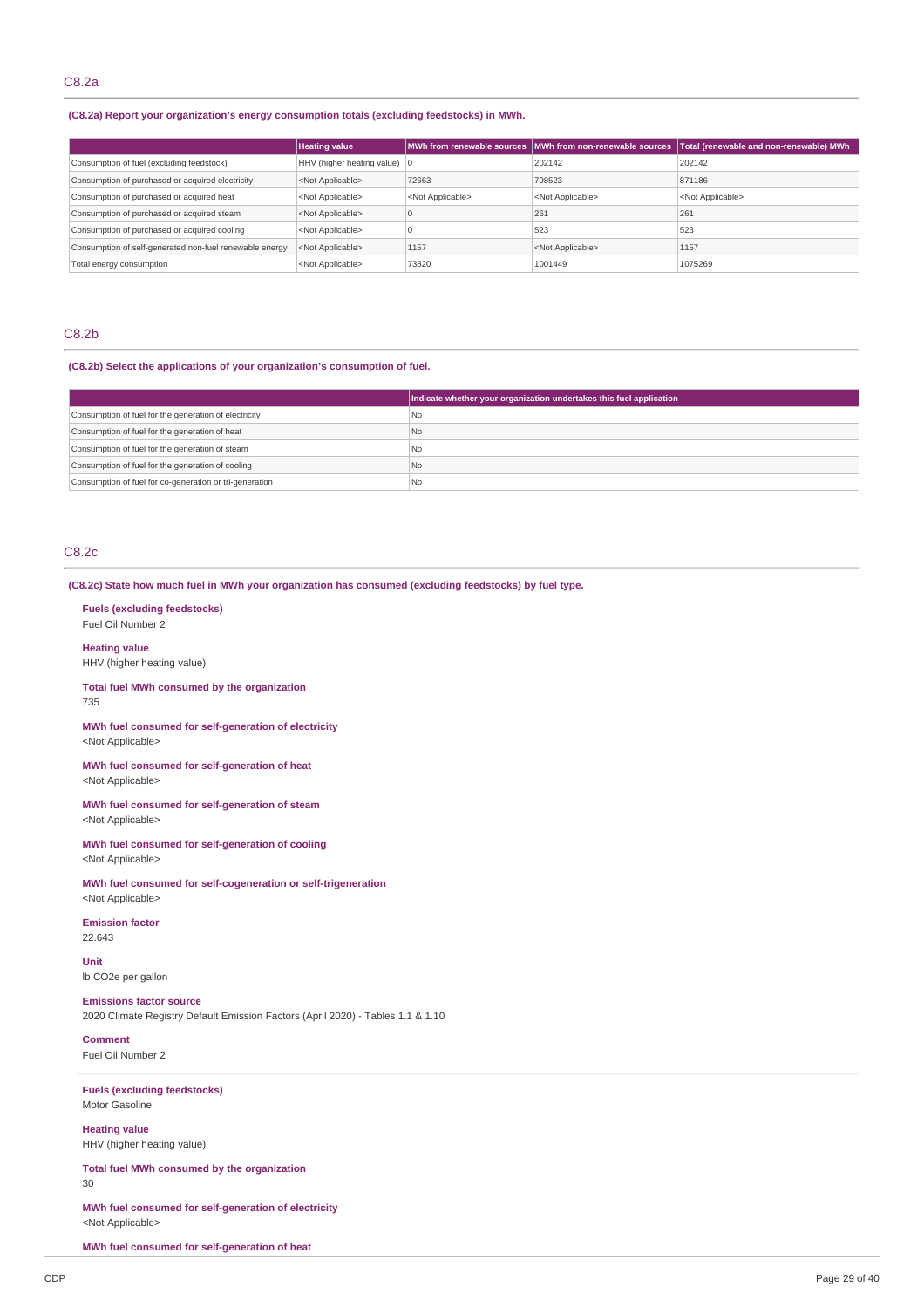#### <Not Applicable>

#### **MWh fuel consumed for self-generation of steam** <Not Applicable>

**MWh fuel consumed for self-generation of cooling** <Not Applicable>

**MWh fuel consumed for self-cogeneration or self-trigeneration**

<Not Applicable> **Emission factor** 19.589

**Unit** lb CO2e per gallon

**Emissions factor source**

2020 Climate Registry Default Emission Factors (April 2020) - Tables 2.1 & 2.9

**Comment** Motor Gasoline

**Fuels (excluding feedstocks)** Jet Gasoline

**Heating value** HHV (higher heating value)

**Total fuel MWh consumed by the organization** 4979

**MWh fuel consumed for self-generation of electricity** <Not Applicable>

**MWh fuel consumed for self-generation of heat** <Not Applicable>

**MWh fuel consumed for self-generation of steam** <Not Applicable>

**MWh fuel consumed for self-generation of cooling** <Not Applicable>

**MWh fuel consumed for self-cogeneration or self-trigeneration** <Not Applicable>

**Emission factor**

21.67

**Unit** lb CO2e per barrel

**Emissions factor source** 2020 Climate Registry Default Emission Factors (April 2020) - Tables 2.1 & 2.7

**Comment** Jet Gasoline

**Fuels (excluding feedstocks)** Natural Gas

**Heating value** HHV (higher heating value)

**Total fuel MWh consumed by the organization** 188903

**MWh fuel consumed for self-generation of electricity** <Not Applicable>

**MWh fuel consumed for self-generation of heat** <Not Applicable>

**MWh fuel consumed for self-generation of steam** <Not Applicable>

**MWh fuel consumed for self-generation of cooling** <Not Applicable>

**MWh fuel consumed for self-cogeneration or self-trigeneration** <Not Applicable>

**Emission factor** 1.207

**Unit** lb CO2e per 1000 cubic ft3

**Emissions factor source** 2020 Climate Registry Default Emission Factors (April 2020) - Tables 2.1 & 2.9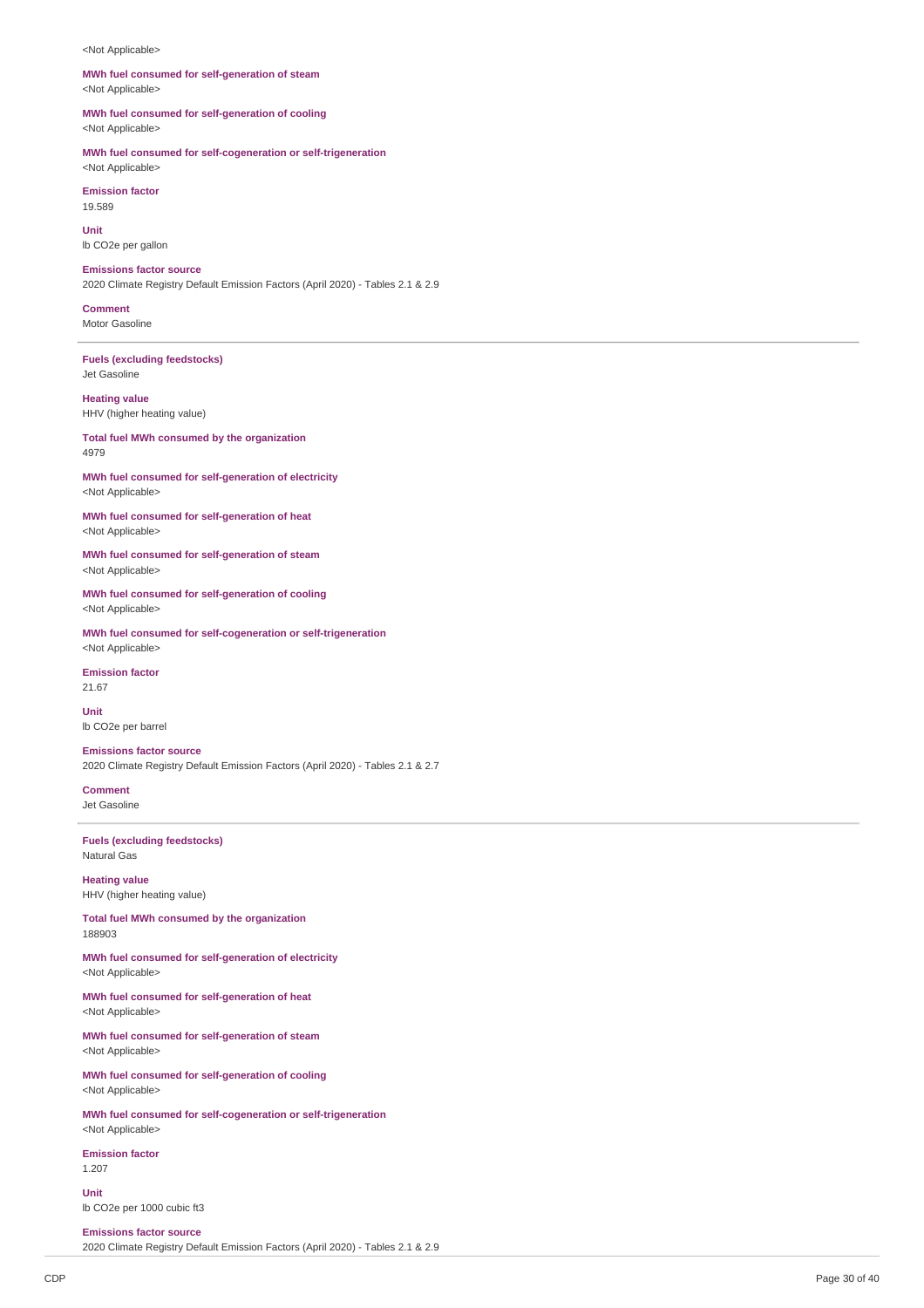**Fuels (excluding feedstocks)** Propane Gas

**Heating value** HHV (higher heating value)

**Total fuel MWh consumed by the organization** 7495

**MWh fuel consumed for self-generation of electricity** <Not Applicable>

**MWh fuel consumed for self-generation of heat** <Not Applicable>

**MWh fuel consumed for self-generation of steam** <Not Applicable>

**MWh fuel consumed for self-generation of cooling** <Not Applicable>

**MWh fuel consumed for self-cogeneration or self-trigeneration** <Not Applicable>

**Emission factor** 12.699

**Unit** lb CO2e per gallon

**Emissions factor source**

2020 Climate Registry Default Emission Factors (April 2020) - Tables 2.1 & 2.9

# **Comment**

Propane Gas

# C8.2d

(C8.2d) Provide details on the electricity, heat, steam, and cooling your organization has generated and consumed in the reporting year.

|                  | <b>Total Gross generation</b><br>$ $ (MWh) | Generation that is consumed by the<br>organization (MWh) | (MWh) | Gross generation from renewable sources Generation from renewable sources that is consumed by the<br>organization (MWh) |
|------------------|--------------------------------------------|----------------------------------------------------------|-------|-------------------------------------------------------------------------------------------------------------------------|
| Electricity 1157 |                                            | 1157                                                     | 1157  | 1157                                                                                                                    |
| Heat             |                                            |                                                          |       |                                                                                                                         |
| Steam            |                                            |                                                          |       |                                                                                                                         |
| Cooling 0        |                                            |                                                          |       |                                                                                                                         |

C8.2e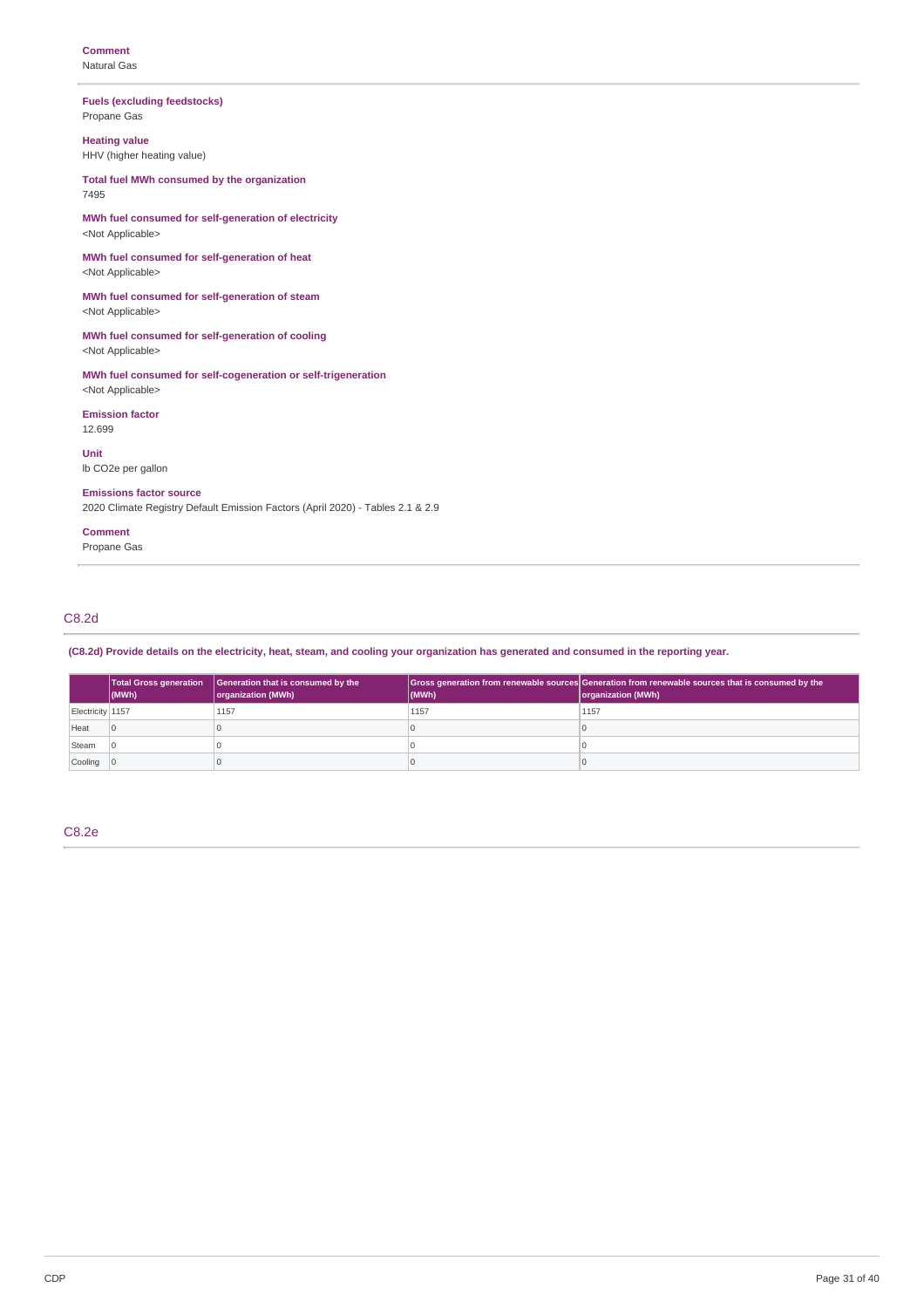(C8.2e) Provide details on the electricity, heat, steam, and/or cooling amounts that were accounted for at a zero emission factor in the market-based Scope 2 **figure reported in C6.3.**

## **Sourcing method**

Unbundled energy attribute certificates, Renewable Energy Certificates (RECs)

**Low-carbon technology type** Wind

**Country/area of consumption of low-carbon electricity, heat, steam or cooling** United States of America

**MWh consumed accounted for at a zero emission factor** 49400

## **Comment**

**Sourcing method**

Unbundled energy attribute certificates, Renewable Energy Certificates (RECs)

**Low-carbon technology type** Solar

**Country/area of consumption of low-carbon electricity, heat, steam or cooling** United States of America

**MWh consumed accounted for at a zero emission factor** 24420

**Comment**

# C9. Additional metrics

C9.1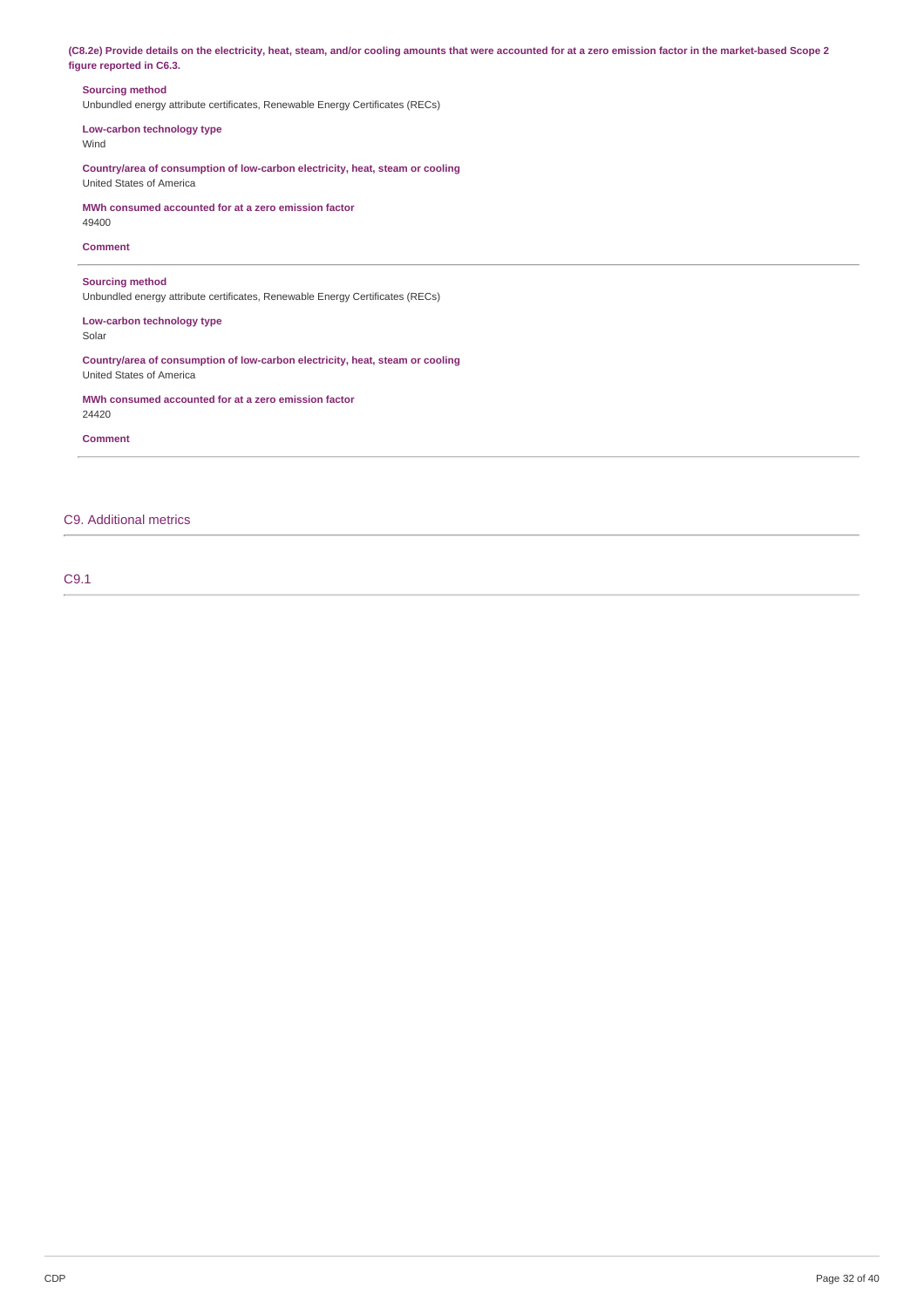#### **(C9.1) Provide any additional climate-related metrics relevant to your business.**

**Description**

Waste

**Metric value** 110489

**Metric numerator** tons recycled

**Metric denominator (intensity metric only)**

**% change from previous year**

1

#### **Direction of change**

Increased

# **Please explain**

In 2020, Kohl's increased our diversion rate (85%) by 1% vs. 2019 (84%) recycling 110,489 tons of materials. Please see page 23 of our 2020 ESG Report. https://corporate.kohls.com/content/dam/kohlscorp/corporate-responsibility/landing-page/Kohls%202020%20ESG%20Report.pdf

#### **Description**

Other, please specify (Water Usage Total Company (gallons))

**Metric value** 611254063

**Metric numerator**

Gallons

**Metric denominator (intensity metric only)**

**% change from previous year** 15.55

**Direction of change** Decreased

#### **Please explain**

Water is a precious resource, and our stores are designed to manage it accordingly. Existing stores have low-flow faucets, and new stores have low-flow toilets. Together, these measures help reduce indoor water usage at locations throughout the country. Smart irrigation controllers that use live weather data to adjust outdoor water usage has lowered irrigation water use. Since 2010, we have improved our water performance by 17% across our portfolio. Water consumption during 2020 was significantly lower than a typical year since COVID-19 disruptions resulted in temporary building closures and reduced occupancy for much of the year. See Page 26 of our 2020 ESG Report: https://corporate.kohls.com/content/dam/kohlscorp/corporate-responsibility/landing-page/Kohls%202020%20ESG%20Report.pdf

**Description**

Energy usage

#### **Metric value** 74

**Metric numerator**

Energy Use Intensity (k BTu / sq ft.)

**Metric denominator (intensity metric only)** Energy Use Intensity (k BTu / sq ft.)

**% change from previous year** 13

# **Direction of change**

Decreased

# **Please explain**

As a participant in the U.S. Department of Energy's Better Building Challenge, we reached our goal of 20% energy reduction by 2020 two years early, achieving a total of 24% reduction based on a 2008 baseline at the end of 2018. We are one of only three retailers to become a Better Building Challenge Achiever. See Page 18 of our 2020 ESG Report: https://corporate.kohls.com/content/dam/kohlscorp/corporate-responsibility/landing-page/Kohls%202020%20ESG%20Report.pdf

# C10. Verification

# C10.1

**(C10.1) Indicate the verification/assurance status that applies to your reported emissions.**

|                                          | Verification/assurance status                          |
|------------------------------------------|--------------------------------------------------------|
| Scope 1                                  | Third-party verification or assurance process in place |
| Scope 2 (location-based or market-based) | Third-party verification or assurance process in place |
| Scope 3                                  | Third-party verification or assurance process in place |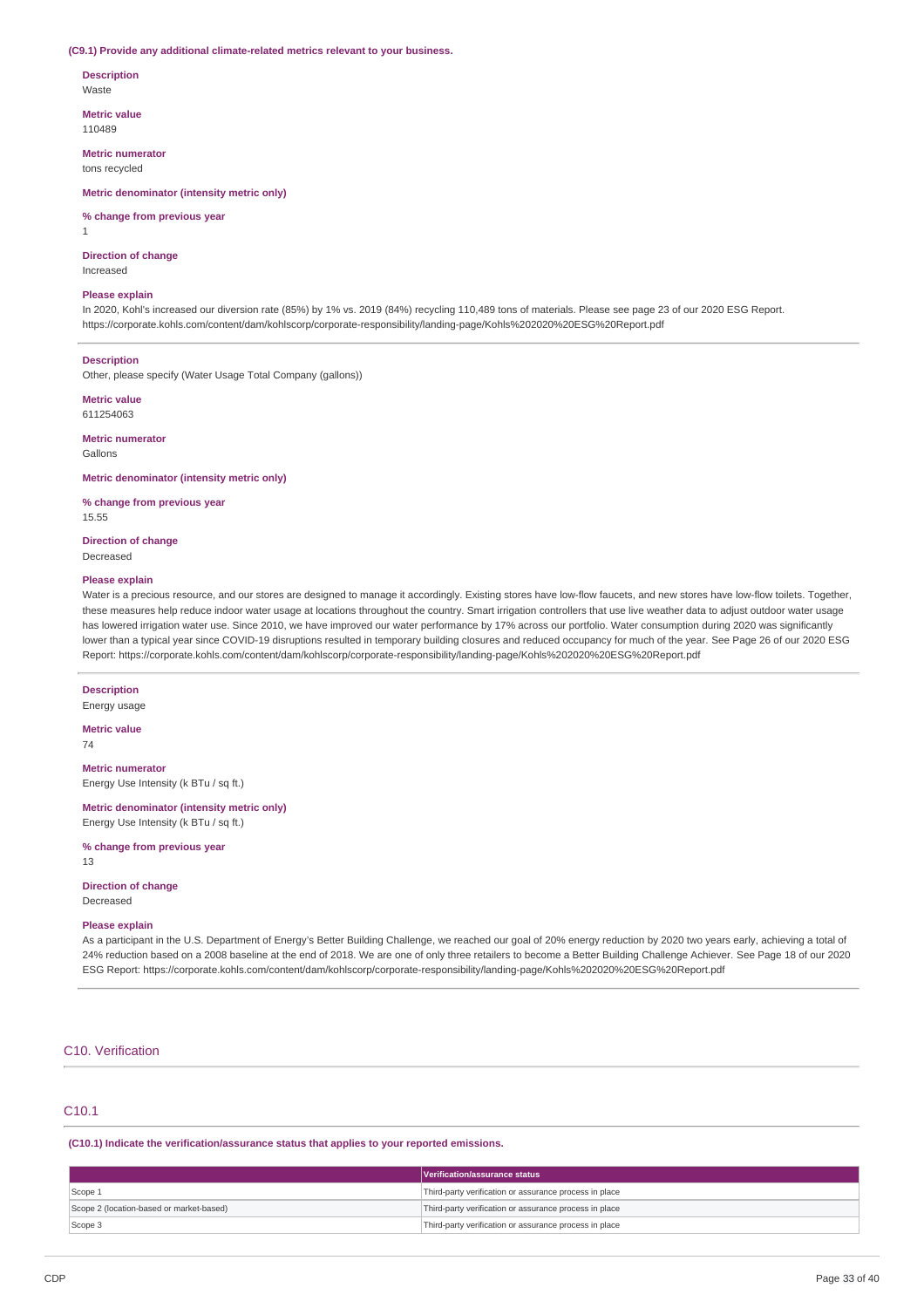# C10.1a

(C10.1a) Provide further details of the verification/assurance undertaken for your Scope 1 emissions, and attach the relevant statements.

**Verification or assurance cycle in place** Annual process

**Status in the current reporting year** Complete

**Type of verification or assurance** Limited assurance

**Attach the statement** SBC Verification report - Kohl's 2020 Emissions - June 16, 2021.pdf

**Page/ section reference** Page 10

**Relevant standard** ISO14064-3

**Proportion of reported emissions verified (%)** 100

# C10.1b

(C10.1b) Provide further details of the verification/assurance undertaken for your Scope 2 emissions and attach the relevant statements.

**Scope 2 approach** Scope 2 location-based

**Verification or assurance cycle in place** Annual process

**Status in the current reporting year** Complete

**Type of verification or assurance** Limited assurance

**Attach the statement** SBC Verification report - Kohl's 2020 Emissions - June 16, 2021.pdf

**Page/ section reference** Page 10

**Relevant standard** ISO14064-3

**Proportion of reported emissions verified (%)** 100

**Scope 2 approach** Scope 2 market-based

**Verification or assurance cycle in place** Annual process

**Status in the current reporting year** Complete

**Type of verification or assurance** Limited assurance

**Attach the statement** SBC Verification report - Kohl's 2020 Emissions - June 16, 2021.pdf

**Page/ section reference** Page 10

**Relevant standard** ISO14064-3

**Proportion of reported emissions verified (%)** 100

# C10.1c

(C10.1c) Provide further details of the verification/assurance undertaken for your Scope 3 emissions and attach the relevant statements.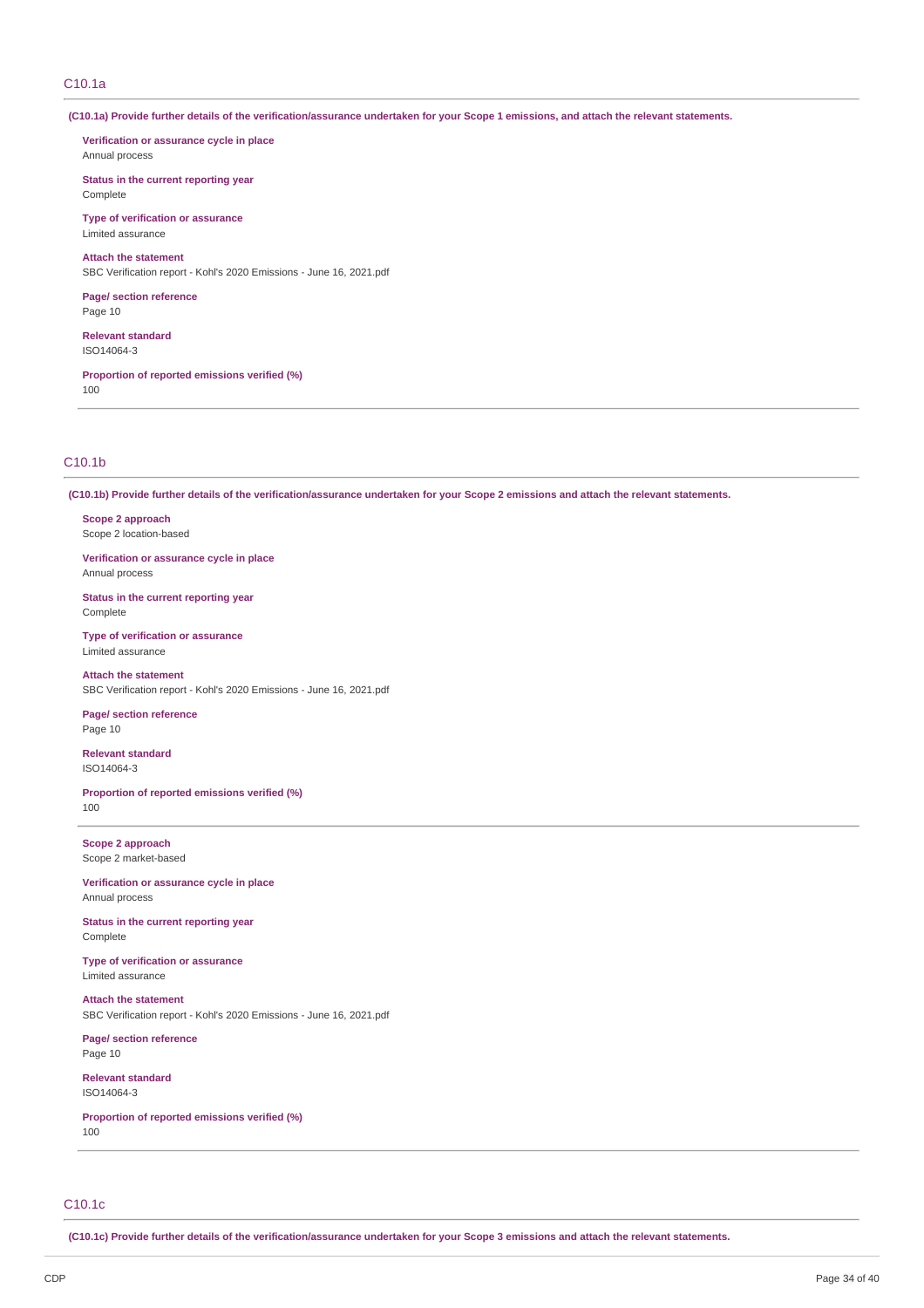#### **Scope 3 category** Scope 3: Fuel and energy-related activities (not included in Scopes 1 or 2)

**Verification or assurance cycle in place** Annual process

**Status in the current reporting year** Complete

**Type of verification or assurance** Limited assurance

**Attach the statement** SBC Verification report - Kohl's 2020 Emissions - June 16, 2021.pdf

**Page/section reference** Pages 10

**Relevant standard**

ISO14064-3

**Proportion of reported emissions verified (%)** 100

**Scope 3 category** Scope 3: Upstream transportation and distribution

**Verification or assurance cycle in place** Annual process

**Status in the current reporting year** Complete

**Type of verification or assurance** Limited assurance

**Attach the statement** SBC Verification report - Kohl's 2020 Emissions - June 16, 2021.pdf

**Page/section reference** Pages 10

**Relevant standard** ISO14064-3

**Proportion of reported emissions verified (%)** 100

**Scope 3 category** Scope 3: Waste generated in operations

**Verification or assurance cycle in place** Annual process

**Status in the current reporting year** Please select

**Type of verification or assurance** Limited assurance

**Attach the statement** SBC Verification report - Kohl's 2020 Emissions - June 16, 2021.pdf

**Page/section reference** Pages 10

**Relevant standard** ISO14064-3

**Proportion of reported emissions verified (%)** 100

**Scope 3 category** Scope 3: Employee commuting

**Verification or assurance cycle in place** Annual process

**Status in the current reporting year** Complete

**Type of verification or assurance** Limited assurance

**Attach the statement** SBC Verification report - Kohl's 2020 Emissions - June 16, 2021.pdf

**Page/section reference** Pages 10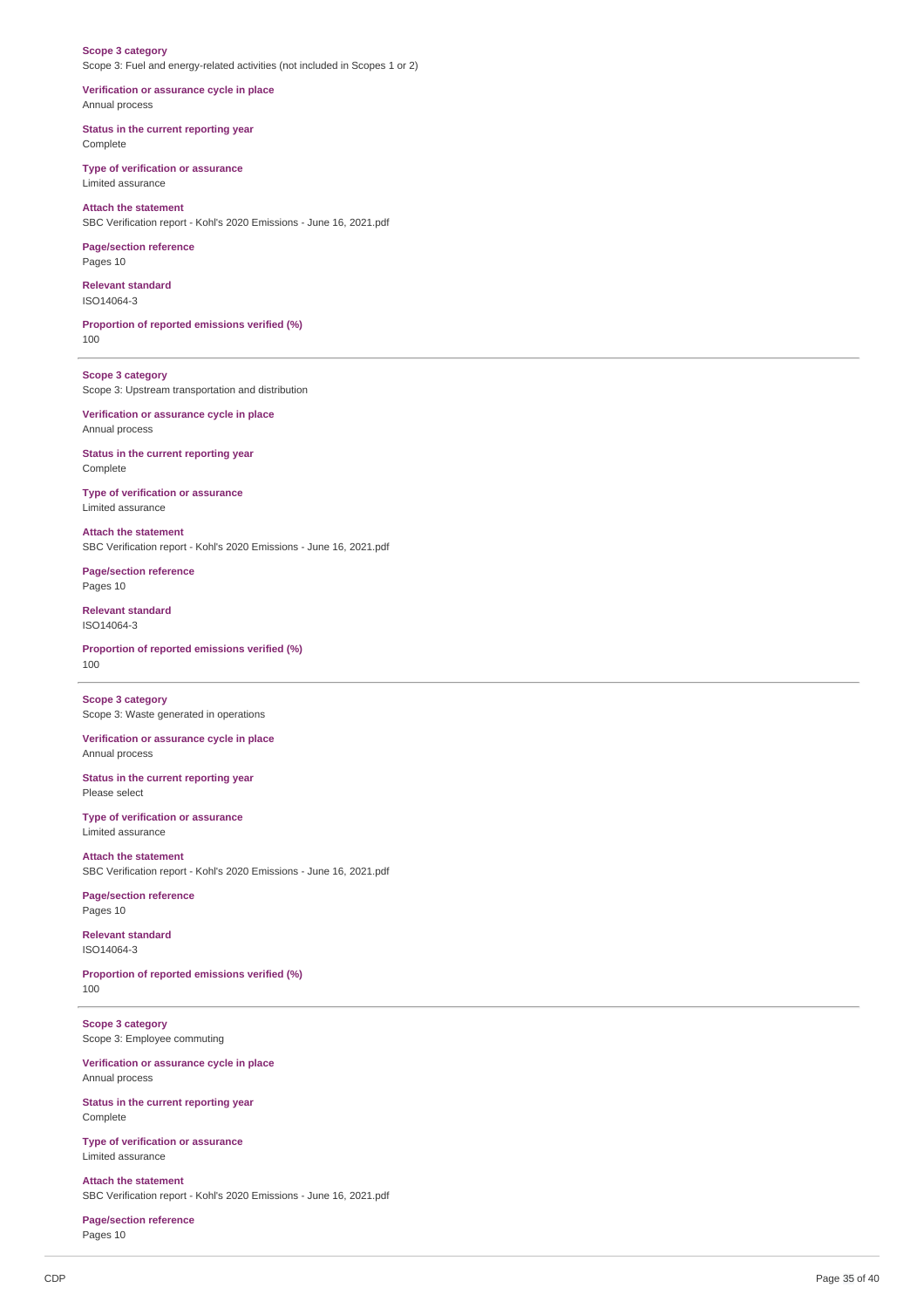# **Relevant standard**

ISO14064-3

#### **Proportion of reported emissions verified (%)** 100

**Scope 3 category** Scope 3: End-of-life treatment of sold products

**Verification or assurance cycle in place** Annual process

**Status in the current reporting year** Complete

**Type of verification or assurance** Limited assurance

**Attach the statement** SBC Verification report - Kohl's 2020 Emissions - June 16, 2021.pdf

**Page/section reference** Pages 10

**Relevant standard** ISO14064-3

**Proportion of reported emissions verified (%)** 100

**Scope 3 category** Scope 3: Business travel

**Verification or assurance cycle in place** Annual process

**Status in the current reporting year** Complete

**Type of verification or assurance** Moderate assurance

**Attach the statement** SBC Verification report - Kohl's 2020 Emissions - June 16, 2021.pdf

**Page/section reference** Page 10

**Relevant standard** ISO14064-3

**Proportion of reported emissions verified (%)** 100

**Scope 3 category** Scope 3: Downstream leased assets

**Verification or assurance cycle in place** Annual process

**Status in the current reporting year** Complete

**Type of verification or assurance** Moderate assurance

**Attach the statement** SBC Verification report - Kohl's 2020 Emissions - June 16, 2021.pdf

**Page/section reference** Page 10

**Relevant standard** ISO14064-3

**Proportion of reported emissions verified (%)** 100

# C10.2

(C10.2) Do you verify any climate-related information reported in your CDP disclosure other than the emissions figures reported in C6.1, C6.3, and C6.5? No, but we are actively considering verifying within the next two years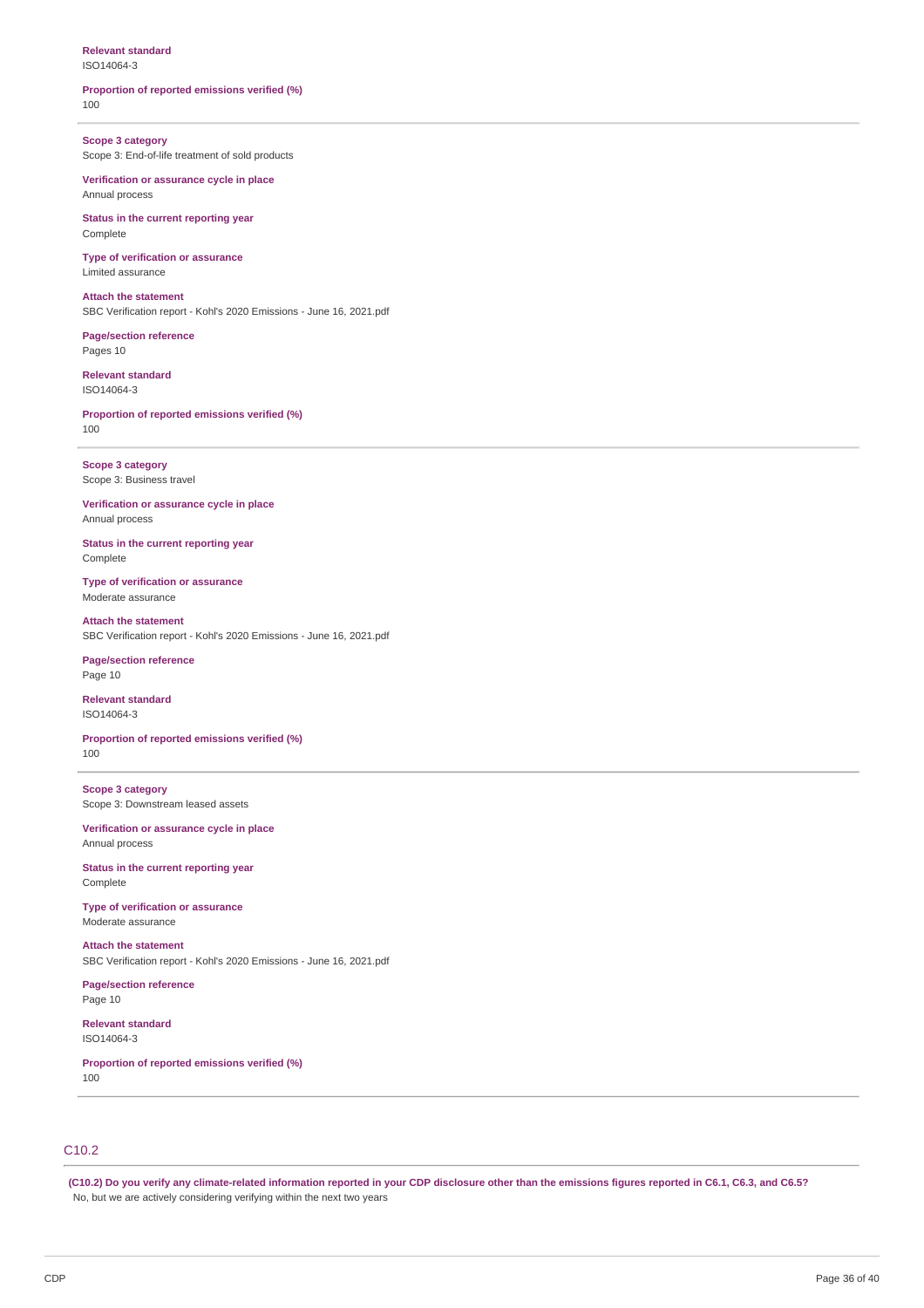# C11.1

(C11.1) Are any of your operations or activities regulated by a carbon pricing system (i.e. ETS, Cap & Trade or Carbon Tax)? No, and we do not anticipate being regulated in the next three years

# C11.2

**(C11.2) Has your organization originated or purchased any project-based carbon credits within the reporting period?** No

# C11.3

**(C11.3) Does your organization use an internal price on carbon?** No, and we do not currently anticipate doing so in the next two years

C12. Engagement

# C12.1

**(C12.1) Do you engage with your value chain on climate-related issues?**

Yes, our suppliers Yes, our customers

# C12.1a

CDP Page 37 of 40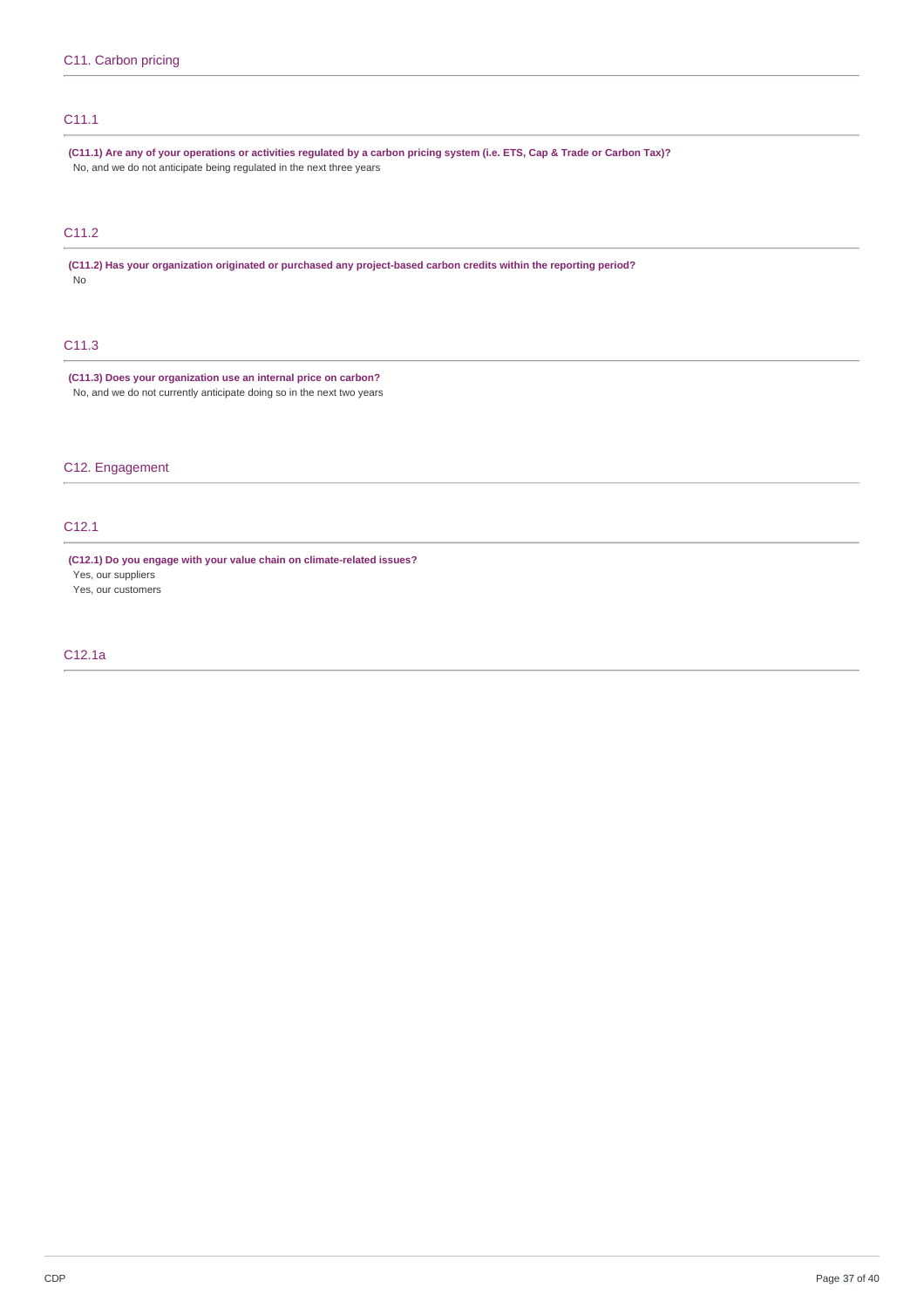#### **(C12.1a) Provide details of your climate-related supplier engagement strategy.**

#### **Type of engagement**

Information collection (understanding supplier behavior)

#### **Details of engagement**

Collect climate change and carbon information at least annually from suppliers

# **% of suppliers by number**

80

**% total procurement spend (direct and indirect)**

 $\Omega$ 

**% of supplier-related Scope 3 emissions as reported in C6.5**

 $\Omega$ 

#### **Rationale for the coverage of your engagement**

To assess company-level exposure to this risk category, Kohl's requires our top vendors to complete an annual scored sustainability assessment that is based on the Higg Index as part of our membership in the Sustainable Apparel Coalition and we ensure sustainability (including climate-related) risk reduction through on-site audits. The Higg Index obtains our supplier's data on environmental and climate issues such as energy, waste, GHG emissions and other air emissions. Kohl's top vendors must complete an annual scored sustainability assessment that is based on the Higg Index. As part of Kohl's engagement with our vendors, Higg Index responses are collected & used to partially influence supplier selection decisions. Kohl's Factory Compliance Team analyses the data to ensure that we reduce our supplier related risks. Kohl's strategy is to engage with our vendors & private brand contractors that make up 90% of receipts at Kohl's, ~300 suppliers. This sustainability score is shared with vendors as part of their monthly supply chain scorecard. Since starting the program in 2009, the average sustainability assessment score has improved from 39 to 80 out of 100 possible points. In 2020, 80% of our tier 1 supplier facilities completed the Higg Index environmental module. By 2025, all of our private- and exclusive- label brands will need to complete this module . We see the Higg Index as crucial to our initiatives to reduce our environmental impact. For example, to address climate-related issues where our supply chain operates, we intend to use the Higg Index findings to drive down substantial water usage for our owned brand by 2025, addressing water usage issues, particularly in water scarce regions. While none of our Tier 1 suppliers account for more than 10% of our sales receipts, it is possible that we may face enterprise-wide risks due to climate change related disruptions to our supply chain. Impacts may include interruption to our logistics and transportation of goods/merchandise to our distribution centers and our stores, volatility of prices of natural resources (and transportation), and fluctuations in availability and timely delivery of our private label brands. Each of these has the potential to disrupt our sales and our costs; our SEC 10-K filing includes such risks in our business strategy.

#### **Impact of engagement, including measures of success**

To assess company-level exposure to this risk category, Kohl's requires our top vendors to complete an annual scored sustainability assessment that is based on the Higg Index. This sustainability score is shared with our vendors as part of their monthly supply chain scorecard. Vendors are given a feedback document and are challenged to meet or be at an average assessment score goal on an annual basis. Since starting the program in 2009, the average sustainability assessment score has improved from 39 to 80 out of 100 possible points. Within our value chain, we partner with vendors for fabric recycling and transportation. Risk assessment is based on factory management's commitment to sustainability, historical audit results of vendor partner and factory, open source information and public media reports, among other criteria. Kohl's has a formalized policy for our supply chain known as the "Terms of Engagement" that all suppliers are required to abide by. To further identify and manage international risks, Kohl's also implemented the BSI Supply Chain Risk Exposure Evaluation Network (SCREEN), a web-based global supply chain intelligence system, in 2017 to support identification and assessment of risk and to support our audit strategy. Specifically, Asia is at risk to business continuity issues resulting from potential natural disasters and extreme weather events (BSI 2019), Kohl's has Asian manufacturing suppliers in countries such as Vietnam, Indonesia and Bangladesh. To help address sustainability issues in these countries, we collaborate with non-profits such as International Labour Organization's Better Work Vietnam, Better Work Indonesia and Nirapon. Kohl's also collects supplier environmental footprint information as part of routine supplier sustainability assessment. We provide this data to a third-party consultant (Engie). Supply chain assets also frequently undergo risk screening. In 2017, we began implementation of a new automated risk assessment tool to more effectively evaluate risk related to facilities located in other countries around the world. Full implementation of this tool will support improved focus of audit resources in managing risk while minimizing audit fatigue by scheduling more frequent audits at facilities with higher risk and less frequent audits at facilities with lower risk.

#### **Comment**

C12.1b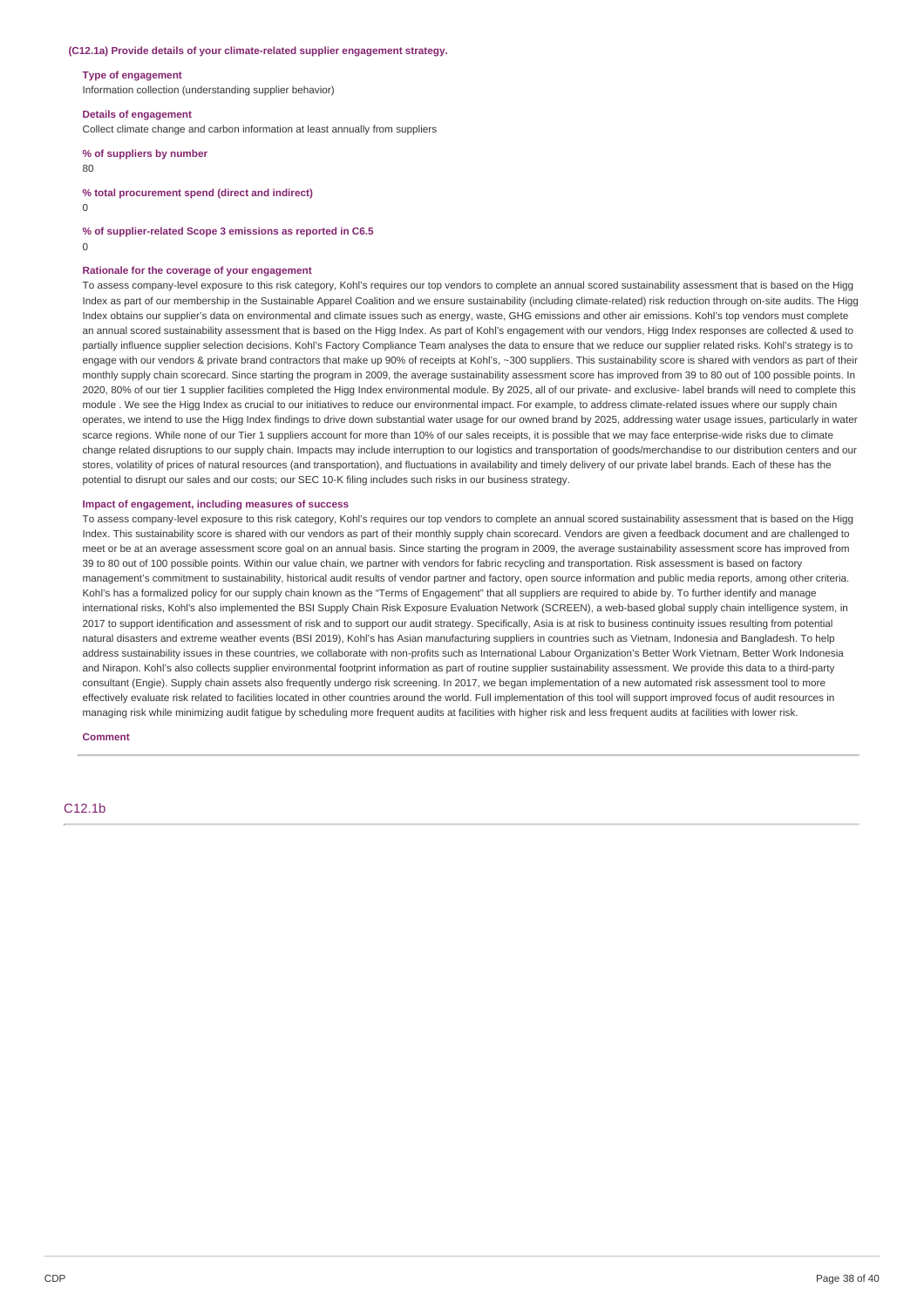#### **(C12.1b) Give details of your climate-related engagement strategy with your customers.**

**Type of engagement**

Education/information sharing

#### **Details of engagement**

Run an engagement campaign to educate customers about the climate change impacts of (using) your products, goods, and/or services

**% of customers by number**

#### 100

**% of customer - related Scope 3 emissions as reported in C6.5**

 $\Omega$ 

**Portfolio coverage (total or outstanding)**

<Not Applicable>

#### **Please explain the rationale for selecting this group of customers and scope of engagement**

Our customers are key to our success. For over 15 years Kohl's has been giving back to the communities we serve through monetary donations, provision of resources, and time. We have also made a consistent effort to engage and educate our customers on what sustainable actions they can take at home and what actions Kohl's takes on energy and other climate related topics. Through the community giving and volunteer program, Kohl's supports 501 ( c) (3) non-profit organizations which include, but are not limited to environmental initiatives, kids' health and education initiatives, and women's health initiatives. The communication examples provided below focus on environmental initiatives relating to energy management and Kohl's partnership with ENERGY STAR (ES). Kohl's aim to have our customers and associates understand and support our energy reduction efforts. • Overhead Announcement (runs in ES certified stores 2 times/day)"Did you know you're shopping in an ES-certified store? It's one of more than 1,000 ES-certified Kohl's stores across the country! Compared to a 2008 report, this store and many others nationwide use 35% less electricity and generate a third less CO2, which reduces GHG emissions and helps make the air a little cleaner. For more information about Kohl's commitment to creating a more sustainable tomorrow, visit Kohlssustainability.com. " • Customer Receipt Message, Kohl's ES achievements were printed on all customer receipts for a 14 day period. In recognition of our continued leadership in energy efficiency. Kohl's was awarded an ES Partner of the Year – Sustained Excellence Award in 2020. We have been working with the EPA ES program since 1998. We have more than 1,000 ES labeled stores have contributed to our outstanding performance in energy efficiency. • Kohl's submitted a pledge to the White House's American Business Act on Climate Pledge. Part of Kohl's pledge focused on conserving energy and driving down usage mentioned Kohl's ENERGY STAR achievements. • Kohl's 2020 ESG Report demonstrates the company's commitment to energy efficiency and achievements. The report includes Kohl's long-term relationship with ES and Kohl's ES certified store stats year over year. It also elaborates on how the ES programs has helped Kohl's save money and improve energy efficiency. • EV charging stations available at a growing number of stores.

#### **Impact of engagement, including measures of success**

We do not have a specific metric associated with our customer outreach efforts or associated success of these programs, although we do track customer use of our EV charging stations (which is reported in our ESG report) and track improvements to customer foot traffic; use of EV and number of charging stations is likely indicative of increased foot-traffic from our address of climate-related issues. In 2020, we expanded the number of store locations with EV charging stations to more than 100 stores, which led to over 36,500 charging sessions. We expect to undertake a materiality assessment for an upcoming sustainability report and may include this as a material topic in the near future depending on the results.

## $C12.3$

(C12.3) Do you engage in activities that could either directly or indirectly influence public policy on climate-related issues through any of the following? Trade associations

# C12.3b

**(C12.3b) Are you on the board of any trade associations or do you provide funding beyond membership?** No

# C12.3f

(C12.3f) What processes do you have in place to ensure that all of your direct and indirect activities that influence policy are consistent with your overall climate **change strategy?**

Kohl's follows internal policies developed by our Public Relations department designed to provide clear and consistent messaging on environmental and social issues. Information releases and engagement with third-parties must adhere to guidelines to ensure alignment with overall corporate positioning.

## $C<sub>12.4</sub>$